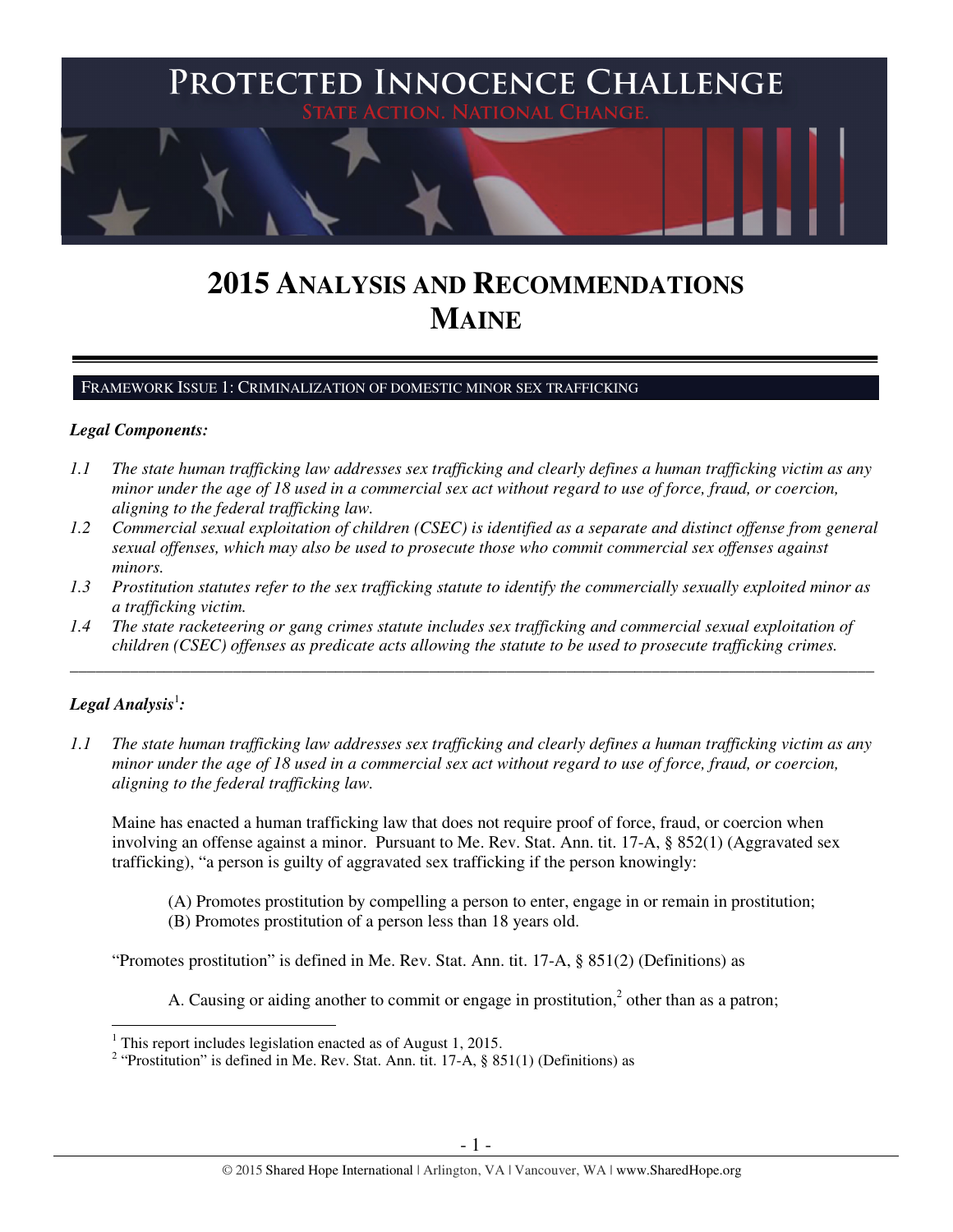B. Publicly soliciting patrons for prostitution. Publicly soliciting patrons for prostitution includes, but is not limited to, an offer, made in a public place, to engage in a sexual act<sup>3</sup> or sexual contact<sup>4</sup>, as those terms are defined in section 251, in return for a pecuniary benefit to be received by the person making the offer or a 3rd person;

C. Providing persons for purposes of prostitution;

D. Leasing or otherwise permitting a place controlled by the defendant, alone or in association with others, to be regularly used for prostitution;

E. Owning, controlling, managing, supervising or otherwise operating, in association with others, a house of prostitution or a prostitution business;

F. Transporting a person into or within the State with the intent that such other person engage in prostitution; or

G. Accepting or receiving, or agreeing to accept or receive, a pecuniary benefit pursuant to an agreement or understanding with any person, other than with a patron, whereby the person participates or the person is to participate in the proceeds of prostitution.

"Compelling" is defined in Me. Rev. Stat. Ann. tit. 17-A, § 852(2) (Definitions) as:

. . . .

 $\overline{a}$ 

C. Making material false statements, misstatements or omissions;

D. Withholding, destroying or confiscating an actual or purported passport or other immigration document or other actual or purported government identification document with the intent to impair a person's freedom of movement;

E. Requiring prostitution to be performed to retire, repay or service an actual or purported debt; and F. Using force or engaging in any scheme, plan or pattern to instill in a person a fear that, if the person does not engage or continue to engage in prostitution, the actor or another person will:

(1) Cause physical injury or death to a person;

(2) Cause damage to property, other than property of the actor

(3) Engage in other conduct constituting a Class A, B or C crime, kidnapping or criminal restraint;

engaging in, or agreeing to engage in, or offering to engage in a sexual act or sexual contact, as those terms are defined in section 251, in return for a pecuniary benefit to be received by the person engaging in prostitution or a 3rd person.

<sup>3</sup> "Sexual act" is defined in Me. Rev. Stat. Ann. tit. 17-A,  $\S 251(1)(C)$  (Definitions and general provisions) as

(1) Any act between 2 persons involving direct physical contact between the genitals of one and the mouth or anus of the other, or direct physical contact between the genitals of one and the genitals of the other; (2) Any act between a person and an animal being used by another person which act involves direct physical contact between the genitals of one and the mouth or anus of the other, or direct physical contact between the genitals of one and the genitals of the other; or

(3) Any act involving direct physical contact between the genitals or anus of one and an instrument or device manipulated by another person when that act is done for the purpose of arousing or gratifying sexual desire or for the purpose of causing bodily injury or offensive physical contact.

A sexual act may be proved without allegation or proof of penetration.

<sup>4</sup> "Sexual contact" is defined in Me. Rev. Stat. Ann. tit. 17-A, § 251(1)(D) (Definitions and general provisions) as

any touching of the genitals or anus, directly or through clothing, other than as would constitute a sexual act, for the purpose of arousing or gratifying sexual desire or for the purpose of causing bodily injury or offensive physical contact.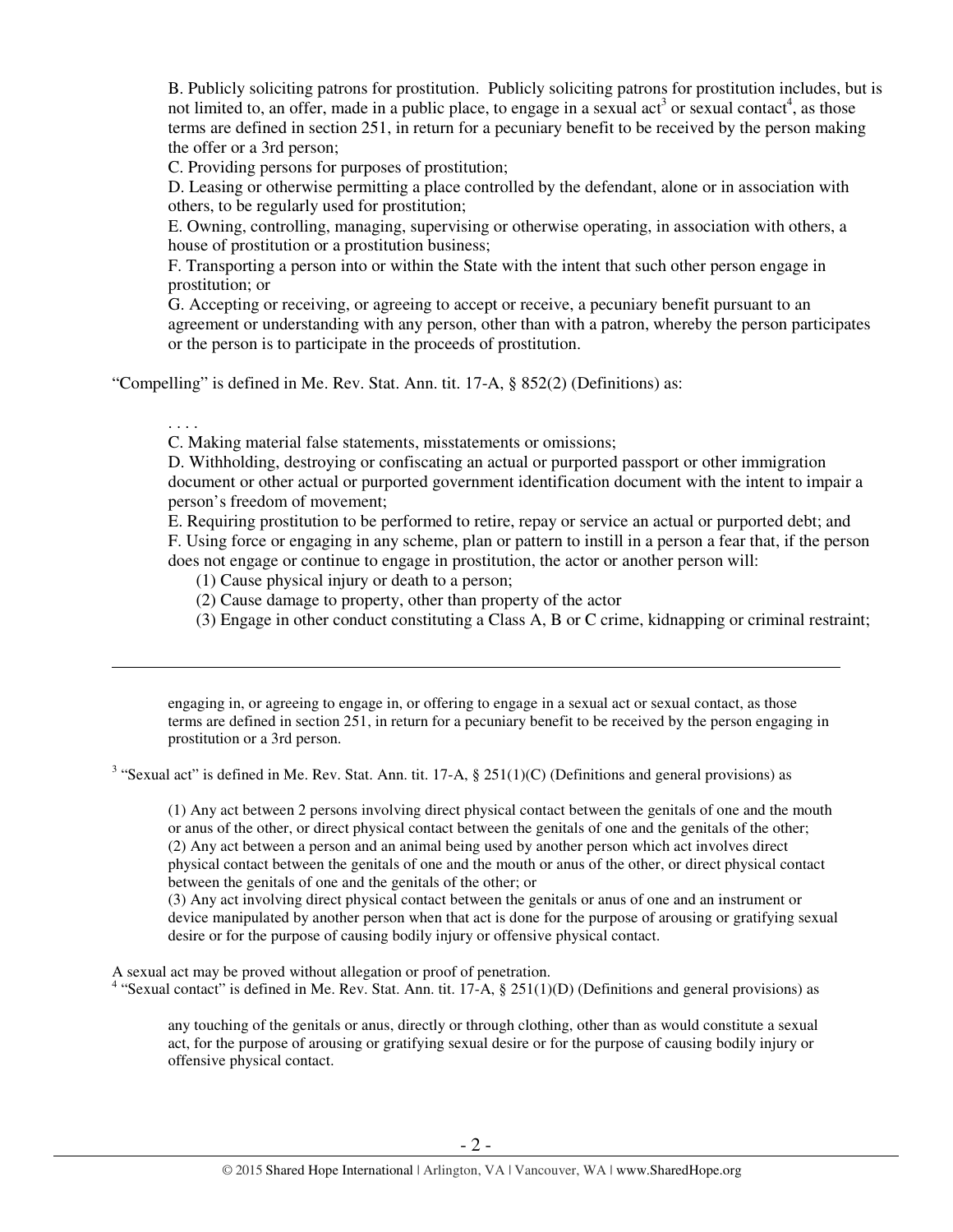(4) Accuse some person of a crime or cause criminal charges or deportation proceedings to be instituted against some person;

(5) Expose a secret or publicize an asserted fact, regardless of veracity, tending to subject some person, except the actor, to hatred, contempt or ridicule;

(6) Testify or provide information or withhold testimony or information regarding another person's legal claim or defense;

(7) Use a position as a public servant to perform some act related to that person's official duties or fail to refuse to perform an official duty in a manner that adversely affect some other person; or (8) Perform any other act that would not in itself materially benefit the actor but that is calculated to harm the person being compelled with respect to that person's health, safety or immigration status.

A violation of Me. Rev. Stat. Ann. tit. 17-A, § 852 is a Class B crime punishable by imprisonment up to 10 years, a possible fine not to exceed \$20,000, and an additional fine of \$1,000 to be deposited in the Victims' Compensation Fund.<sup>5</sup> Me. Rev. Stat. Ann. tit. 17-A, §§ 852(3), 1252(2)(A), (B), 1301(1-A)(A), (B)), 5, 3360-I.

Me. Rev. Stat. Ann. tit. 17-A,  $\S 853^6$  (Sex trafficking) also provides,

1. A person is guilty of sex trafficking if:

 $\overline{a}$ 

A. The person knowingly promotes prostitution. Violation of this paragraph is a Class D crime; or B. The person violates paragraph A and has 2 or more prior convictions in this State for any combination of the Maine offenses listed in this paragraph or for engaging in substantially similar conduct to that of the Maine offenses listed in this paragraph in another jurisdiction. The Maine offenses are any violation of this section [Sex trafficking] or section 852 [Aggravated sex trafficking], 853-A [Engaging in prostitution], 853-B [Engaging a prostitute] or 855 [Patronizing prostitution of minor or person with mental disability] or attempts to commit any of these crimes. . . Violation of this paragraph is a Class C crime.

A violation of Me. Rev. Stat. Ann. tit. 17-A, § 853(1)(A) is punishable as a Class D crime by imprisonment up to 1 year in county jail, a possible fine not to exceed \$2,000, and an additional fine of \$500 to be deposited in the Victims' Compensation Fund. Me. Rev. Stat. Ann. tit. 17-A, §§ 853(1)(A), (2)(D), 1301(1-A)(D), 5, § 3360-I. A violation of Me. Rev. Stat. Ann. tit. 17-A, § 853(1)(B) is punishable as a Class C crime by imprisonment up to 5 years, a possible fine not to exceed \$5,000, and an additional fine of \$500 to be deposited in the Victims' Compensation Fund. Me. Rev. Stat. Ann. tit. 17-A, §§ 855(1)(B), 1252(2)(C), 1301(1-A)(C), 5, § 3360-I.

<sup>&</sup>lt;sup>5</sup> For all classes of crimes discussed in this report, the court may impose a fine greater than the specified amount as long as it "does not exceed twice the pecuniary gain derived from the crime by the defendant." Me. Rev. Stat. Ann. tit. 17-A,  $\S$  1301(1-A)(F). Me. Rev. Stat. Ann. tit. 17-A,  $\S$  1301(2) defines "pecuniary gain" as,

the amount of money or the value of property at the time of the commission of the crime derived by the defendant from the commission of the crime, less the amount of money or the value of property returned to the victim of the crime or seized by or surrendered to lawful authority prior to the time sentence is imposed.

 $6$  The text of Me. Rev. Stat. Ann. tit. 17A,  $\S$  554 included here and elsewhere in this report includes amendments made by the passage of House Legislative Document 651, 2015 First Reg. Sess. (Me. 2015) (effective October 15, 2015).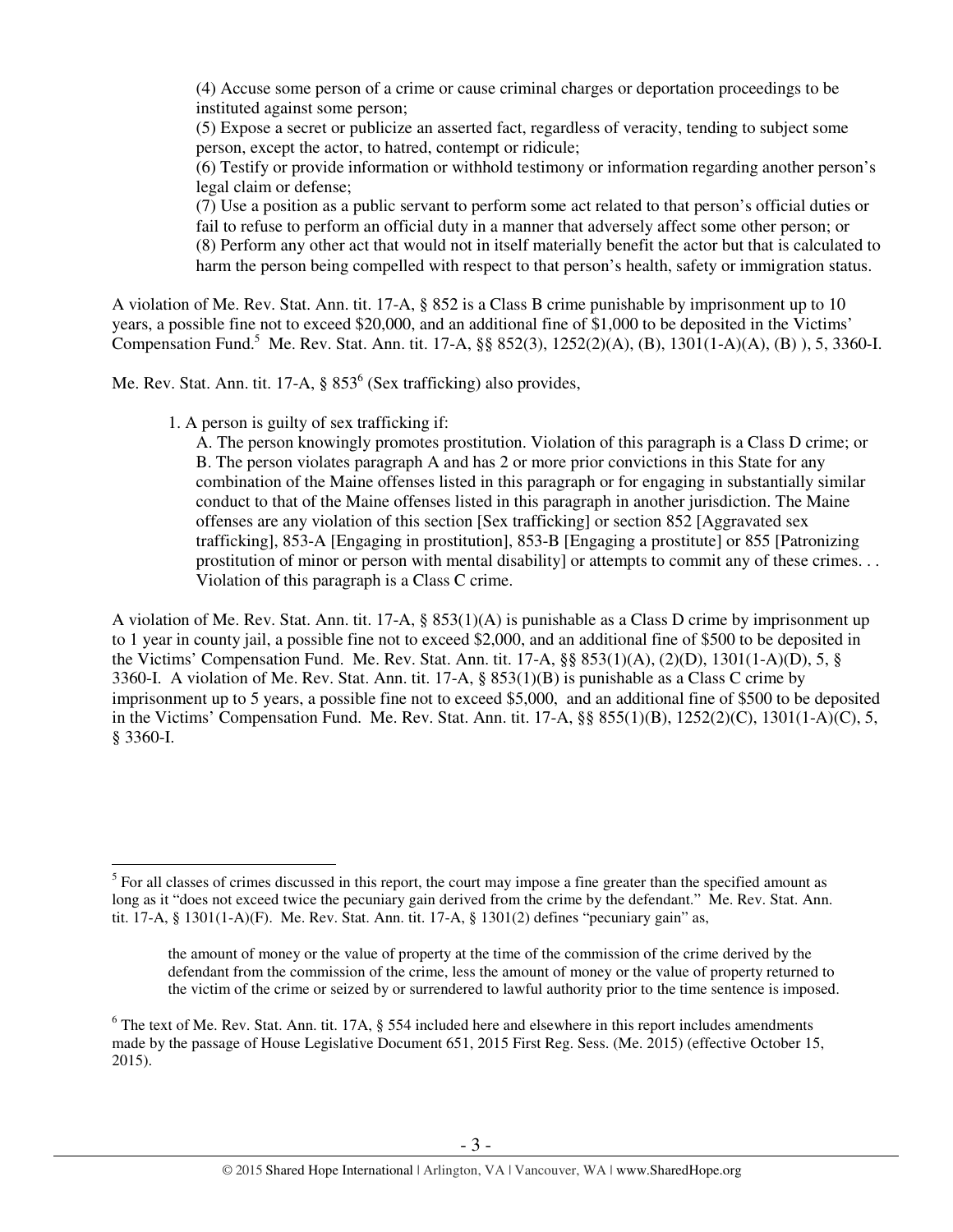*1.2 Commercial sexual exploitation of children (CSEC) is identified as a separate and distinct offense from general sexual offenses, which may also be used to prosecute those who commit commercial sex offenses against minors.*

Four laws make CSEC distinct crimes.

 $\overline{a}$ 

- 1. Me. Rev. Stat. Ann. tit. 17-A, § 855 (Patronizing prostitution of minor or person with mental disability) makes it unlawful if a person "in return for another's prostitution, gives or agrees to give a pecuniary benefit either to the person whose prostitution is sought or to a 3rd person and the person whose prostitution is sought has not in fact attained 18 years of age." A conviction under Me. Rev. Stat. Ann. Tit. 17-A, § 855 is punishable as a Class D crime by up to 1 year in county jail, a possible fine not to exceed \$2,000, and an additional fine of \$500 to be deposited in the Victims' Compensation Fund. Me. Rev. Stat. Ann. tit. 17-A, §§ 855(1)(A), 1252(1)(A), (2)(D), 1301(1-A)(D) 5, § 3360-I. However, when a defendant is aware that the minor is under the age of 18 it is punishable as a Class C crime by imprisonment up to 5 years, a possible fine not to exceed \$5,000, and an additional fine of \$500 to be deposited in the Victims' Compensation Fund. Me. Rev. Stat. Ann. tit. 17-A, §§ 855(1)(B), 1252(2)(C), 1301(1-A)(C), 5, § 3360-I.
- 2. Me. Rev. Stat. Ann. tit. 17A,  $\S 554(1)(A)^7$  (Endangering the welfare of a child) states, "1. A person is guilty of endangering the welfare of a child if that person: A. Knowingly permits a child to enter or remain in a house of prostitution. Violation of this paragraph is a Class D crime;" A Class D crime is punishable by up to 1 year in county jail and a possible fine not to exceed \$2,000. Me. Rev. Stat. Ann. tit. 17-A, §§ 554(1)(A), 1252(1)(A), (2)(D), 1301(1-A)(D).
- 3. Me. Rev. Stat. Ann. tit. 17-A, § 282(1) (Sexual exploitation of minor) states that a person commits a crime if he does any of the following:

A. Knowing or intending that the conduct will be photographed, the person intentionally or knowingly employs, solicits, entices, persuades, uses or compels another person, not that person's spouse, who is in fact a minor, to engage in sexually explicit conduct. Violation of this paragraph is a Class B crime; B. The person violates paragraph A and, at the time of the offense, the person has one or more prior convictions under this section or for engaging in substantially similar conduct to that contained in this section in another jurisdiction. Violation of this paragraph is a Class A crime;

C. The person violates paragraph A and the minor has not in fact attained 12 years of age. Violation of this paragraph is a Class A crime;

D. Being a parent, legal guardian or other person having care or custody of another person who is in fact a minor, that person knowingly or intentionally permits that minor to engage in sexually explicit conduct, knowing or intending that the conduct will be photographed. Violation of this paragraph is a Class B crime;

E. The person violates paragraph D and, at the time of the offense, the person has one or more prior convictions under this section or for engaging in substantially similar conduct to that contained in this section in another jurisdiction. Violation of this paragraph is a Class A crime; or

F. The person violates paragraph D and the minor has not in fact attained 12 years of age. Violation of this paragraph is a Class A crime.

<sup>&</sup>lt;sup>7</sup> The text of Me. Rev. Stat. Ann. tit. 17A, § 554 included here and elsewhere in this report includes amendments made by the passage of House Legislative Document 512, 2015 First Reg. Sess. (Me. 2015) (effective October 15, 2015).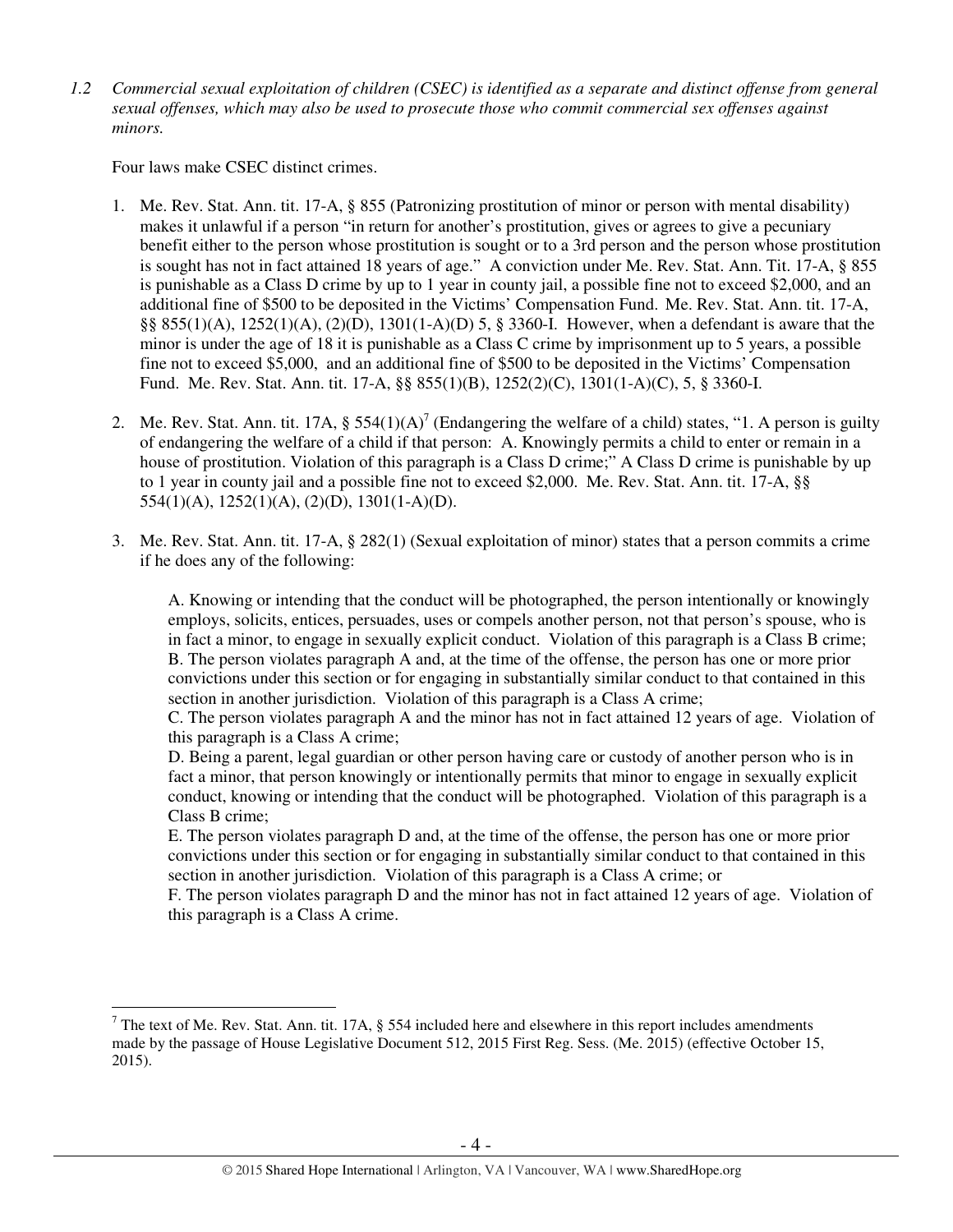Class B crimes are punishable by imprisonment up to 10 years and a possible fine not to exceed \$20,000, while Class A crimes are punishable by imprisonment up to 30 years and a possible fine not to exceed \$50,000. Me. Rev. Stat. Ann. tit. 17-A, §§ 1252(2)(A), (B), 1301(1-A)(A), (B).

4. Me. Rev. Stat. Ann. tit. 17-A, § 259-A (Solicitation of a child to commit a prohibited act) criminalizes the solicitation, in any manner, of minors under the age of 14 by individuals over the age of 16. Me. Rev. Stat. Ann. tit. 17-A, § 259-A states:

A person is guilty of soliciting a child to commit a prohibited act if:

A. The actor, with the intent to engage in a prohibited act with the other person, knowingly solicits directly or indirectly that person by any means to engage in a prohibited act and the actor:

1) Is at least 16 years of age;

2) Know or believes that the other person is less than 14 years of age; and

3) Is at least 3 years old than the age expressed by the other person.

Violation of this paragraph is a Class D crime; or

B. The actor, with the intent to engage in a prohibited act with the other person, knowingly solicits, directly or indirectly that person by any means to engage in a prohibited act and the actor:

- 1) Is at least 16 years of age;
- 2) Knows or believes that the other person is less than 12 years of age; and
- 3) Is at least 3 years older than the age expressed by the other person.

Violation of this subsection is a Class C crime.

"Prohibited act" is defined to include "sexual exploitation of a minor pursuant to section 282." Me. Rev. Stat. Ann. tit. 17-A, § 259-A(2)(A),(B),(C).

Class D crimes are punishable by imprisonment up to 1 year in county jail and a possible fine not to exceed \$2,000. Me. Rev. Stat. Ann. tit. 17-A,  $\S$  1252(1)(A), (2)(D), 1301(1-A)(D).<sup>8</sup> Class C crimes are punishable by imprisonment up to 5 years and a possible fine not to exceed \$5,000. Me. Rev. Stat. Ann. tit. 17-A, §§ 1252(2)(C), 1301(1-A)(C).

Certain sexual offenses also may apply in cases involving the commercial sexual exploitation of a child. These include the following:

- 1. Me. Rev. Stat. Ann. tit. 17-A, § 254(1)(A) (Sexual abuse of minors) provides that a Class D crime occurs when a person "engages in a sexual act<sup>9</sup> with another person, not the actor's spouse, who is either 14 or 15 years of age and the actor is at least 5 years older than the other person." A Class D crime is punishable by up to 1 year in county jail and a possible fine not to exceed \$2,000. Me. Rev. Stat. Ann. tit. 17-A, §§ 1252(1)(A), (2)(D), 1301(1-A)(D). If the offender is 10 or more years older than the victim, then it is a Class C crime punishable by imprisonment up to 5 years and a possible fine not to exceed §5,000. Me. Rev. Stat. Ann. tit. 17-A, §§ 254(1)(A-2), 1252(2)(C), 1301(1-A)(C).
- 2. A defendant can be convicted under Me. Rev. Stat. Ann. tit. 17-A, § 253 (Gross sexual assault) for engaging in a "sexual act"<sup>10</sup> with a minor under 14 who is not his or her spouse. Me. Rev. Stat. Ann. tit. 17-A, §  $253(1)(B)$ . Gross sexual conduct is a Class A crime, punishable by imprisonment up to 30 years and a

 $\overline{a}$ 

<sup>&</sup>lt;sup>8</sup> Unless otherwise noted, the fines listed in this document reflect the fine structure for natural persons convicted of crimes pursuant to Me. Rev. Stat. tit. 17-A, § 1301(1-A). 9 *See supra* note 3.

<sup>10</sup> *See supra* note 3.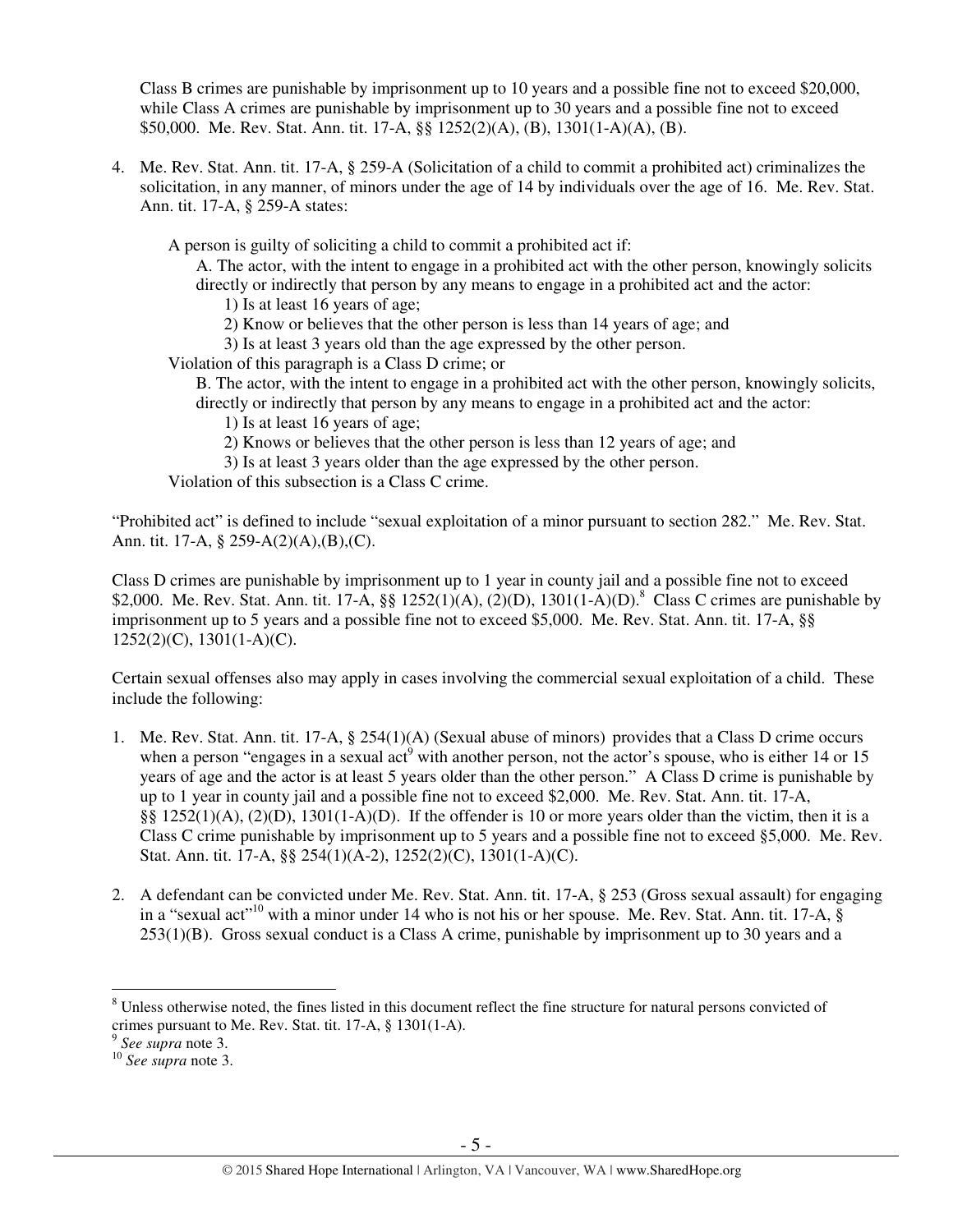possible fine not to exceed \$50,000. Me. Rev. Stat. Ann. tit. 17-A, §§ 253(1)(B), 1252(2)(A), 1301(1-  $A)(A).$ 

- 3. Me. Rev. Stat. Ann. tit. 17-A, § 255-A (Unlawful sexual contact) makes it illegal if a person "intentionally subjects another person to any sexual contact<sup>"11</sup> when, among other circumstances, the offender is at least 3 years older than the victim who is under the age of 14. Me. Rev. Stat. Ann. tit. 17-A, § 255-A(1)(E). When the victim is 12-14, a violation is a Class C crime punishable by imprisonment up to 5 years and a possible fine not to exceed \$5,000; however, when the victim is younger than 12 the violation increases to a Class B crime punishable by imprisonment up to 10 years and a possible fine not to exceed \$20,000. Me. Rev. Stat. Ann. tit. 17-A, §§ 255-A(1)(E), (E-1), 1252(2)(B), (C), 1301(1-A)(B), (C). The violation increases further when the sexual contact includes penetration. Defendants who engage in sexual contact that includes penetration with a victim 12-14 years old will be guilty of a Class B crime punishable by imprisonment up to 10 years and a possible fine not to exceed \$20,000; however, when the victim is under 12 and the act includes penetration, defendants will face a Class A crime punishable by imprisonment up to 30 years and a possible fine not to exceed \$50,000. Me. Rev. Stat. Ann. tit. 17-A, §§ 255-A(1)(F), (F-1), 1252(2)(A), (B),  $1301(1-A)(A)$ , (B).
- 4. Under Me. Rev. Stat. Ann. tit. 17-A, § 260(1)(C) (Unlawful sexual touching), a person who is at least 5 years older than his victim and intentionally subjects a child under 14 (who is not his spouse) to sexual touching<sup>12</sup> will be guilty of a Class D crime. When found guilty of a Class D crime, defendants face up to 1 year in county jail and a possible fine not to exceed \$2,000. Me. Rev. Stat. Ann. tit. 17-A, §§ 1252(1)(A),  $(2)(D), 1301(1-A)(D).$
- 5. Under Me. Rev. Stat. Ann. tit. 17-A, § 256(1)(A) (Visual sexual aggression against child),
	- 1. A person is guilty of visual sexual aggression against a child if:

 $\overline{a}$ 

A. For the purpose of arousing or gratifying sexual desire or for the purpose of causing affront or alarm, the actor, having in fact attained 18 years of age, exposes the actor's genitals to another person or causes the other person to expose that person's genitals to the actor and the other person, not the actor's spouse, has not in fact attained 14 years of age. Violation of this paragraph is a Class D crime.

Class D crimes are punishable by up to 1 year in county jail and a possible fine not to exceed \$2,000. Me. Rev. Stat. Ann., tit.  $17-A$ , §§  $1252(2)(D)$ ,  $1301(1-A)(D)$ . However, when the victim is less than 12 years old, defendants will be guilty of a Class C crime punishable by imprisonment up to 5 years and a possible fine not to exceed \$5,000. Me. Rev. Stat. Ann. tit. 17-A, §§ 256(1)(B), 1252(2)(C), 1301(1-A)(C).

*1.3 Prostitution statutes refer to the sex trafficking statute to identify the commercially sexually exploited minor as a trafficking victim.* 

Me. Rev. Stat. Ann. tit. 17-A, § 853-A(4) (Engaging in prostitution) refers to Me. Rev. Stat. Ann. tit. 17-A, § 852 (Aggravated sex trafficking) to clarify that prostituted minors are victims of trafficking crimes by providing an affirmative defense to victims of aggravated sex trafficking. Me. Rev. Stat. Ann. tit. 17-A, § 853-A(4)

<sup>&</sup>lt;sup>11</sup> Me. Rev. Stat. Ann. tit 17-A, § 251(1)(D) (Definitions and general provisions) defines "sexual contact" as "any touching of the genitals or anus, directly or through clothing, other than as would constitute a sexual act, for the purpose of arousing or gratifying sexual desire or for the purpose of causing bodily injury or offensive physical contact."

<sup>&</sup>lt;sup>12</sup> "Sexual touching" is defined as "any touching of the breasts, buttocks, groin or inner thigh, directly or through clothing, for the purpose of arousing or gratifying sexual desire." Me. Rev. Stat. Ann. tit. 17-A, § 251(G).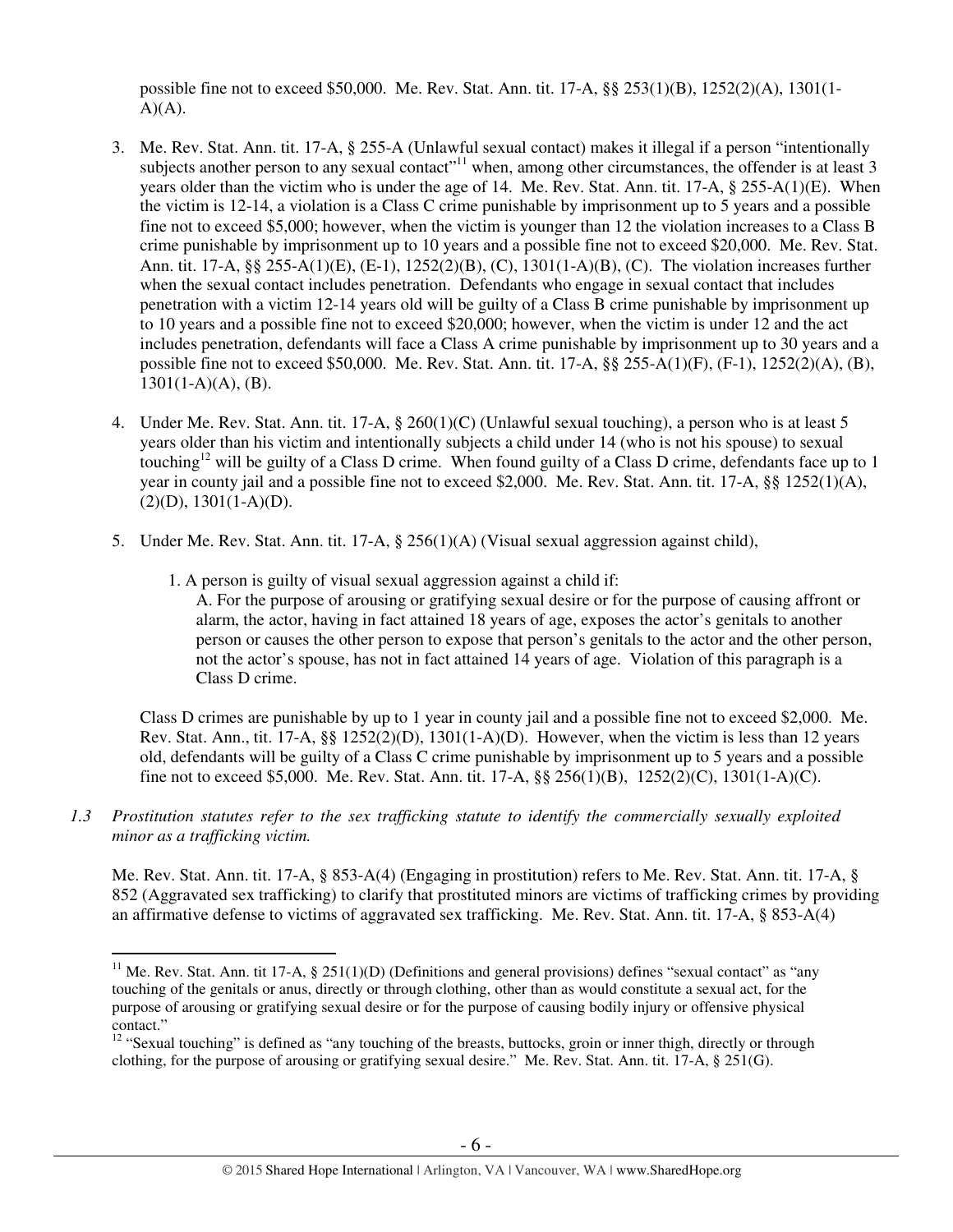(Engaging in prostitution) states that "[i]t is an affirmative defense to prosecution under this section that the person engaged in prostitution because the person was compelled to do so as described in section 852, subsection 2."

- 1.3.1 Recommendation: Amend Me. Rev. Stat. Ann. tit. 17-A, § 853-A(4) (Engaging in prostitution) to remove the requirement of compulsion to help clarify that a commercially sexually exploited child is a victim of sex trafficking.
- *1.4 The state racketeering or gang crimes statute includes sex trafficking and commercial sexual exploitation of children (CSEC) offenses as predicate acts allowing the statute to be used to prosecute trafficking crimes.*

Maine has not enacted a racketeering statute.

1.4.1 Recommendation: Enact a racketeering statute that includes human trafficking and CSEC offenses as predicate crimes so the racketeering statute may be used to prosecute trafficking enterprises.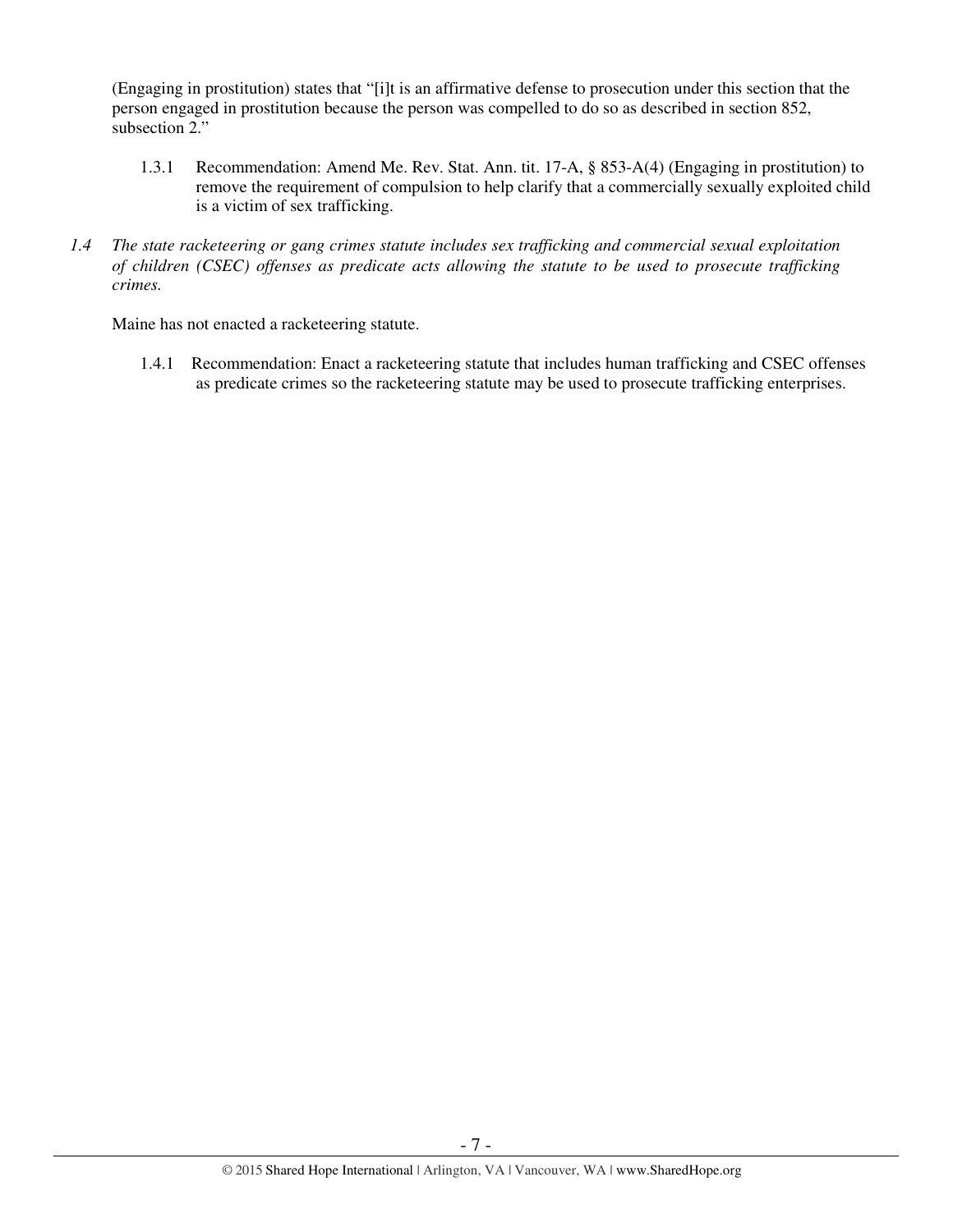#### FRAMEWORK ISSUE 2: CRIMINAL PROVISIONS ADDRESSING DEMAND

#### *Legal Components:*

- *2.1 The state sex trafficking law can be applied to buyers of commercial sex acts with a victim of domestic minor sex trafficking.*
- *2.2 Buyers of commercial sex acts with a minor can be prosecuted under commercial sexual exploitation of children (CSEC) laws.*
- *2.3 Solicitation of prostitution laws differentiate between buying sex acts with an adult and buying sex acts with a minor under 18.*
- *2.4 Penalties for buyers of commercial sex acts with minors are as high as federal penalties.*
- *2.5 Using the Internet or electronic communications to lure, entice, or purchase, or attempt to lure, entice, or purchase commercial sex acts with a minor is a separate crime or results in an enhanced penalty for buyers.*
- *2.6 No age mistake defense is permitted for a buyer of commercial sex acts with any minor under 18.*
- *2.7 Base penalties for buying sex acts with a minor under 18 are sufficiently high and not reduced for older minors.*
- *2.8 Financial penalties for buyers of commercial sex acts with minors are sufficiently high to make it difficult for buyers to hide the crime.*
- *2.9 Buying and possessing child pornography carries penalties as high as similar federal offenses.*
- *2.10 Convicted buyers of commercial sex acts with minors and child pornography are required to register as sex offenders.*

\_\_\_\_\_\_\_\_\_\_\_\_\_\_\_\_\_\_\_\_\_\_\_\_\_\_\_\_\_\_\_\_\_\_\_\_\_\_\_\_\_\_\_\_\_\_\_\_\_\_\_\_\_\_\_\_\_\_\_\_\_\_\_\_\_\_\_\_\_\_\_\_\_\_\_\_\_\_\_\_\_\_\_\_\_\_\_\_\_\_\_\_\_\_

## *Legal Analysis:*

 $\overline{a}$ 

*2.1 The state sex trafficking law can be applied to buyers of commercial sex acts with a victim of domestic minor sex trafficking.* 

The plain language of Me. Rev. Stat. Ann. tit. 17-A, § 852 (Aggravated sex trafficking) and § 853 (Sex trafficking) does not apply to buyers of commercial sex with minors.<sup>13</sup>

- 2.1.1 Recommendation: Amend Me. Rev. Stat. Ann. tit. 17-A, § 852 (Aggravated sex trafficking) and § 853 (Sex trafficking) to make the statute applicable to the actions of buyers of commercial sex with  $minors.<sup>14</sup>$
- *2.2 Buyers of commercial sex acts with a minor can be prosecuted under commercial sexual exploitation of children (CSEC) laws.*

Buying sex with a minor is illegal under Me. Rev. Stat. Ann. tit. 17-A, § 855(1)(A) (Patronizing prostitution of minor or person with mental disability), which states that it is illegal when a person "in return for another's prostitution, gives or agrees to give a pecuniary benefit either to the person whose prostitution is sought or to a 3rd person and the person whose prostitution is sought has not in fact attained 18 years of age." This offense is a Class D crime except that subsection (1)(B) enhances the penalty to a Class C crime when the buyer "knows that the person whose prostitution is sought has not yet attained 18 years of age." A Class D crime is punishable by up to 1 year in county jail, a possible fine not to exceed \$2,000, and an additional fine of \$500 to

<sup>13</sup> *See* discussion of relevant provisions *supra* Section 1.1.

<sup>&</sup>lt;sup>14</sup> See generally SHARED HOPE INTERNATIONAL, "Eliminating the Third Party Control Barrier to Identifying Juvenile Sex Trafficking Victims," JuST Response Policy Paper (2015), http://sharedhope.org/wpcontent/uploads/2015/08/Policy-Paper\_Eliminating-Third-Party-Control\_Final1.pdf (discussing need to include buyer conduct in core sex trafficking offense regardless of whether victim is under control of a third party and explaining negative impact on victims and victim-identification when buyers are excluded as sex trafficking offenders).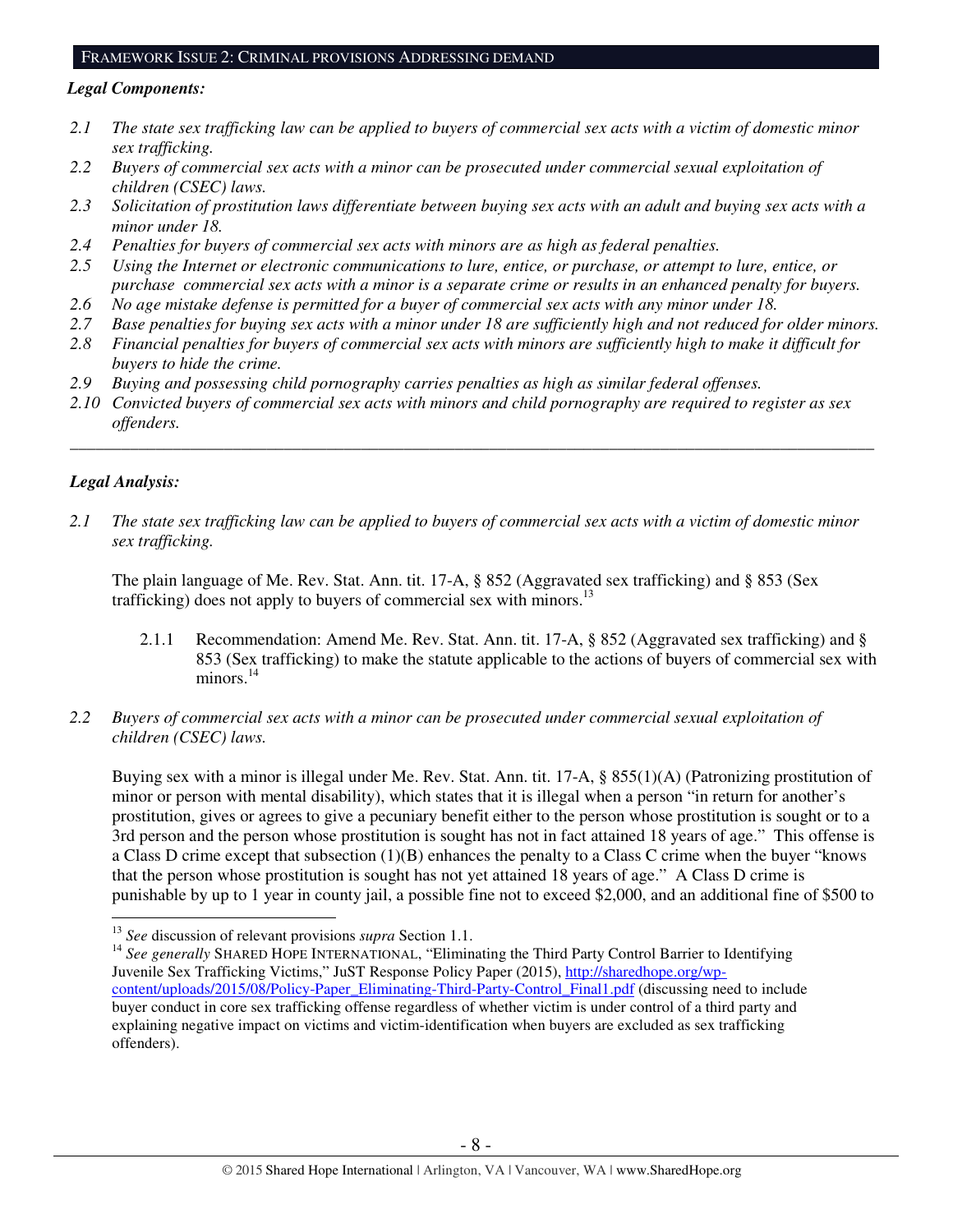be deposited in the Victims' Compensation Fund, while a Class C crime is punishable by imprisonment up to 5 years, a possible fine not to exceed \$5,000, and an additional fine of \$500 to be deposited in the Victims' Compensation Fund, Me. Rev. Stat. Ann. tit. 17-A, §§ 1252(1)(A), (2)(C), (D), 1301(1-A)(C), (D), 5 § 3360-I.

Several sexual offenses could be used to prosecute a buyer of commercial sex acts with a minor but do not specifically criminalize the purchase of commercial sex acts with a minor.

*2.3 Solicitation of prostitution laws differentiate between buying sex acts with an adult and buying sex acts with a minor under 18.* 

Solicitation laws make buying sex with a minor a separate crime from that of buying sex with an adult.

Me. Rev. Stat. Ann. tit 17-A, § 853-B(1)(A) (Engaging a prostitute) makes it a Class E crime if a person "engages a prostitute" who is an adult. "Engages a prostitute" is defined for the purpose of this statute in Me. Rev. Stat. Ann. tit. 17-A, § 851(1-A) as "providing or agreeing to provide, either to the person whose prostitution is sought or to a 3rd person, pecuniary benefit in return for a sexual act or sexual contact." Class E crimes are punishable by up to 6 months in county jail and a possible fine not to exceed \$1,000.<sup>15</sup> Me. Rev. Stat. Ann. tit. 17-A, §§ 1252(1)(A), (2)(E), 1301(1-A)(E). An offender convicted under Me. Rev. Stat. Ann. tit 17-A,  $\S$  853-B(1)(A) (Engaging a prostitute) is also required to pay a fine of \$500 to be deposited in the Victims' Compensation Fund pursuant to Me. Rev. Stat. Ann. tit 5, § 3360-I (Funding sources).

In contrast, under Me. Rev. Stat. Ann. tit. 17-A, § 855 (Patronizing prostitution of minor or person with mental disability), the buyer will be guilty of, at a minimum, a Class D crime punishable by up to 1 year in county jail, a possible fine not to exceed \$2,000, and an additional fine of \$500 to be deposited in the Victims' Compensation Fund. Me. Rev. Stat. Ann. tit. 17-A, §§ 855(1)(A), 1252(1)(A), (2)(D), 1301(1-A)(D), 5 § 3360-I. When the buyer "knows that the person whose prostitution is sought has not yet attained 18 years of age," the violation increases to a Class C crime punishable by imprisonment up to 5 years, a possible fine not to exceed \$5,000, and an additional fine of \$500 to be deposited in the Victims' Compensation Fund. Me. Rev. Stat. Ann. tit. 17-A, §§ 855(1)(B), 1252(2)(C), 1301(1-A)(C), 5, § 3360-I.

*2.4 Penalties for buyers of commercial sex acts with minors are as high as federal penalties.* 

A conviction under Me. Rev. Stat. Ann. tit. 17-A, § 855 (Patronizing prostitution of minor or person with mental disability) is punishable as a Class D crime by up to 1 year in county jail, a possible fine not to exceed \$2,000, and an additional fine of \$500 to be deposited in the Victims' Compensation Fund. Me. Rev. Stat. Ann. tit. 17-A, §§ 855(1)(A), 1252(1)(A), (2)(D), 1301(1-A)(D), 5, § 3360-I<sup>16</sup>. However, when the buyer "knows that the person whose prostitution is sought has not yet attained 18 years of age," the crime is punishable as a Class C crime by imprisonment up to 5 years, a possible fine not to exceed \$5,000 , and an additional fine of \$500 to be deposited in the Victims' Compensation Fund. Me. Rev. Stat. Ann. tit. 17-A, §§ 855(1)(B), 1252(2)(C), 1301(1-A)(C), 5, § 3360-I.

Buyers face similar or greater penalties under Maine's sexual offense laws. A violation of Me. Rev. Stat. Ann. tit. 17-A, § 254(1)(A) (Sexual abuse of minors) occurs when a buyer engages in a sexual act<sup>17</sup> with a 14 or 15 year old and is at least 5 years older than the minor. A conviction under this offense is punishable as a Class D

 $\overline{a}$ <sup>15</sup> If the defendant has been convicted of Me. Rev. Stat. Ann. tit. 17-A, § 853-B within the prior 2 years, the violation increases to a Class D crime punishable by up to 1 year in county jail and a possible fine not to exceed \$2,000. Me. Rev. Stat. Ann. tit.17-A, §§ 853-B(1)(B), 1252(1)(A), (2)(D), 1301(1-A)(D). <sup>16</sup> *Id.*

<sup>17</sup> *See supra* note 3.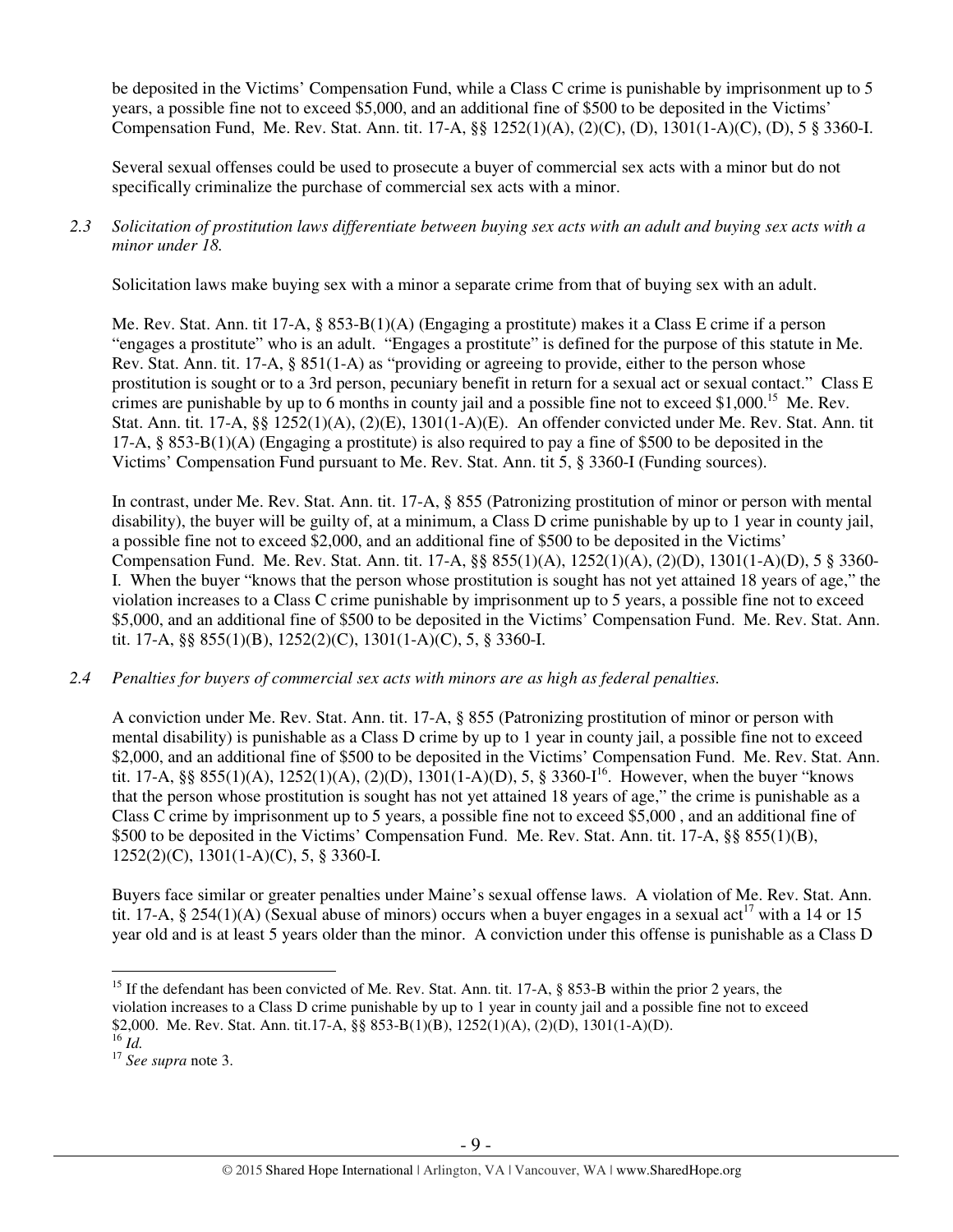crime by up to 1 year in county jail and a possible fine not to exceed \$2,000, unless the offender is over 10 years older than the minor, in which case it is punishable as a Class C crime by imprisonment up to 5 years and a possible fine not to exceed \$5,000. Me. Rev. Stat. Ann. tit. 17-A, §§ 254(1)(A), (A-2), 1252(1)(A), (2)(C), (D),  $1301(1-A)(C)$ , (D).

When the child is under 14, a buyer who engages in a sexual act with a child can be convicted of violating Me. Rev. Stat. Ann. tit. 17-A, § 253 (Gross sexual assault), punishable as a Class A crime by imprisonment up to 30 years and a possible fine not to exceed \$50,000. Me. Rev. Stat. Ann. tit. 17-A, §§ 253(1)(B), 1252(2)(A), 1301(1-A)(A). Similarly, a buyer who has sexual contact with a child between 12 and 14 years of age may be convicted under Me. Rev. Stat. Ann. tit. 17-A, § 255-A (Unlawful sexual contact), punishable as a Class C crime by imprisonment up to 5 years and a possible fine not to exceed \$5,000. Me. Rev. Stat. Ann. tit. 17-A, §§  $255-A(1)(E)$ ,  $1252(2)(C)$ ,  $1301(1-A)(C)$ . When the victim is less than 12 years old, unlawful sexual contact is punishable as a Class B crime by imprisonment up to 10 years and a possible fine not to exceed \$20,000. Me. Rev. Stat. Ann. tit. 17-A,  $\S 255-A(1)(E-1)$ , 1252(2)(B), 1301(1-A)(B). In addition, the crime is punishable as a Class B crime when buyers who engage in sexual contact that includes penetration with a victim 12-14 years old, and, when the victim is under 12, it is punishable as a Class A crime by imprisonment up to 30 years and a possible fine not to exceed \$50,000. Me. Rev. Stat. Ann. tit. 17-A, §§ 255-A(1)(F-1), 1252(2)(A), 1301(1-  $A)(A)$ .

A conviction under Me. Rev. Stat. Ann. tit. 17-A, § 260(1)(C) (Unlawful sexual touching) is punishable as a Class D crime by up to 1 year in county jail and a possible fine not to exceed \$2,000. Me. Rev. Stat. Ann. tit. 17-A, §§ 1252(1)(A), (2)(D), 1301(1-A)(D). Lastly, a conviction under Me. Rev. Stat. Ann. tit. 17-A, § 256(1)(A) (Visual sexual aggression against child) is punishable as a Class D crime by up to 1 year in county jail and a possible fine not to exceed \$2,000, but where the victim is less than 12 years old, the crime is a Class C punishable by imprisonment up to 5 years and a possible fine not to exceed \$5,000. Me. Rev. Stat. Ann. tit. 17-A §§ 256(1)(A)-(B), 1252(1)(A), (2)(C), (D), 1301(1-A)(C), (D).

In comparison, if the victim is under the age of 14, a conviction under the Trafficking Victims Protection Act  $(TVPA)^{18}$  for child sex trafficking is punishable by 15 years to life imprisonment and a fine not to exceed \$250,000. 18 U.S.C. §§ 1591(b)(1), 3559(a)(1), 3571(b)(3). If the victim is between the ages of 14–17, a conviction is punishable by 10 years to life imprisonment and a fine not to exceed \$250,000. 18 U.S.C. §§ 1591(b)(2), 3559(a)(1), 3571(b)(3). A conviction is punishable by mandatory life imprisonment, however, if the buyer has a prior conviction for a federal sex offense<sup>19</sup> against a minor. 18 U.S.C. § 3559(e)(1). To the

 $\overline{a}$ <sup>18</sup> Trafficking Victims Protection Act (TVPA) of 2000, Pub. L. No. 106-386, 114 Stat. 1464, 1466 (codified in scattered sections of 18 and 22 U.S.C.).

<sup>&</sup>lt;sup>19</sup> Pursuant to 18 U.S.C. § 3559(e)(2), "federal sex offense" is defined as,

an offense under section 1591 [18 USCS § 1591] (relating to sex trafficking of children), 2241 [18 USCS § 2241] (relating to aggravated sexual abuse), 2242 [18 USCS  $\S$  2242] (relating to sexual abuse), 2244(a)(1) [18 USCS  $\S$  2244(a)(1)] (relating to abusive sexual contact), 2245 [18 USCS  $\S$  2245] (relating to sexual abuse resulting in death), 2251 [18 USCS § 2251] (relating to sexual exploitation of children), 2251A [18 USCS § 2251A] (relating to selling or buying of children), 2422(b) [18 USCS § 2422(b)] (relating to coercion and enticement of a minor into prostitution), or  $2423(a)$  [18 USCS §  $2423(a)$ ] (relating to transportation of minors).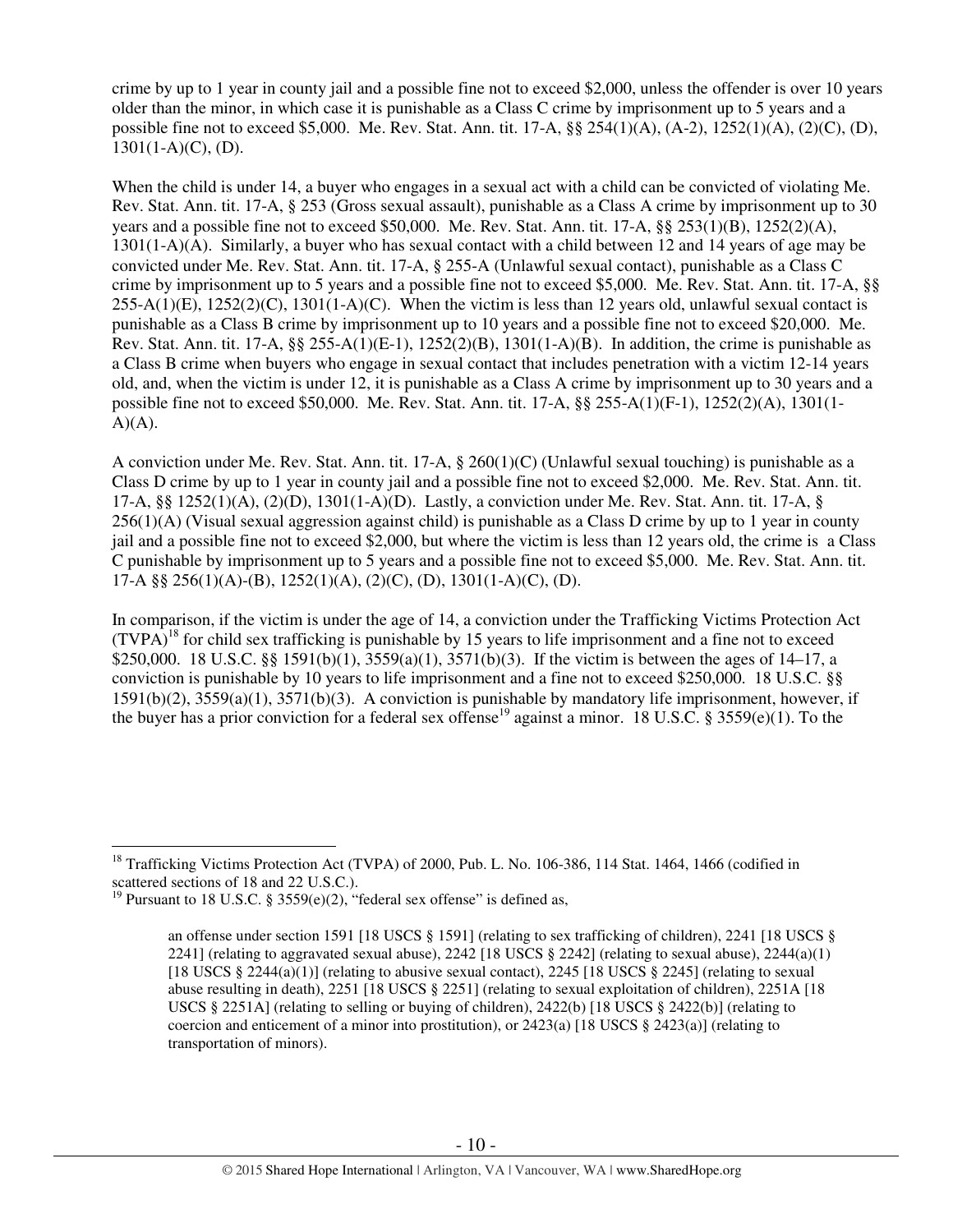extent buyers can be prosecuted under other federal CSEC laws,  $^{20}$  a conviction is punishable by penalties ranging from a fine not to exceed \$250,000 to life imprisonment and a fine not to exceed \$250,000.<sup>21</sup>

- 2.4.1 Recommendation: Amend Me. Rev. Stat. Ann. tit. 17-A, § 855 (Patronizing prostitution of minor or person with mental disability) to raise penalties to reflect the seriousness of the offense.
- *2.5 Using the Internet or electronic communications to lure, entice, or purchase, or attempt to lure, entice, or purchase commercial sex acts with a minor is a separate crime or results in an enhanced penalty for buyers.*

Maine does not have a law that criminalizes use of the Internet or electronic communications to lure, entice, or purchase, or attempt to lure, entice, or purchase commercial sex acts with a minor. Although broad enough to potentially apply to use of the Internet to entice or solicit any sexual act from a minor under the age of 14, including solicitation for the purpose of committing sexual exploitation of a minor, Me. Rev. Stat. Ann. tit. 17- A, § 282(1) (Sexual exploitation of minor) and § 259-A (Solicitation of a child to commit a prohibited act) do not specify use of the Internet to accomplish these crimes as a specific criminal action. Pursuant to Me. Rev. Stat. Ann. tit. 17-A,  $\S 259-A$ ,  $22$ 

A person is guilty of soliciting a child to commit a prohibited act if:

A. The actor, with the intent to engage in a prohibited act with the other person, knowingly solicits directly or indirectly that person by any means to engage in a prohibited act and the actor:

1) Is at least 16 years of age;

- 2) Know or believes that the other person is less than 14 years of age; and
- 3) Is at least 3 years old than the age expressed by the other person.

Violation of this paragraph is a Class D crime; or

B. The actor, with the intent to engage in a prohibited act with the other person, knowingly solicits, directly or indirectly that person by any means to engage in a prohibited act and the actor:

- 1) Is at least 16 years of age;
- 2) Knows or believes that the other person is less than 12 years of age; and
- 3) Is at least 3 years older than the age expressed by the other person.

Violation of this subsection is a Class C crime.

 $\overline{a}$ <sup>20</sup> 18 U.S.C. §§ 2251A(b) (Selling or buying of children), 2251(a) (Sexual exploitation of children), 2423(a) (Transportation of a minor with intent for minor to engage in criminal sexual activity), 2422(a) (Coercion and enticement), 2252(a)(2), (a)(4) (Certain activities relating to material involving the sexual exploitation of minors).

<sup>21 18</sup> U.S.C. §§ 2251A(b) (conviction punishable by imprisonment for 30 years to life and a fine), 2251(e) (conviction punishable by imprisonment for 15–30 years and a fine), 2423(a) (conviction punishable by imprisonment for 10 years to life and a fine), 2422(a) (conviction punishable by a fine, imprisonment up to 20 years, or both),  $2252(a)(2)$ , (4) (stating that a conviction under subsection (a)(2) is punishable by imprisonment for 5–20 years and a fine, while a conviction under subsection (a)(4) is punishable by imprisonment up to 10 years, a fine, or both.); *see also* 18 U.S.C §§ 3559(a)(1) (classifying all of the above listed offenses as felonies), 3571(b)(3) (providing a fine up to \$250,000 for any felony conviction).

<sup>22</sup> Legislative Document 1673 enacted during the Second Regular Session of the 125th Legislative Assembly repealed Me. Rev. Stat. Ann. tit. 17-A, § 259 (Solicitation of child by computer to commit a prohibited act) which expressly prohibited use of "a computer knowingly to solicit, entice, persuade or compel another person" under the age of 14 with "the intent to engage in any one of the following prohibited acts with the other person: (1) A sexual act; (2) Sexual contact; or (3) Sexual exploitation of a minor pursuant to section 282." During 2012, L.D. 1673 reenacted this provision as Me. Rev. Stat. Ann. tit. 17-A, § 259-A (Solicitation of a child to commit a prohibited act), however, as re-enacted, this offense no longer contains an express reference to solicitation of a minor through use of a computer or the Internet.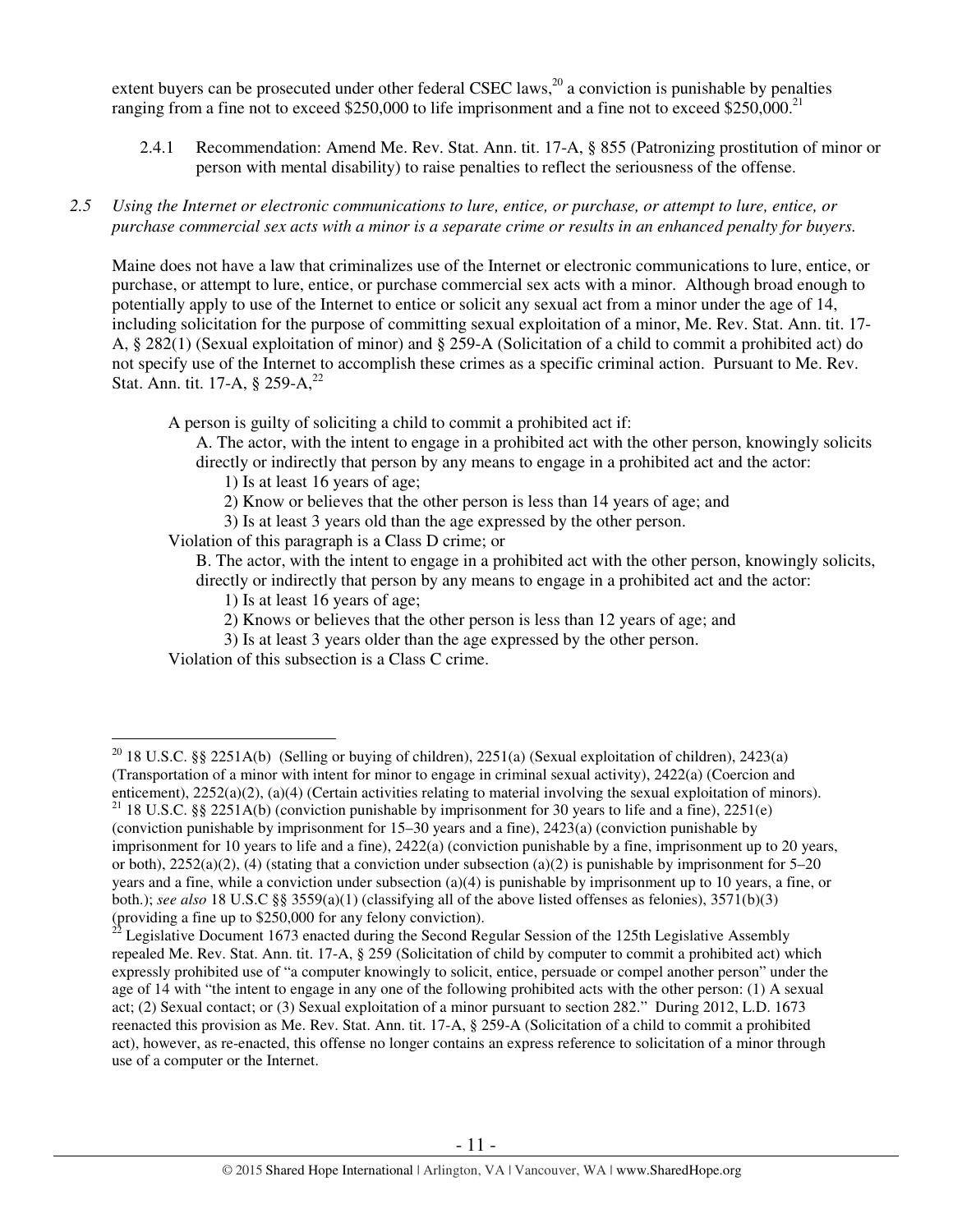"Prohibited act" means a sexual act, sexual contact or sexual exploitation of a minor pursuant to section 282. Me. Rev. Stat. Ann. tit. 17-A, § 259-A(2)(A),(B),(C).

Class C crimes are punishable by imprisonment up to 5 years and a possible fine not to exceed \$5,000. Me. Rev. Stat. Ann. tit. 17-A,  $\S$ § 1252(2)(C), 1301(1-A)(C). A Class D crime is punishable by up to 1 year in county jail and a possible fine not to exceed \$2,000. Me. Rev. Stat. Ann. tit. 17-A, §§ 1252(1)(A), (2)(D), 1301(1-A)(D). If the victim is under 12, the buyer is guilty of a Class C crime punishable by imprisonment up to 5 years and a possible fine not to exceed \$5,000. Me. Rev. Stat. Ann. tit. 17-A,  $\S$ § 259-A(1)(B) 1252(2)(C), 1301(1-A)(C). In addition, pursuant to Me. Rev. Stat. Ann. tit. 15, § 5821(7-A) (Subject property), buyers may be ordered to forfeit all computers and computer equipment used in connection with a violation of Me. Rev. Stat. Ann. tit. 17-A, § 259-A.

2.5.1 Recommendation: Enact a separate law that criminalizes the use of the Internet or electronic communications to lure, entice, recruit or purchase commercial sex acts with a minor.

# *2.6 No age mistake defense is permitted for a buyer of commercial sex acts with any minor under 18.*

Buyers of sex with minors can be convicted of Me. Rev. Stat. Ann. tit. 17-A, § 855(1)(A) (Patronizing prostitution of minor or person with mental disability) without regard to whether they knew that the child was under 18 years old. Subsection (1)(B), however, establishes that knowledge of age results in an enhanced crime classification. Therefore, a defense of age mistake could be asserted to avoid the enhanced crime classification, but not ultimate liability.

Most of the sexual offense laws that apply to buyers, including Me. Rev. Stat. Ann. tit. 17-A, § 253(1) (Gross sexual assault), § 255-A (Unlawful sexual contact), § 256 (Visual sexual aggression against child), § 258 (Sexual misconduct with a child under 14 years of age), and § 260 (Unlawful sexual touching) do not appear to make available a mistake of age defense, as they all depend on whether the victim "has not in fact attained" or "is in fact less than" the applicable age. On the other hand, Me. Rev. Stat. Ann. tit. 17-A, § 254(2) (Sexual abuse of minors) makes a mistake of age defense available for violations of subsection  $(1)(A)$ – $(A-2)$  by stating, "It is a defense to a prosecution . . . that the actor reasonably believed the other person is at least 16 years of age."

*2.7 Base penalties for buying sex acts with a minor under 18 are sufficiently high and not reduced for older minors.* 

Me. Rev. Stat. Ann. tit. 17-A, § 855 (Patronizing prostitution of minor or person with mental disability) applies the same penalty for all offenders against any minor under the age of 18. Patronizing prostitution of a minor is a Class D crime punishable by up to 1 year in county jail, a possible fine not to exceed \$2,000 and an additional fine of \$500 to be deposited in the Victims' Compensation Fund, or a Class C crime punishable by imprisonment up to 5 years, a possible fine not to exceed \$5,000 if the defendant "knows that the person whose prostitution is sought has not yet attained 18 years of age," and an additional fine of \$500 to be deposited in the Victims' Compensation Fund. Me. Rev. Stat. Ann. tit. 17-A, §§ 855(1)(B), 1252(1)(A), (2)(C), (D), 1301(1- A)(C), (D), 5, § 3360-I.

- 2.7.1 Recommendation: Amend Me. Rev. Stat. Ann. tit. 17-A, § 855 (Patronizing prostitution of minor or person with mental disability) to raise penalties for purchasing sex with a minor to reflect the seriousness of the offense.
- *2.8 Financial penalties for buyers of commercial sex acts with minors are sufficiently high to make it difficult for buyers to hide the crime.*

Buyers convicted of sexual offense crimes may be required to pay fines or make restitution to the victim.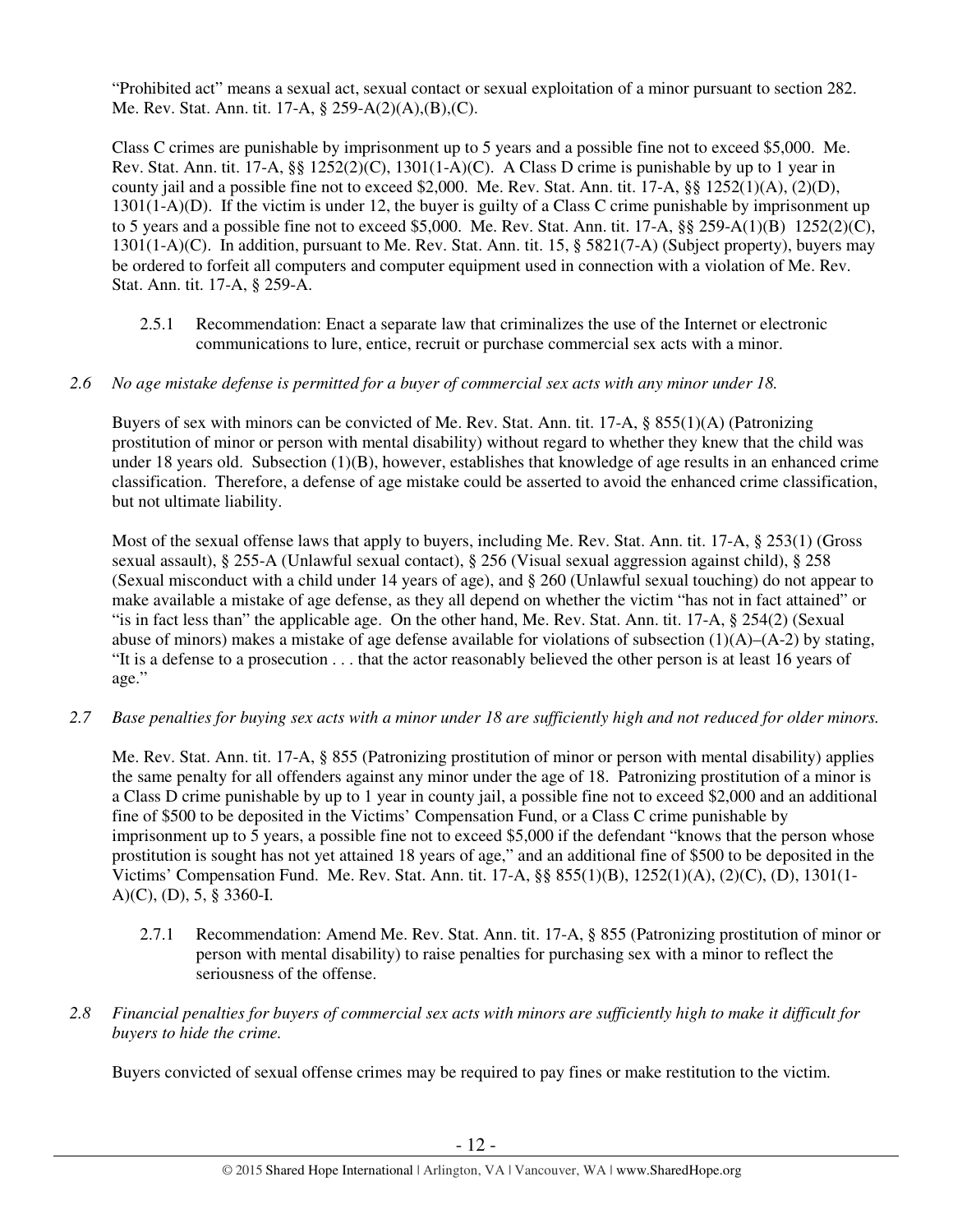Under Maine's criminal laws, buyers of sex with minors may be required to pay fines between \$500 and \$50,000. A buyer convicted of Me. Rev. Stat. Ann. tit. 17-A, § 855 (Patronizing prostitution of minor or person with mental disability) may be required to pay a fine up to \$2,000 or, if the buyer knows the victim is under 18, the fine may be increased to \$5,000, and in either case the buyer must pay a fine of \$500 to be deposited in the Victims' Compensation Fund. Me. Rev. Stat. Ann. tit. 17-A, §§ 855(1)(A), (B), 1301(1-A)(D), (C), 5, § 3360-I. Sexual offenses carry possible fines of \$2,000 to \$50,000. Me. Rev. Stat. Ann. tit. 17-A, §§ 1301(1-A)(A), (D),  $254(1)(A), 253(1)(B)-(C), 255-A(1)(F), (F-1).$ 

While it may not be applicable in all cases of buyers, some buyers may fall under Maine's discretionary restitution provisions. Pursuant to Me. Rev. Stat. Ann. tit. 17-A, § 1325(1) (Criteria for restitution),

Restitution may be authorized, in whole or in part, as compensation for economic loss. In determining the amount of restitution authorized, the following shall be considered:

A. The contributory misconduct of the victim;

B. Failure to report the crime to a law enforcement officer within 72 hours after its occurrence,

without good cause for failure to report within that time; and

C. The present and future financial capacity of the offender to pay restitution.

Me. Rev. Stat. Ann. tit. 17-A, § 1322(3) states in part,

"Economic loss" includes economic detriment consisting of environmental clean-up expense, property loss, allowable expense,<sup>23</sup> work loss, replacement services loss and, if injury causes death, dependent's economic loss and dependent's replacement services loss. Noneconomic detriment is not loss. Economic detriment is loss although caused by pain and suffering or physical impairment. "Economic loss" includes expenses of an emergency response by any public agency and critical investigation expenses.

However, Me. Rev. Stat. Ann. tit. 17-A, § 1325(2) prohibits the award of restitution, among others,

B. To a victim who is an accomplice of the offender;

C. To a victim who has otherwise been compensated from a collateral source, but economic loss in excess of the collateral compensation may be authorized; and

D. When the amount and method of payment of monetary restitution or the performance of service restitution creates an excessive financial hardship on the offender or dependent of the offender. In making this determination, all relevant factors must be considered . . .

. . . .

If buyers of sex with minors are found guilty of Me. Rev. Stat. Ann. tit. 17-A, § 284 (Possession of sexually explicit material), a prosecutor may request that the court order forfeiture "to the State of any equipment,

 $\overline{a}$ <sup>23</sup> Me. Rev. Stat. Ann. tit. 17-A, § 1322(3)(A) defines "allowable expense" as,

reasonable charges incurred for reasonably needed products, services and accommodations, including those for medical care, rehabilitation, rehabilitative occupational training, counseling services and other remedial treatment and care, and nonmedical remedial care and treatment rendered in accordance with a recognized religious method of healing. The term includes reasonable and customary charges incurred for expenses in any way related to funeral, cremation and burial. It does not include that portion of a charge for a room in a hospital, clinic, convalescent or nursing home, or any other institution engaged in providing nursing care and related services, in excess of a reasonable and customary charge for semiprivate accommodations, unless other accommodations are medically required.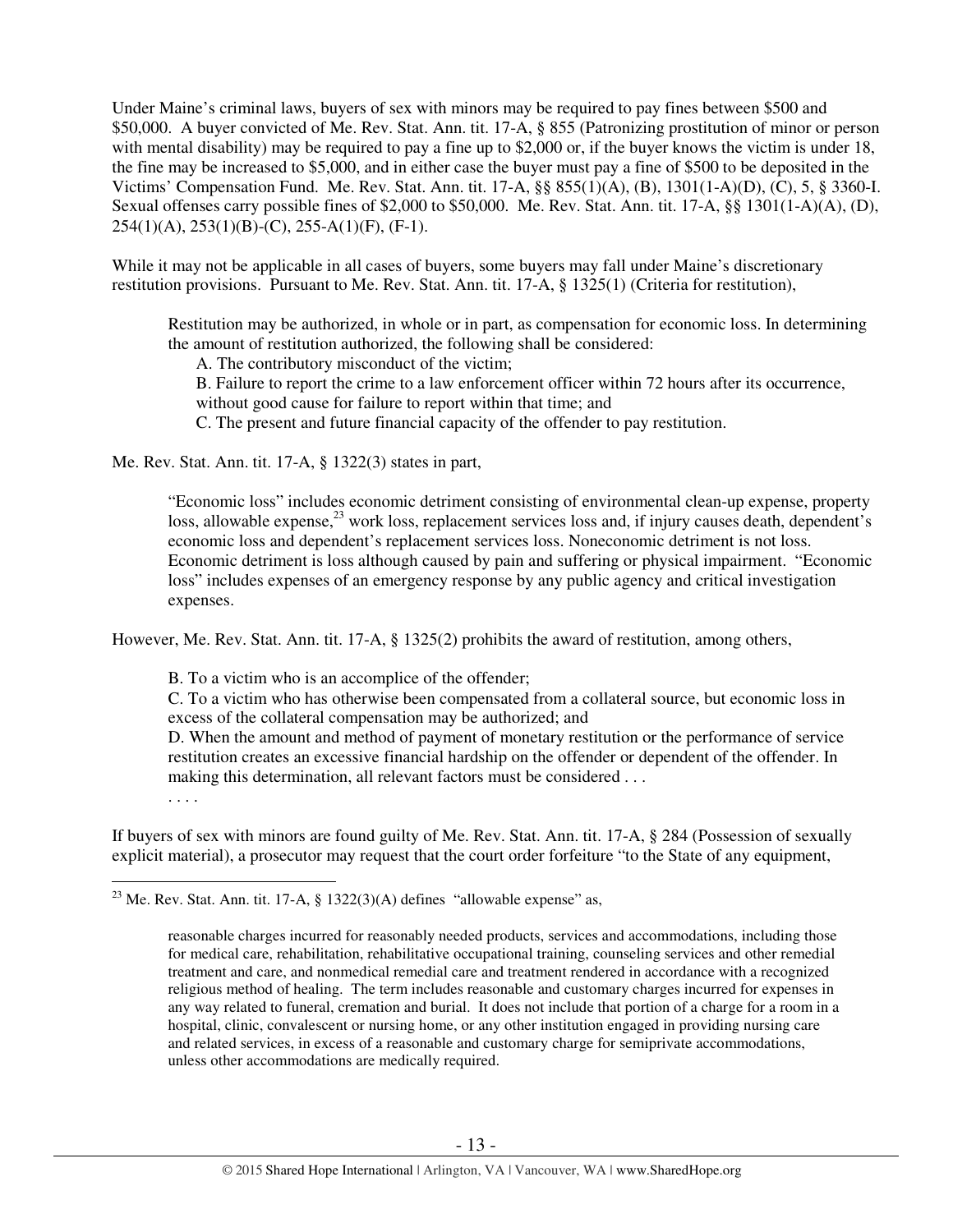including computers, that may have facilitated the commission of the offense" if the State can prove "by a preponderance of the evidence that the equipment was used to facilitate the commission of a violation." Me. Rev. Stat. Ann. tit. 17-A, § 285(1), (3), (4). In addition, any child pornography in the possession of a buyer "that depicts a person who has not attained 18 years of age engaging in sexually explicit conduct is declared to be contraband and may be seized by the State." Me. Rev. Stat. Ann. tit. 17-A, § 284(4). Also, pursuant to Me. Rev. Stat. Ann. tit. 15, § 5821(7-A) (Subject property), buyers may be ordered to forfeit all computers and computer equipment used in connection with a violation of Me. Rev. Stat. Ann. tit. 17-A, § 259-A (Solicitation of a child to commit a prohibited act).

*2.9 Buying and possessing child pornography carries penalties as high as similar federal offenses.* 

Pursuant to Me. Rev. Stat. Ann. tit. 17-A, § 284(1)(A) (Possession of sexually explicit material),

1. A person is guilty of possession of sexually explicit material if that person:

A. Intentionally or knowingly transports, exhibits, purchases, possesses or accesses with intent to view any book, magazine, newspaper, print, negative, slide, motion picture, computer data file, videotape or other mechanically, electronically or chemically reproduced visual image or material that the person knows or should know depicts another person engaging in sexually explicit conduct, and:

1) The other person has not in fact attained 16 years of age; or

2) The person knows or has reason to know that the other person has not attained 16 years of age.

. . . .

Possession of sexually explicit material is a Class D crime punishable by up to 1 year in county jail and a possible fine not to exceed \$2,000, but, if the defendant has a prior conviction for "engaging in substantially similar conduct," the classification is increased to a Class C crime punishable by imprisonment up to 5 years and a possible fine not to exceed \$5,000. Me. Stat. Rev. Ann. tit. 17-A, §§ 284(1)(A), (B), 1252(1)(A), (2)(C), (D), 1301(1-A)(C), (D). In addition, if the sexually exploited minor is under 12, or the defendant believes the person to be under 12, the defendant will be guilty of a Class C crime punishable by imprisonment up to 5 years and a possible fine not to exceed \$5,000, or a Class B crime if the defendant has a prior conviction, punishable by imprisonment up to 10 years and a possible fine not to exceed \$20,000. Me. Rev. Stat. Ann. tit. 17-A, §§ 284(1)(C), (D), 1252(2)(B), (C), 1301(1-A)(B), (C).

In comparison, a federal conviction for possession of child pornography<sup>24</sup> is generally punishable by imprisonment for 5–20 years and a fine not to exceed \$250,000.<sup>25</sup> Subsequent convictions, however, are punishable by imprisonment up to 40 years and a fine not to exceed \$250,000.<sup>26</sup>

 $\overline{a}$ <sup>24</sup> 18 U.S.C. §§ 2252(a)(2), (a)(4) (Certain activities relating to material involving the sexual exploitation of minors),  $2252A(a)(2)$ –(3) (Certain activities relating to material constituting or containing child pornography), 1466A(a), (b) (Obscene visual representations of the sexual abuse of children).

<sup>&</sup>lt;sup>25</sup> 18 U.S.C. §§ 2252(b) (stating that a conviction under subsection (a)(2) is punishable by imprisonment for 5–20 years and a fine, while a conviction under subsection (a)(4) is punishable by imprisonment up to 10 years, a fine, or both),  $2252A(b)(1)$  (a conviction is punishable by imprisonment for 5–20 years and a fine),  $1466A(a)$ , (b) (stating that a conviction under subsection (a) is "subject to the penalties provided in section  $2252A(b)(1)$ ," imprisonment for 5–20 years and a fine, while a conviction under subsection (b) is "subject to the penalties provided in section 2252A(b)(2)," imprisonment up to 10 years, a fine, or both); *see also* 18 U.S.C §§ 3559(a)(1) (classifying all of the above listed offenses as felonies), 3571(b)(3) (providing a fine up to \$250,000 for any felony conviction).

<sup>&</sup>lt;sup>26</sup> 18 U.S.C. §§ 2252(b) (stating if a person has a prior conviction under subsection (a)(2), or a list of other statutes, a conviction is punishable by a fine and imprisonment for 15–40 years, but if a person has a prior conviction under subsection (a)(4), or a list of other statutes, a conviction is punishable by a fine and imprisonment for  $10-20$  years),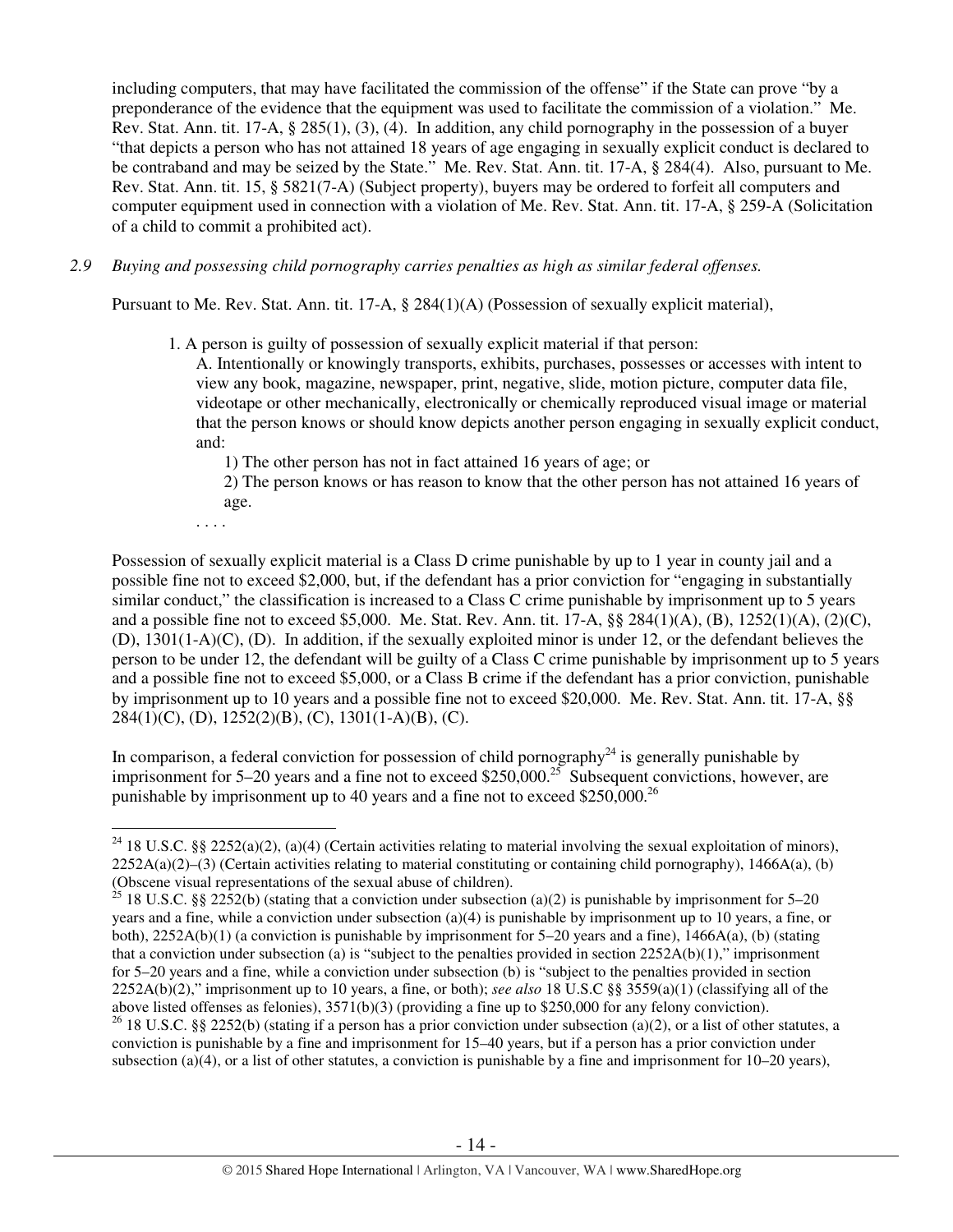2.9.1 Recommendation: Amend Me. Rev. Stat. Ann. tit. 17-A, § 284(1)(A) (Possession of sexually explicit material) to raise the age of protected minors to 18 and increase the penalties to reflect the seriousness of the offense.

# *2.10 Convicted buyers of commercial sex acts with minors and child pornography are required to register as sex offenders.*

Maine's Sex Offender Registration and Notification Act of 1999, Me. Rev. Stat Ann. title 34-A, requires buyers sentenced for sex offenses and sexually violent offenses to register as sex offenders, unless they fall under the exceptions in Me. Rev. Stat. Ann. tit. 34-A, § 11202-A.<sup>27</sup> Me. Rev. Stat. Ann. tit. 34-A, § 11202. "Sex offenses" is defined as "a conviction for one of the following offenses or for an attempt or solicitation of one of the following offenses if the victim was less than 18 years of age at the time of the criminal conduct." Me. Rev. Stat. Ann. tit. 34-A, § 11203(6). The listed offenses include Me. Rev. Stat. Ann. tit. 17-A, § 255-A (Unlawful sexual contact) (certain provisions), § 256 (Visual sexual aggression against child), § 258 (Sexual misconduct with a child under 14 years of age), § 259 (Solicitation of a child to commit a prohibited act), § 284 (Possession of sexually explicit material), and § 855 (Patronizing prostitution of minor or person with mental disability). Me. Rev. Stat. Ann. tit. 34-A, § 11203(6)(B). Me. Rev. Stat. Ann. tit. 34-A, § 11203(6-A) further labels the following offenses as qualifying as a "sex offense": Me. Rev. Stat. Ann. tit. 17-A, § 253(2)(J)–(L) (Gross sexual assault), § 255-A(1)(C), (G), (Q), (R), (R-1), (R-2), (W), and (X) (Unlawful sexual conduct). "Sexually violent offense" is defined as including, "A conviction for one of the offenses or for an attempt to commit"

 $\overline{a}$  $2252A(b)(1)$  (stating if a person has a prior conviction under subsection (a)(2), (a)(3), or a list of other statutes, a conviction is punishable by a fine and imprisonment for  $15-40$  years),  $1466A(a)$ , (b) (stating that the penalty scheme for section 2252A(b) applies); *see also* 18 U.S.C §§ 3559(a)(1) (classifying all of the above listed offenses as felonies), 3571(b)(3) (providing a fine up to \$250,000 for any felony conviction). <sup>27</sup> Me. Rev. Stat. Ann. tit. 34-A, § 11202-A(1) (Exception) states,

1. EXCEPTION. Notwithstanding section 11202, a person is not required to register under this chapter if that person submits to the bureau, in a form to be determined by the bureau, documentation to establish the following:

. . . . B. The person's convictions do not include more than one Class A sex offense or sexually violent offense or more than one conviction in another jurisdiction for an offense that contains the essential elements of a Class A sex offense or sexually violent offense, whether or not the convictions occurred on the same date;

C. At the time of the offense, the person had not been previously sentenced in this State as an adult or as a juvenile sentenced as an adult for a sex offense or a sexually violent offense;

D. At the time of the offense, the person had not been previously sentenced in another jurisdiction as an adult or as a juvenile sentenced as an adult for an offense that contains the essential elements of a sex offense or a sexually violent offense;

E. Subsequent to the conviction for the sex offense or sexually violent offense, the person has not been convicted of or sentenced for a crime under Title 17 or Title 17-A in this State that is punishable by imprisonment for a term of one year or more; and

F. Subsequent to the conviction for the sex offense or sexually violent offense, the person has not been convicted of or sentenced for a crime under the laws of any other jurisdiction of a crime that is punishable by a term of imprisonment exceeding one year. This paragraph does not include a crime under the laws of another jurisdiction that is classified by the laws of that jurisdiction as a misdemeanor and is punishable by a term of imprisonment of 2 years or less.

The text of Me. Rev. Stat. Ann. tit. 34-A, § 11202-A included here and elsewhere in this report includes amendments made by the enactment of House Proposal 773, 2015 First Reg. Sess. (Me. 2015) (effective October 15, 2015).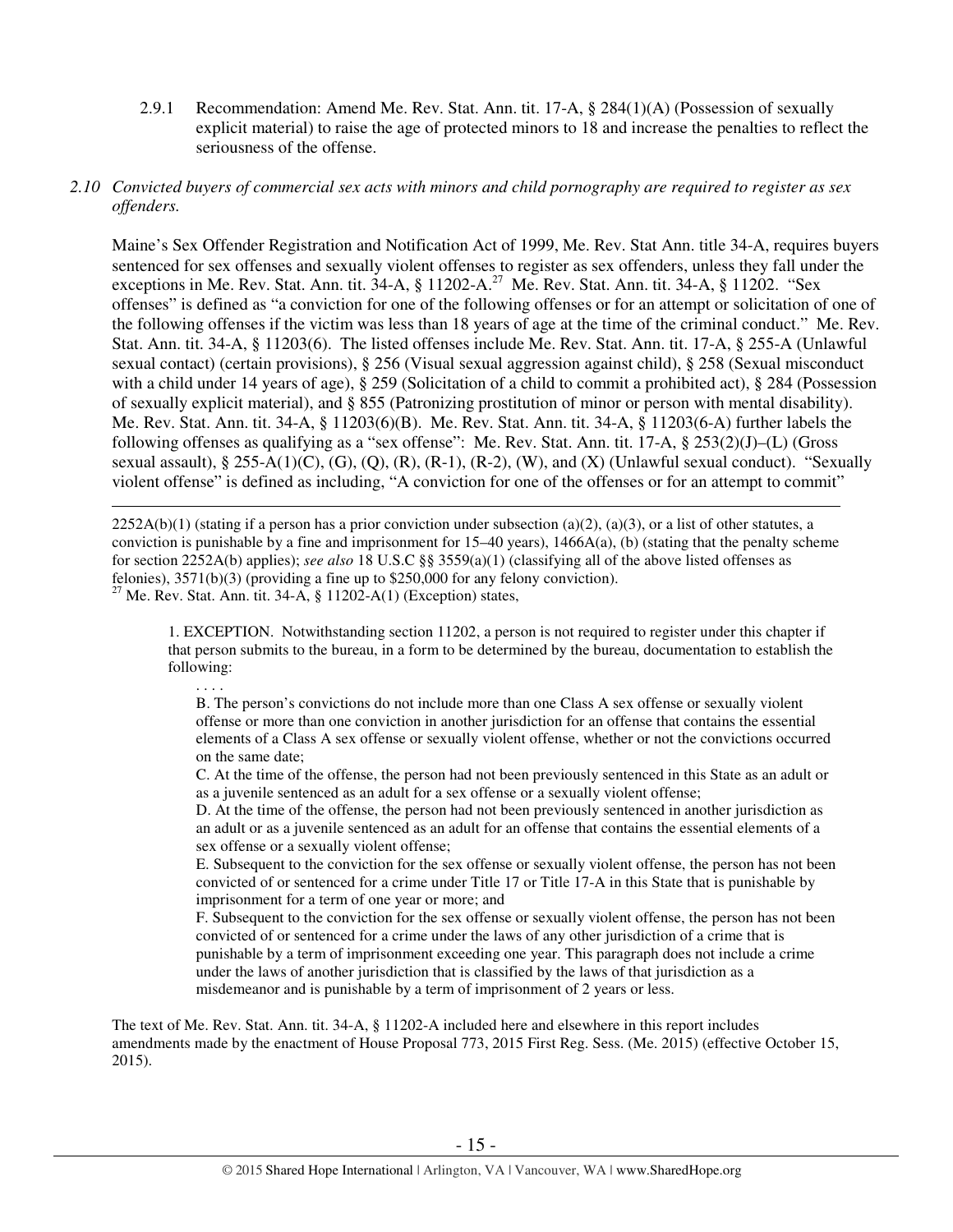certain offenses, including Me. Rev. Stat. Ann. tit. 17-A, § 253 (Gross sexual assault) and certain provisions of § 255-A (Unlawful sexual contact). Me. Rev. Stat. Ann. tit. 34-A, § 11203 (7)(A). In addition, Me. Rev. Stat. Ann. tit. 34-A, § 11203(6-B) provides,

For persons convicted and sentenced on or after October 1, 2012, "sex offense" means, in addition to the offenses listed in subsections 6 and 6-A:

A. A conviction for an offense under Title 17-A, section 259-A or for an attempt or conspiracy to commit an offense under Title 17-A, section 259-A;

B. A violation in another jurisdiction that includes the essential elements of an offense listed under Title 17-A, section 259-A; or

- C. A conviction for a military, tribal or federal offense requiring registration pursuant to:
	- (1) The Jacob Wetterling Crimes Against Children and Sexually Violent Offender Registration Act, also known as the Jacob Wetterling Act, Section 170101 of the Violent Crime Control and Law Enforcement Act of 1994, Public Law 103-322, as amended; or

(2) The Adam Walsh Child Protection and Safety Act of 2006, Public Law 109-248.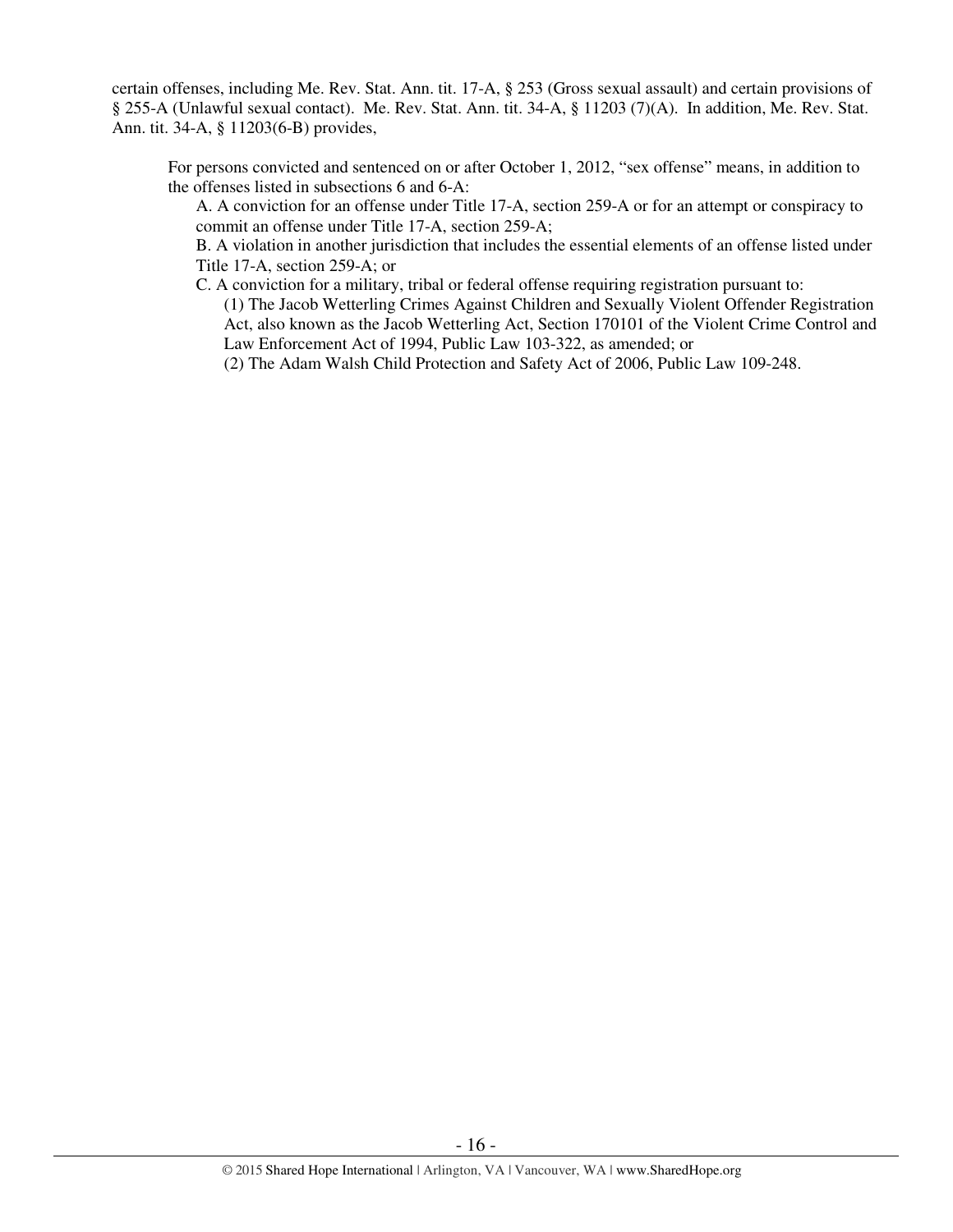## FRAMEWORK ISSUE 3: CRIMINAL PROVISIONS FOR TRAFFICKERS

## *Legal Components:*

- *3.1 Penalties for trafficking a child for sexual exploitation are as high as federal penalties.*
- *3.2 Creating and distributing child pornography carries penalties as high as similar federal offenses.*
- *3.3 Using the Internet or electronic communications to lure, entice, recruit, or sell commercial sex acts with a minor is a separate crime or results in an enhanced penalty for traffickers.*
- *3.4 Financial penalties for traffickers, including asset forfeiture, are sufficiently high*.
- *3.5 Convicted traffickers are required to register as sex offenders.*
- *3.6 Laws relating to termination of parental rights for certain offenses include sex trafficking or commercial sexual exploitation of children (CSEC) offenses in order to remove the children of traffickers from their control and potential exploitation.*

*\_\_\_\_\_\_\_\_\_\_\_\_\_\_\_\_\_\_\_\_\_\_\_\_\_\_\_\_\_\_\_\_\_\_\_\_\_\_\_\_\_\_\_\_\_\_\_\_\_\_\_\_\_\_\_\_\_\_\_\_\_\_\_\_\_\_\_\_\_\_\_\_\_\_\_\_\_\_\_\_\_\_\_\_\_\_\_\_\_\_\_\_\_\_* 

# *Legal Analysis:*

*3.1 Penalties for trafficking a child for sexual exploitation are as high as federal penalties.* 

Me. Rev. Stat. Ann. tit. 17-A, § 852 (Aggravated sex trafficking) is a Class B crime punishable by imprisonment up to 10 years, a possible fine not to exceed \$20,000, and an additional fine of \$1,000 to be deposited in the Victims' Compensation Fund. Me. Rev. Stat. Ann. tit. 17-A, §§ 852(3), 1252(2)(A), (B), 1301(1-A)(A), (B), 5, § 3360-I. Additionally, Me. Rev. Stat. Ann. tit. 17-A, § 853 (Sex trafficking) is a Class D crime punishable by imprisonment up to 1 year in county jail, a possible fine not to exceed \$2,000, and an additional fine of \$500 to be deposited in the Victims' Compensation Fund. Me. Rev. Stat. Ann. tit. 17-A, §§ 853(1)(A), (2)(D), 1301(1-A)(D), 5, § 3360-I.

A trafficker convicted under Me. Rev. Stat. Ann. tit. 17-A, § 259-A (Solicitation of a child to commit a prohibited act) will be guilty of a Class D crime punishable by Class D crime punishable by up to 1 year in county jail and a possible fine not to exceed \$2,000 if the minor is, or is believed to be, under 14, or a Class C crime punishable by imprisonment up to 5 years and a possible fine not to exceed \$5,000 if the minor is, or is believed to be, under 12. Me. Rev. Stat. Ann. tit. 17-A, §§ 259A(A), (B), 1252(1)(A), (2)(C), (D), 1301(1-  $A)(C)$ ,  $(D)$ .

Me. Rev. Stat. Ann. tit. 17A,  $\S 554(1)(A)^{28}$  (Endangering the welfare of a child) states, "1. A person is guilty of endangering the welfare of a child if that person: A. Knowingly permits a child to enter or remain in a house of prostitution. Violation of this paragraph is a Class D crime;" a Class D crime is punishable by up to 1 year in county jail and a possible fine not to exceed \$2,000. Me. Rev. Stat. Ann. tit.  $17-A$ ,  $\S$ §  $1252(1)(A)$ ,  $(2)(D)$ ,  $1301(1-A)(D)$ .

In comparison, if the victim is under the age of 14, a conviction under the Trafficking Victims Protection Act (TVPA) for child sex trafficking is punishable by 15 years to life imprisonment and a fine not to exceed \$250,000. 18 U.S.C. §§ 1591(b)(1), 3559(a)(1), 3571(b)(3). If the victim is between the ages of 14–17, a conviction is punishable by 10 years to life imprisonment and a fine not to exceed \$250,000. 18 U.S.C. §§ 1591(b)(2), 3559(a)(1), 3571(b)(3). A conviction is punishable by mandatory life imprisonment, however, if the trafficker has a prior conviction for a federal sex offense<sup>29</sup> against a minor.

 $\overline{a}$ 

<sup>28</sup> *See supra* note 7.

<sup>29</sup> *See supra* note 19.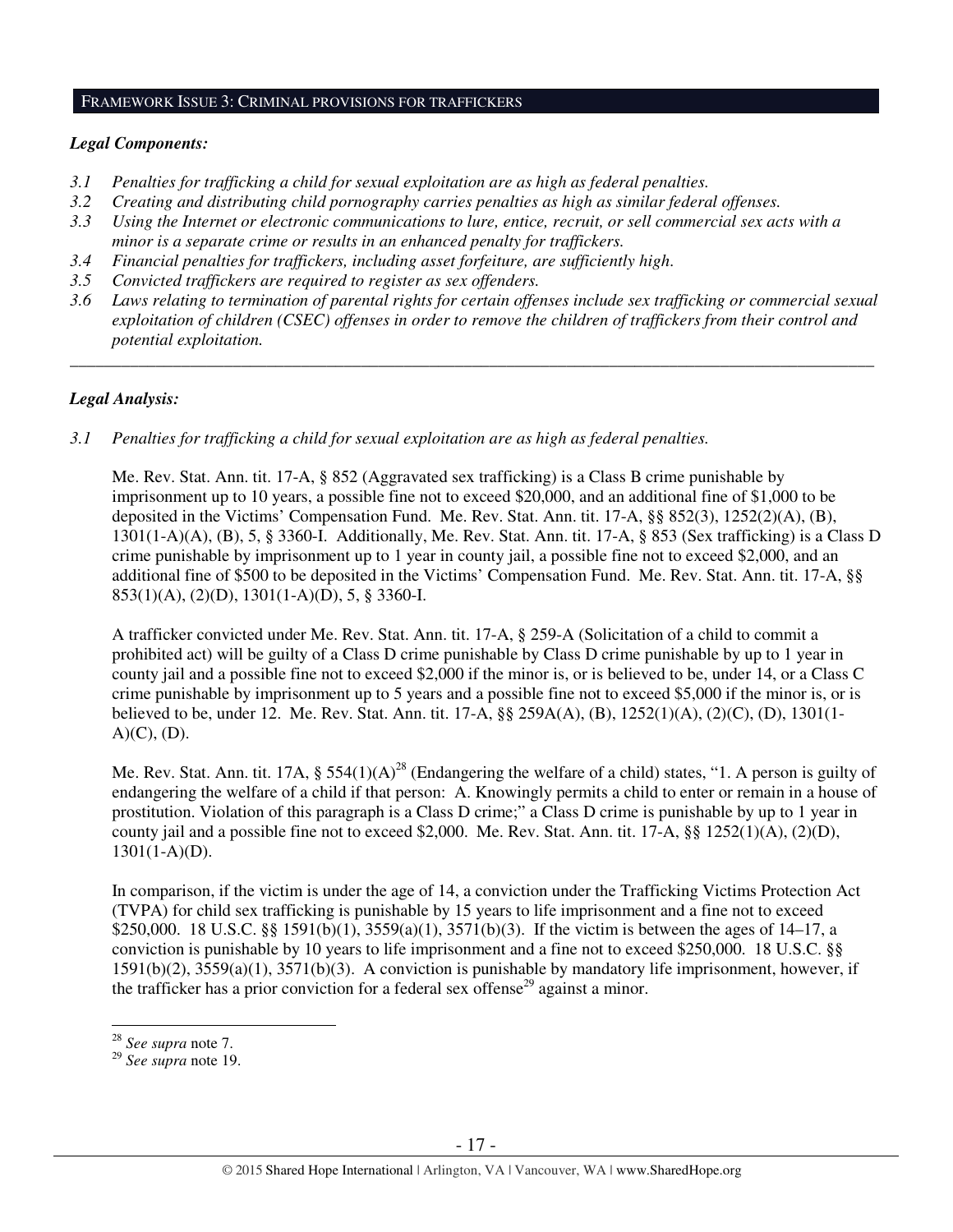# *3.2 Creating and distributing child pornography carries penalties as high as similar federal offenses.*

A trafficker who "[k]nowing or intending that the conduct will be photographed . . . intentionally or knowingly employs, solicits, entices, persuades, uses or compels another person, not that person's spouse, who is in fact a minor, to engage in sexually explicit conduct" will be guilty of sexual exploitation of a minor. Me. Rev. Stat. Ann. tit. 17-A, § 282(1)(A). A violation Me. Rev. Stat. Ann. tit. 17-A, § 282 (Sexual exploitation of a minor) is a Class B crime, except in situations where the trafficker has a prior conviction "for engaging in substantially similar conduct" or where the victim is less than 12 years old, the violation increases to a Class A crime. Me. Rev. Stat. Ann. tit. 17-A, § 282(1)(B), (C).

In addition, a parent-trafficker "or other person having care or custody" of a child who permits the child to engage in "sexually explicit conduct, knowing or intending that the conduct will be photographed" will be guilty of a Class B crime punishable by an imprisonment term of 5–10 years, with a mandatory minimum of 5 years, and a possible fine not to exceed \$20,000, which can increase to a Class A crime punishable by an imprisonment term of 10-30 years, with a mandatory minimum of 10 years, and a fine not to exceed \$50,000 if the defendant has a prior conviction for "substantially similar conduct" or if the child is under 12. Me. Rev. Stat. Ann. tit. 17-A, §§ 282(1)(D), (F), (2), 1252(2)(A), (B), 1301(1-A)(A), (B).

Additionally, a trafficker may be convicted under Me. Rev. Stat. Ann. tit. 17-A, § 283(1)(A) (Dissemination of sexually explicit material) if he

intentionally or knowingly disseminates or possesses with intent to disseminate any book, magazine, newspaper, print, negative, slide, motion picture, videotape, computer data file or other mechanically, electronically or chemically reproduced visual image or material that depicts any minor who the person knows or has reason to know is a minor engaging in sexually explicit conduct.

A violation is a Class C crime punishable by imprisonment up to 5 years and a possible fine not to exceed \$5,000, except if the trafficker has a prior conviction "for engaging in substantially similar conduct" or if the victim is less than 12 years old, the violation increases to a Class B crime punishable by imprisonment up to 10 years and a fine not to exceed \$20,000. Me. Rev. Stat. Ann. tit. 17-A, §§ 283(1)(A)-(C), 1252(2)(B), (C), 1301(1-A)(B), (C). In addition, if the defendant both has a prior conviction for "substantially similar conduct" and the child is under 12, the violation increases to a Class A crime punishable by imprisonment up to 30 years and a possible fine not to exceed \$50,000. Me. Rev. Stat. Ann. tit. 17-A, §§ 283(1)(D), 1252(2)(A), 1301(1-  $A)(A)$ .

In comparison, if the victim is under the age of 14, a conviction under the TVPA for child sex trafficking is punishable by 15 years to life imprisonment and a fine not to exceed \$250,000. 18 U.S.C. §§ 1591(b)(1),  $3559(a)(1)$ ,  $3571(b)(3)$ . If the victim is between the ages of  $14-17$ , a conviction is punishable by 10 years to life imprisonment and a fine not to exceed \$250,000. 18 U.S.C. §§ 1591(b)(2), 3559(a)(1), 3571(b)(3). A conviction is punishable by mandatory life imprisonment, however, if the trafficker has a prior conviction for a federal sex offense<sup>30</sup> against a minor. Additionally, a federal conviction for distribution of child pornography<sup>31</sup>

 $\overline{a}$ 

<sup>30</sup> *See supra* note 19.

 $31\,18$  U.S.C. §§ 2252(a)(1), (a)(2), (a)(3) (Certain activities relating to material involving the sexual exploitation of minors),  $2252A(a)(2)$ ,  $(a)(3)$  (Certain activities relating to material constituting or containing child pornography), 1466A(a) (Obscene visual representations of the sexual abuse of children).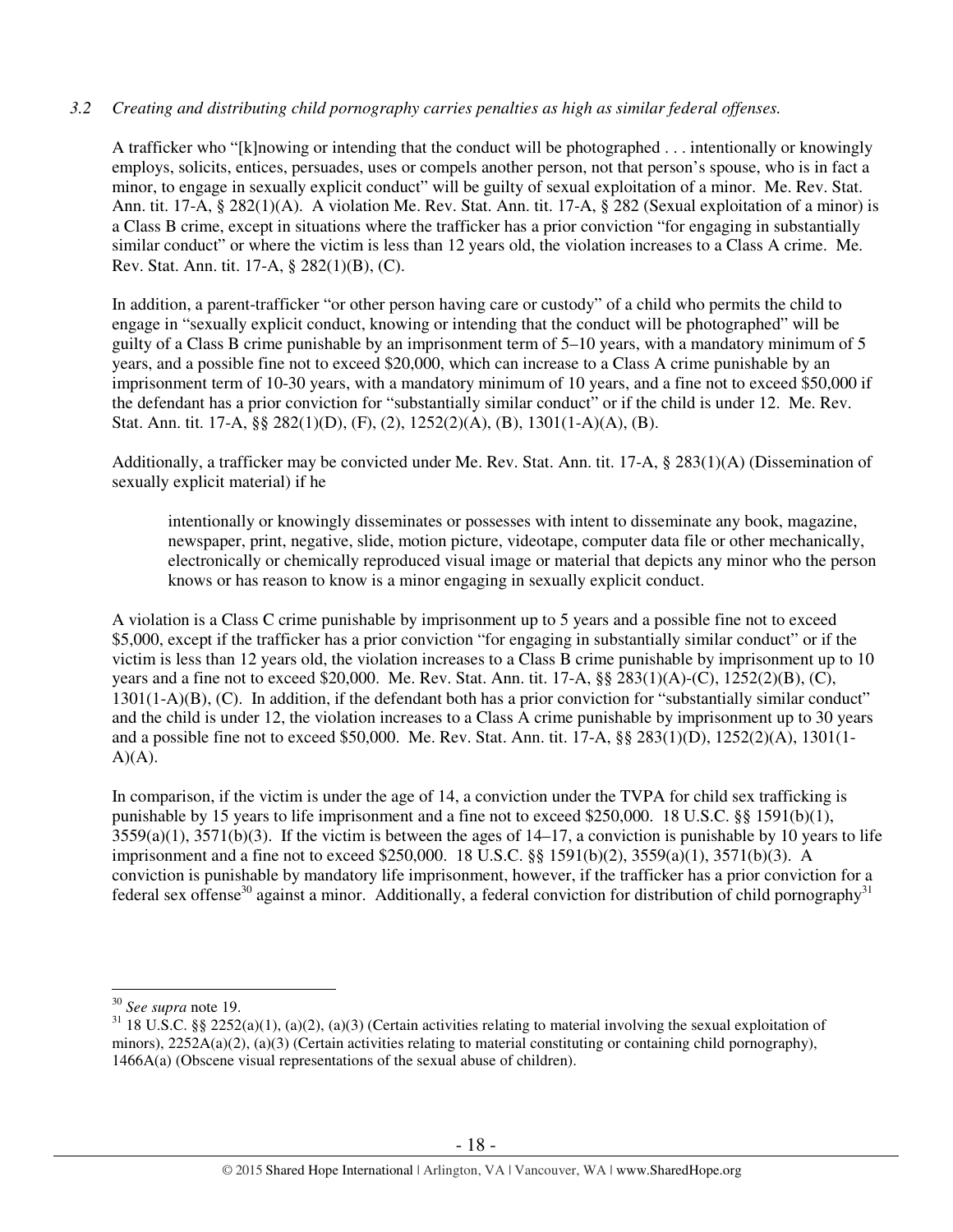is generally punishable by imprisonment for  $5-20$  years and a fine not to exceed \$250,000.<sup>32</sup> Subsequent convictions, however, are punishable by imprisonment up to 40 years and a fine not to exceed \$250,000.<sup>33</sup>

*3.3 Using the Internet or electronic communications to lure, entice, recruit, or sell commercial sex acts with a minor is a separate crime or results in an enhanced penalty for traffickers.* 

Although potentially broad enough to apply to use of the Internet or electronic communications to entice or solicit any sexual act from a minor under the age of 14, including solicitation for the purpose of committing sexual exploitation of a minor, Me. Rev. Stat. Ann. tit. 17-A, § 282(1) (Sexual exploitation of minor) and § 259-  $A^{34}$  (Solicitation of a child to commit a prohibited act) do not specify use of the Internet. Pursuant to Me. Rev. Stat. Ann. tit. 17-A, § 259-A,

A person is guilty of soliciting a child to commit a prohibited act if:

A. The actor, with the intent to engage in a prohibited act with the other person, knowingly solicits directly or indirectly that person by any means to engage in a prohibited act and the actor:

- 1) Is at least 16 years of age;
- 2) Know or believes that the other person is less than 14 years of age; and
- 3) Is at least 3 years old than the age expressed by the other person.

Violation of this paragraph is a Class D crime; or

B. The actor, with the intent to engage in a prohibited act with the other person, knowingly solicits, directly or indirectly that person by any means to engage in a prohibited act and the actor:

- 1) Is at least 16 years of age;
- 2) Knows or believes that the other person is less than 12 years of age; and

3) Is at least 3 years older than the age expressed by the other person.

Violation of this subsection is a Class C crime.

A Class D crime is punishable by up to 1 year in county jail and a possible fine not to exceed \$2,000. Me. Rev. Stat. Ann. tit. 17-A,  $\S$ § 1252(1)(A), (2)(D), 1301(1-A)(D). If the victim is under 12, the trafficker is guilty of a Class C crime punishable by imprisonment up to 5 years and a possible fine not to exceed \$5,000. Me. Rev. Stat. Ann. tit. 17-A, §§ 259-A(1)(B), 1252(2)(C), 1301(1-A)(C). In addition, pursuant to Me. Rev. Stat. Ann. tit. 15, § 5821(7-A) (Subject property), traffickers may be ordered to forfeit all computers and computer equipment used in connection with a violation of Me. Rev. Stat. Ann. tit. 17-A, § 259-A.

3.3.1 Recommendation: Amend Me. Rev. Stat. Ann. tit. 17-A, § 259 (Solicitation of a child to commit a prohibited act) to raise the applicable age from 12 to 18 to protect all minors.

 $\overline{a}$ <sup>32</sup> 18 U.S.C. §§ 2252(b) (stating that a conviction under subsection (a)(1), (a)(2), or (a)(3) is punishable by imprisonment for 5–20 years and a fine), 2252A(b)(1) (a conviction is punishable by imprisonment for 5–20 years and a fine), 1466A(a), (b) (stating that a conviction under subsection (a) is "subject to the penalties provided in section 2252A(b)(1)," imprisonment for 5–20 years and a fine, while a conviction under subsection (b) is "subject to the penalties provided in section 2252A(b)(2)," imprisonment up to 10 years, a fine, or both); *see also* 18 U.S.C §§  $3559(a)(1)$  (classifying all of the above listed offenses as felonies),  $3571(b)(3)$  (providing a fine up to \$250,000 for any felony conviction).

 $33\overline{18}$  U.S.C. §§ 2252(b) (stating if a person has a prior conviction under subsection (a)(1), (a)(2), or (a)(3) or a list of other statutes, a conviction is punishable by a fine and imprisonment for  $15-40$  years),  $2252A(b)(1)$  (stating if a person has a prior conviction under subsection (a)(2), (a)(3), or a list of other statutes, a conviction is punishable by a fine and imprisonment for  $15-40$  years),  $1466A(a)$ , (b) (stating that the penalty scheme for section  $2252A(b)$ applies); *see also* 18 U.S.C §§ 3559(a)(1) (classifying all of the above listed offenses as felonies), 3571(b)(3) (providing a fine up to \$250,000 for any felony conviction).

<sup>34</sup> *See supra* note 22.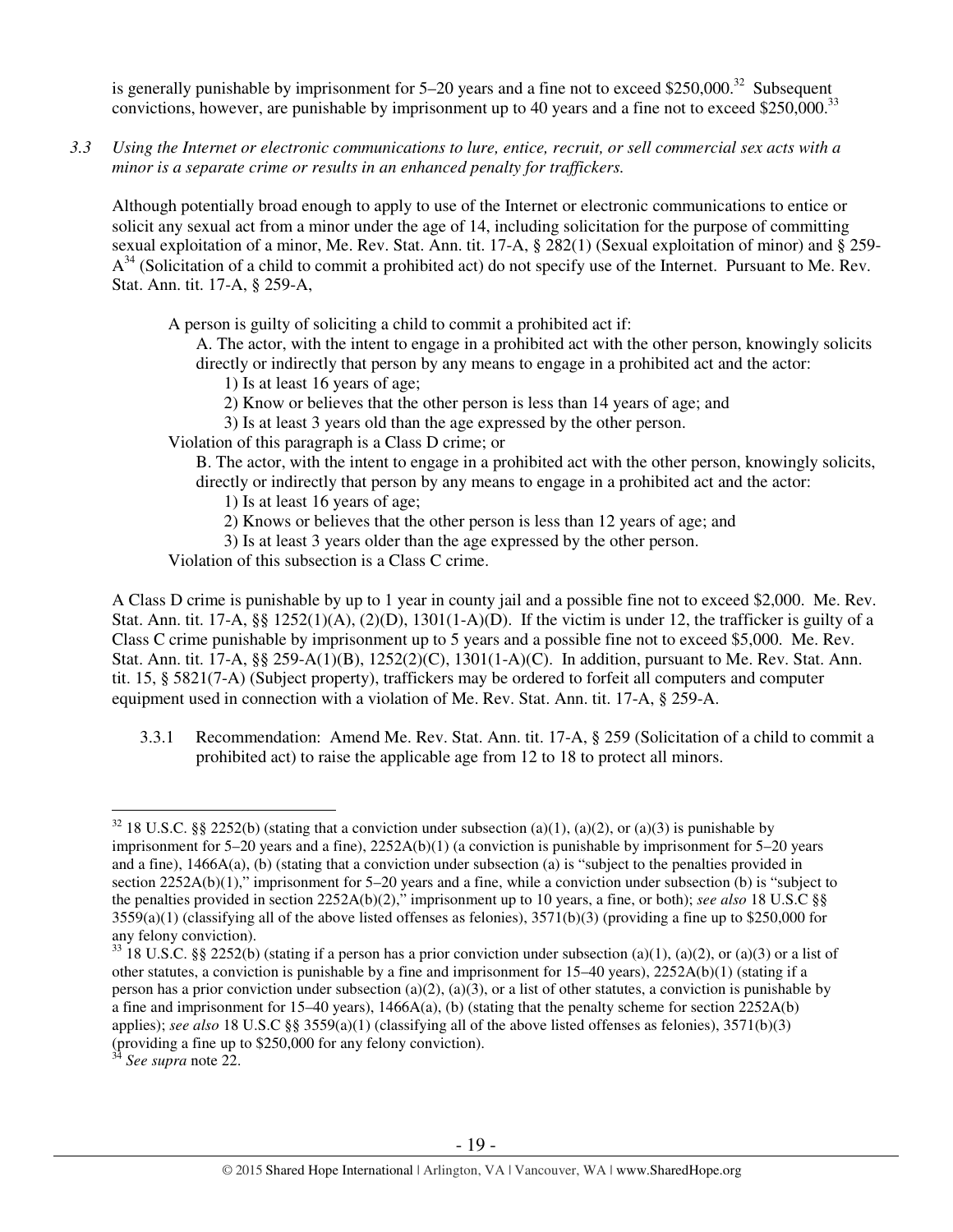# *3.4 Financial penalties for traffickers, including asset forfeiture, are sufficiently high.*

Traffickers convicted of offenses related to their involvement in domestic minor sex trafficking face a number of financial penalties, including fines, restitution, and forfeiture.

As violators of Class B through Class D crimes, traffickers convicted of Me. Rev. Stat. Ann. tit. 17-A, §§ 852 (Aggravated sex trafficking), § 853 (Sex trafficking), § 282 (Sexual exploitation of a minor), or § 259-A (Solicitation of a child to commit a prohibited act) may be required to pay fines ranging from \$500–\$20,000. Me. Rev. Stat. Ann. tit. 17-A, §§, 852(3),853(1)(A), 282, 259-A, 1301(1-A)(B)–(D), 5, § 3360-I.

Additionally, a trafficker convicted of any crime under Maine law can be ordered to make restitution to a victim at the court's discretion. Me. Rev. Stat. Ann. tit. 17-A, §§ 1152(2-A), 1324(1). Pursuant to Me. Rev. Stat. Ann. tit. 17-A, § 1325(1) (Criteria for restitution),

Restitution may be authorized, in whole or in part, as compensation for economic loss.<sup>35</sup> In determining the amount of restitution authorized, the following shall be considered:

A. The contributory misconduct of the victim;

B. Failure to report the crime to a law enforcement officer within 72 hours after its occurrence, without good cause for failure to report within that time; and

C. The present and future financial capacity of the offender to pay restitution.

Restitution will not be granted:

A. To a victim without that victim's consent;

B. To a victim who is an accomplice of the offender;

C. To a victim who has otherwise been compensated from a collateral source, but economic loss in excess of the collateral compensation may be authorized; and

D. When the amount and method of payment of monetary restitution or the performance of service restitution creates an excessive financial hardship on the offender or dependent of the offender." Me. Rev. Stat. Ann. tit. 17-A, § 1325(2).

Several civil, discretionary asset forfeiture provisions also apply to traffickers. Pursuant to Me. Rev. Stat. Ann. tit. 15, § 5821(9) (Subject property), "All assets, including money instruments, personal property and real property, used or intended for use in or traceable to a human trafficking offense as defined in Title 5, section 4701, subsection 1, paragraph C [Remedies for human trafficking]" are subject to forfeiture. These assets may be seized upon process or without process where the seizure is incident to a lawful arrest, a search under a valid search warrant or inspection under a valid inspection warrant, where the property has been the subject of a prior judgment in favor of the state, or where there is probable cause to believe that the property is dangerous or has been used or intended to be used in violation of criminal law. Me. Rev. Stat. Ann. tit. 15 § 5822(6). The property is then deposited in the General Fund. Me. Rev. Stat. Ann. tit. 15 § 5822(4).

In addition, if traffickers are convicted of Me. Rev. Stat. Ann. tit. 17-A, § 282 (Sexual exploitation of minor) or § 283 (Dissemination of sexually explicit material), they shall be subject to mandatory, criminal forfeiture. A prosecutor may request that the court order the forfeiture of "any equipment, including computers, that may have facilitated the commission of the offense," pursuant to Me. Rev. Stat. Ann. tit. 17-A, § 285(1) (Forfeiture of equipment used to facilitate violations). If a preponderance of the evidence shows that the equipment "was used to facilitate the commission of a violation" of Me. Rev. Stat. Ann. tit. 17-A, § 282 or § 283, the court shall order that the equipment be forfeited to the state and may provide for "the disposition or use of the equipment

 $\overline{a}$ <sup>35</sup> *See supra* Section 2.8 for definition of "economic loss."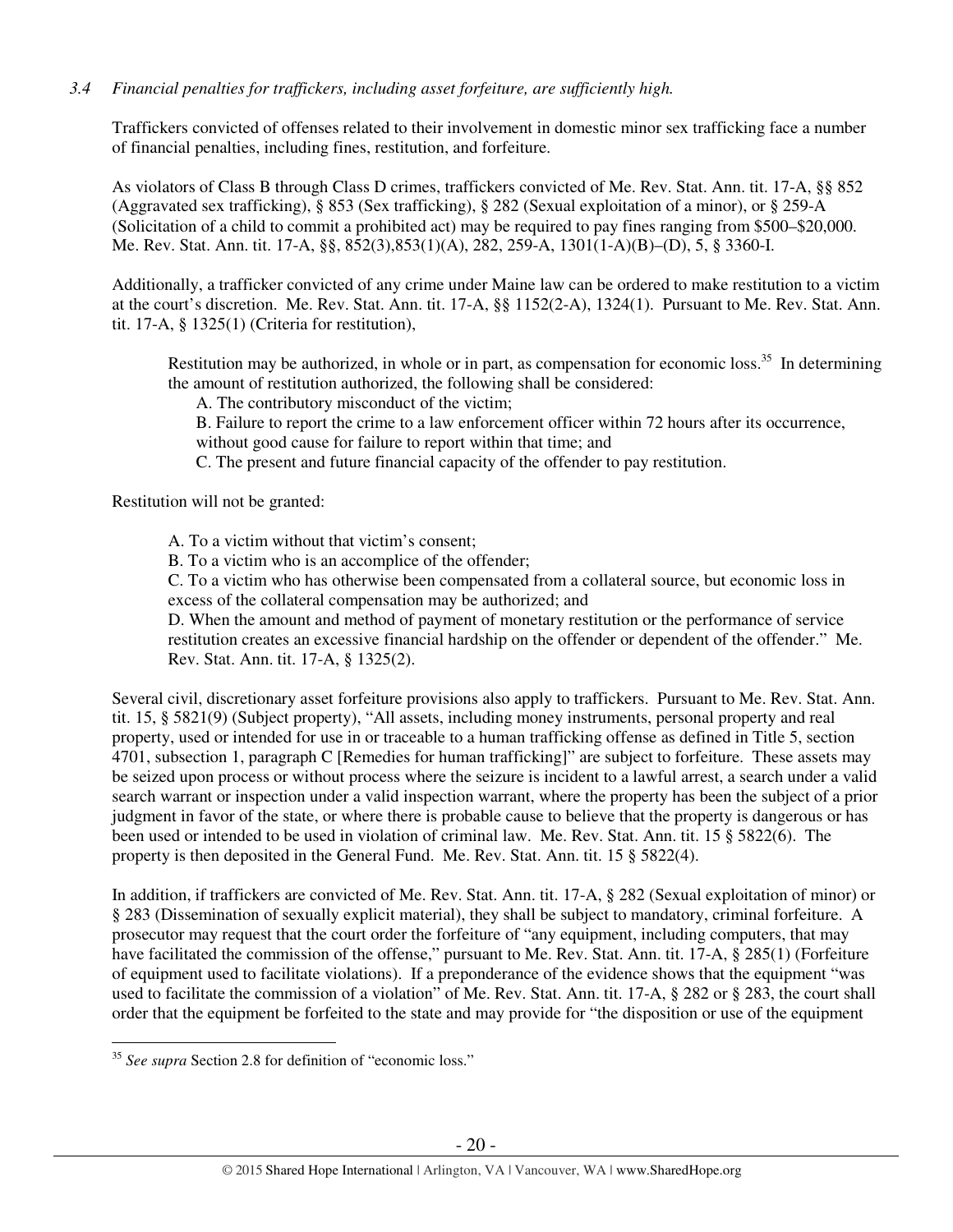by any state, county or municipal law enforcement agency that made a substantial contribution to the investigation or prosecution of the case. Any equipment forfeited that is not transferred to an investigating or prosecuting agency must be sold and the proceeds deposited in the General Fund." Me. Rev. Stat. Ann. tit. 17- A, § 285(4). In addition, any child pornography "that depicts a person who has not attained 16 years of age engaging in sexually explicit conduct is declared to be contraband and may be seized by the State." Me. Rev. Stat. Ann. tit. 17-A, § 284(4).

A trafficker convicted of a "human trafficking offense" is subject to civil liability under Me. Rev. Stat. Ann. tit. 5, § 4701 (Remedies for human trafficking). Me. Rev. Stat. Ann. tit. 5, § 4701(1)(C)(1), (2) states that a "human trafficking offense" includes "aggravated sex trafficking and sex trafficking under Title 17-A, sections  $852^{36}$ and  $853<sup>37</sup>$  respectively" and

the destruction, concealment, removal, confiscation or possession of any actual or purported passport or other immigration document or other actual or purported government identification document of the other person or done using any scheme, plan or pattern intended to cause the other person to believe that if that person does not perform certain labor or services, including prostitution, that the person or a 3rd person will be subject to a harm to their health, safety or immigration status.

# Further, Me. Rev. Stat. Ann. tit. 5, § 4701(2) provides that

a trafficked person<sup>38</sup> may bring a civil action for actual damages, compensatory damages, punitive damages, injunctive relief, any combination of those or any other appropriate relief. A prevailing plaintiff is entitled to an award of attorney's fees and costs.

# *3.5 Convicted traffickers are required to register as sex offenders.*

Maine's Sex Offender Registration and Notification Act of 1999, Me. Rev. Stat Ann. title 34-A, requires traffickers sentenced for sex offenses and sexually violent offenses to register as sex offenders, unless they fall under the exceptions in Me. Rev. Stat. Ann. tit. 34-A, § 11202-A.<sup>39</sup> "Sex offenses" is defined as "a conviction for one of the following offenses or for an attempt or solicitation of one of the following offenses if the victim was less than 18 years of age at the time of the criminal conduct." The listed offenses include Me. Rev. Stat. Ann. tit. 17-A, § 255-A (Unlawful sexual contact) (certain provisions), § 256 (Visual sexual aggression against child), § 258 (Sexual misconduct with a child under 14 years of age), § 259 (Solicitation of a child to commit a prohibited act), § 284 (Possession of sexually explicit material), § 852(1)(B) (Aggravated sex trafficking), and § 855 (Patronizing prostitution of minor or person with mental disability). Me. Rev. Stat. Ann. tit. 34-A, § 11203(6)(B). Me. Rev. Stat. Ann. tit. 34-A, § 11203(6-A) further labels the following offenses as qualifying as a "sex offense": Me. Rev. Stat. Ann. tit. 17-A,  $\S 253(2)(J)$ –(L) (Gross sexual assault),  $\S 255$ –A(1)(C), (G), (O), (R), (R-1), (R-2), (W), (X) (Unlawful sexual conduct). "Sexually violent offense" is defined as including "A conviction for one of the offenses or for an attempt to commit" certain offenses, including Me. Rev. Stat. Ann. tit. 17-A, § 253 (Gross sexual assault) and certain provisions of § 255-A (Unlawful sexual contact). Me. Rev. Stat. Ann. tit. 34-A, § 11203 (7)(A).

 $\overline{a}$ 

<sup>36</sup> *See* discussion of relevant provisions *supra* Section 1.1.

<sup>37</sup> *See* discussion of relevant provisions *supra* Section 1.1*.*

<sup>&</sup>lt;sup>38</sup> Me. Rev. Stat. Ann. tit. 5, § 4701(1)(A) defines "trafficked person" as a "victim of a human trafficking offense."

<sup>39</sup>*See supra* note 27.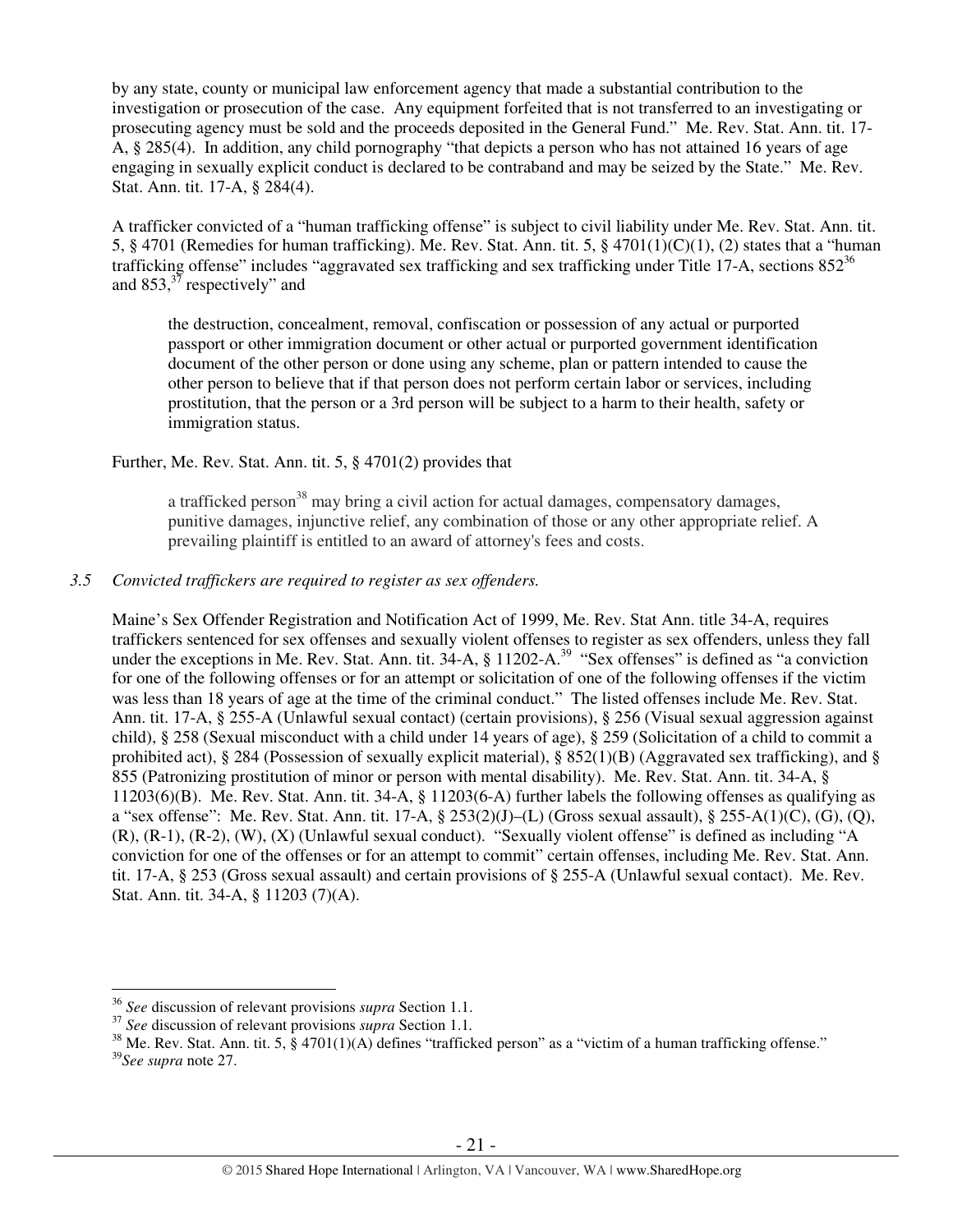*3.6 Laws relating to termination of parental rights for certain offenses include sex trafficking or commercial sexual exploitation of children (CSEC) offenses in order to remove the children of traffickers from their control and potential exploitation.* 

Me. Rev. Stat. Ann. tit. 22,  $\S$  4055(1)<sup>40</sup> (Grounds for termination) states, among other things,

The court may order termination of parental rights if:

A. One of the following conditions has been met:

1) Custody has been removed from the parent under:

a) Section 4035 [Hearing on jeopardy order petition] or 4038 [Mandated review; review on motion];

b) Title 19-A, section 1502 [Either parent dead or guilty of abandonment, rights devolve on other] or 1653 [Parental rights and responsibilities];

c) Section 3792 [Repealed] prior to the effective date of this chapter; or

d) Title 15, section 3314, subsection 1, paragraph C-1 [Disposition]; or

2) The petition has been filed as part of an adoption proceeding in Title 18-A, article IX [Adoption]; and

B. Either:

1) The parent consents to the termination. Consent shall be written and voluntarily and knowingly executed in court before a judge. The judge shall explain the effects of a termination order; or

2) The court finds, based on clear and convincing evidence, that:

a) Termination is in the best interest of the child; and

b) Either:

i) The parent is unwilling or unable to protect the child from jeopardy and these circumstances are unlikely to change within a time which is reasonably calculated to meet the child's needs;

ii) The parent has been unwilling or unable to take responsibility for the child within a time which is reasonably calculated to meet the child's needs

. . . .

Subsection (1-A) states that "[t]he court may presume that the parent is unwilling or unable to protect the child from jeopardy and these circumstances are unlikely to change within a time which is reasonably calculated to meet the child's needs if," among other things, under (1-A)(B),

(B) The victim of any of the following crimes was a child for whom the parent was responsible or the victim was a child who was a member of a household lived in or frequented by the parent and the parent has been convicted of:

. . . 7) Gross sexual misconduct or gross sexual assault;

8) Sexual abuse of minors;

10) Kidnapping;

. . .

 $\overline{a}$ 

11) Promotion of prostitution, sexual exploitation of a minor, sex trafficking or aggravated sex trafficking; or

12) A comparable crime in another jurisdiction.

<sup>&</sup>lt;sup>40</sup> The text of Me. Rev. Stat. Ann. tit. 22,  $\S$  4055 included here and elsewhere in this report includes amendments made by the passage of House Legislative Document 651, 2015 First Reg. Sess. (Me. 2015) (effective October 15, 2015).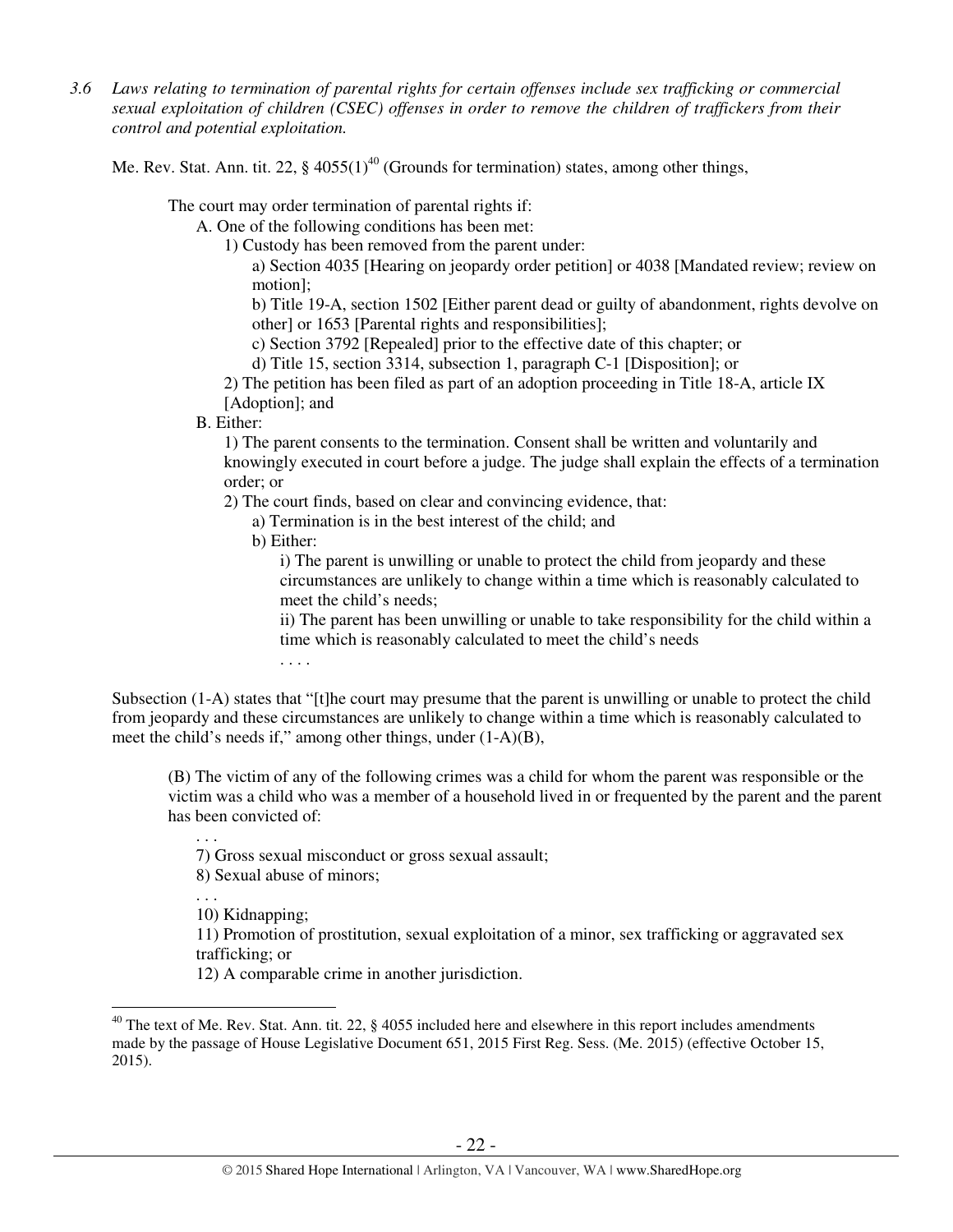#### FRAMEWORK ISSUE 4: CRIMINAL PROVISIONS FOR FACILITATORS

## *Legal Components:*

- *4.1 The acts of assisting, enabling, or financially benefitting from child sex trafficking are included as criminal offenses in the state sex trafficking statute.*
- *4.2 Financial penalties, including asset forfeiture laws, are in place for those who benefit financially from or aid and assist in committing domestic minor sex trafficking.*

*\_\_\_\_\_\_\_\_\_\_\_\_\_\_\_\_\_\_\_\_\_\_\_\_\_\_\_\_\_\_\_\_\_\_\_\_\_\_\_\_\_\_\_\_\_\_\_\_\_\_\_\_\_\_\_\_\_\_\_\_\_\_\_\_\_\_\_\_\_\_\_\_\_\_\_\_\_\_\_\_\_\_\_\_\_\_\_\_\_\_\_\_\_\_* 

- *4.3 Promoting and selling child sex tourism is illegal.*
- *4.4 Promoting and selling child pornography is illegal.*

## *Legal Analysis:*

 $\overline{a}$ 

*4.1 The acts of assisting, enabling, or financially benefitting from child sex trafficking are included as criminal offenses in the state sex trafficking statute.*

Facilitators may be charged under Me. Rev. Stat. Ann. tit. 17-A, § 852(1)(A), (B) (Aggravated sex trafficking), which makes it illegal if a person knowingly "[p]romotes prostitution by compelling<sup>41</sup> a person to enter into, engage in, or remain in prostitution," or who "[p]romotes prostitution of a person less than 18 years old."

"Promoting prostitution" is defined in Me. Rev. Stat. Ann. tit. 17-A, § 851(2) as,

A. Causing or aiding another to commit or engage in prostitution, other than as a patron;

. . . D. Leasing or otherwise permitting a place controlled by the defendant, alone or in association with others, to be regularly used for prostitution;

E. Owning, controlling, managing, supervising or otherwise operating, in association with others, a house of prostitution or a prostitution business;

F. Transporting a person into or within the State with the intent that such other person engage in prostitution; or

G. Accepting or receiving, or agreeing to accept or receive, a pecuniary benefit pursuant to an agreement or understanding with any person, other than with a patron, whereby the person participates or the person is to participate in the proceeds of prostitution.

Violation of Me. Rev. Stat. Ann. tit. 17-A, § 852 (Aggravated sex trafficking) is a Class B crime punishable by imprisonment up to 10 years, a possible fine not to exceed \$20,000, and an additional fine of \$1,000 to be deposited in the Victims' Compensation Fund. Me. Rev. Stat. Ann. tit. 17-A, §§ 852(3), 1252(2)(B), 1301(1- A)(B), 5, 3306-I.

*4.2 Financial penalties, including asset forfeiture laws, are in place for those who benefit financially from or aid and assist in committing domestic minor sex trafficking.* 

Facilitators convicted of Me. Rev. Stat. Ann. tit. 17-A, § 852 (Aggravated sex trafficking) may be required to pay a fine up to \$20,000. Me. Rev. Stat. Ann. tit. 17-A, §§ 852(3), 1301(1-A)(B). Me. Rev. Stat. Ann. tit. 5, § 3360-I imposes additional fines for sex trafficking between \$500 and \$1000 and requires that they be deposited

<sup>41</sup> *See* Section 1.1 *supra* for full discussion of Me. Rev. Stat. Ann. tit. 17-A, § 852(1)(B) (Aggravated sex trafficking) and definition of "compelling."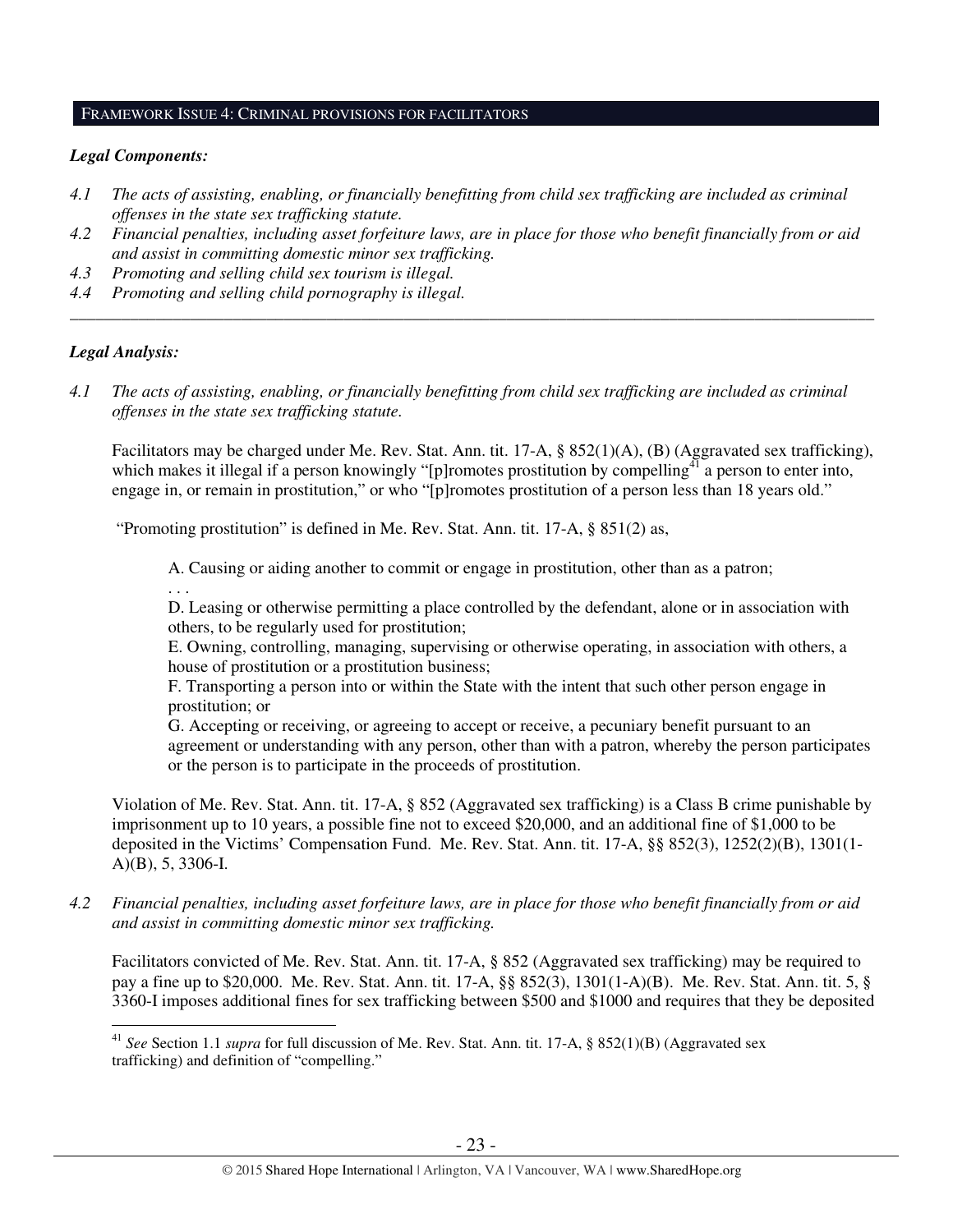in the Victims' Compensation Fund. Additionally, facilitators convicted of any crime under Maine law may be ordered to make restitution to a victim. Me. Rev. Stat. Ann. tit. 17-A, §§ 1152(2-A), 1324(1). Pursuant to Me. Rev. Stat. Ann. tit. 17-A, § 1325(1) (Criteria for restitution),

Restitution may be authorized, in whole or in part, as compensation for economic loss.<sup>42</sup> In determining the amount of restitution authorized, the following shall be considered:

A. The contributory misconduct of the victim;

B. Failure to report the crime to a law enforcement officer within 72 hours after its occurrence,

without good cause for failure to report within that time; and

C. The present and future financial capacity of the offender to pay restitution.<sup>43</sup>

Facilitators are subject to civil liability for human trafficking offenses. Me. Rev. Stat. Ann. tit. 5, §  $4701(1)(C)(1)$ , (2) (Remedies for human trafficking). Similarly, the asset for feiture provisions applicable to human trafficking offenders under Me. Rev. Stat. Ann. tit. 15,  $\S 5821(9)^{44}$  (Subject property) are likely inapplicable to facilitators.

Limited but mandatory criminal forfeiture provisions also apply to facilitators. Pursuant to Me. Rev. Stat. Ann. tit. 17-A, § 285(1) (Forfeiture of equipment used to facilitate violations), a prosecutor may request the court order the forfeiture of "any equipment, including computers, that may have facilitated the commission of" Me. Rev. Stat. Ann. tit. 17-A, § 282 (Sexual exploitation of minor) or § 283 (Dissemination of sexually explicit material) if the State can prove "by a preponderance of the evidence that the equipment was used to facilitate the commission of a violation." Me. Rev. Stat. Ann. tit. 17-A, § 285(1), (3), (4). Where that is proven, the court 'shall order the equipment forfeited." Me. Rev. Stat. Ann. tit. 17-A, § 285. The court 'may, upon the written recommendation of the attorney for the State, provide in its order for the disposition or use of the equipment by any state, county or municipal law enforcement agency that made a substantial contribution to the investigation or prosecution of the case. Any equipment forfeited that is not transferred to an investigating or prosecuting agency must be sold and the proceeds deposited in the General Fund." Me. Rev. Stat. Ann. tit. 17- A, § 285. In addition, any child pornography in the possession of a facilitator "that depicts a person who has not attained 16 years of age engaging in sexually explicit conduct is declared to be contraband and may be seized by the State." Me. Rev. Stat. Ann. tit. 17-A, § 284(4).

# *4.3 Promoting and selling child sex tourism is illegal*.

Maine has no law prohibiting child sex tourism.

4.3.1 Recommendation: Enact a law that prohibits selling or offering to sell travel services that include or facilitate travel for the purpose of engaging in commercial sexual exploitation of a minor or prostitution of a minor, if the travel occurs in Maine.

# *4.4 Promoting and selling child pornography is illegal.*

Me. Rev. Stat. Ann. tit 17-A, § 283(1)(A) (Dissemination of sexually explicit material) criminalizes the act of

 $\overline{a}$ <sup>42</sup> *See supra* Section 2.8 for the definition of "economic loss."

<sup>&</sup>lt;sup>43</sup> See infra Section 5.10 for limitations on access to restitution by domestic minor sex trafficking victims.

<sup>&</sup>lt;sup>44</sup> Me. Rev. Stat. Ann. tit. 15, § 5821(9) (Subject property) states that "[a]ll assets, including money instruments, personal property and real property, used or intended for use in or traceable to a human trafficking offense as defined in Title 5, section 4701, subsection 1, paragraph C [Remedies for human trafficking]" are subject to forfeiture.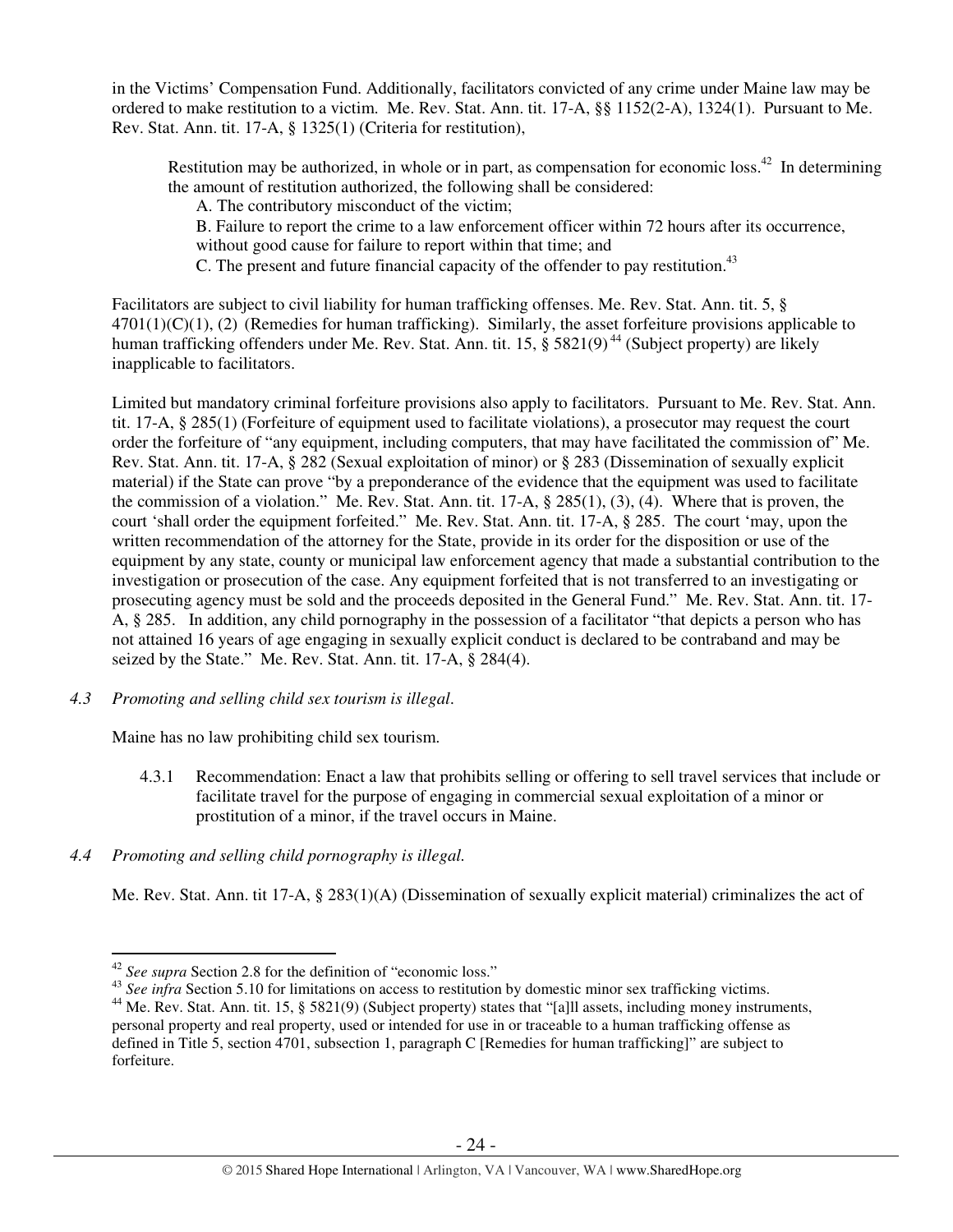intentionally or knowingly disseminat [ing] or possess [ing] with intent to disseminate any book, magazine, newspaper, print, negative, slide, motion picture, videotape, computer data file or other mechanically, electronically or chemically reproduced visual image or material that depicts any minor<sup>45</sup> who the person knows or has reason to know is a minor engaging in sexually explicit conduct.

Dissemination of sexually explicit material is a Class C crime, but where the facilitator has a prior conviction for "engaging in substantially similar conduct" or where the victim is less than 12 years old, the violation increases to a Class B crime. Me. Rev. Stat. Ann. tit. 17-A, § 283(1)(B), (C). If the crime involves a child under 12 years of age and the facilitator has a prior conviction for "engaging in substantially similar conduct," the violation increases further to a Class A crime. Me. Rev. Stat. Ann. tit. 17-A, § 283(1)(D). Class C crimes are punishable by imprisonment up to 5 years and a possible fine not to exceed \$5,000. Me. Rev. Stat. Ann. tit. 17-A, §§ 1252(2)(C), 1301(1-A)(C). Class B crimes are punishable by imprisonment up to 10 years and a possible fine not to exceed \$20,000, while Class A crimes are punishable by imprisonment up to 30 years and a possible fine not to exceed \$50,000. Me. Rev. Stat. Ann. tit. 17-A, §§ 1252(2)(A), (B), 1301(1-A)(A), (B).

Me. Rev. Stat. Ann. tit. 17-A, § 284 (Possession of sexually explicit material) also applies to those who facilitate child pornography by "[i]ntentionally or knowingly" transporting or exhibiting material "the person knows or should know depicts another person engaging in sexually explicit conduct" where the child involved is under 16 years of age or the facilitator "knows or has reason to know that the [child] has not attained 16 years of age." Me. Rev. Stat. Ann. tit. 17-A, § 284(1)(A). Facilitators who violate Me. Rev. Stat. Ann. tit. 17-A, § 284 may be convicted of a Class D crime punishable by up to 1 year in county jail and a possible fine not to exceed \$2,000. Me. Rev. Stat. Ann. tit. 17-A, §§ 284(1)(A), 1252(1)(A), (2)(D), 1301(1-A)(D). If the facilitator has a prior conviction for "engaging in substantially similar conduct," or the child is less than 12 years old, the violation will be a Class C crime punishable by imprisonment up to 5 years and a possible fine not to exceed \$5,000. Me. Rev. Stat. Ann. tit. 17-A, §§ 284(1)(B), (C), 1252(2)(C), 1301(1-A)(C). If the crime involves a child under 12 and the facilitator has a prior conviction, then the violation increases further to a Class B crime punishable by imprisonment up to 10 years and a possible fine not to exceed \$20,000. Me. Rev. Stat. Ann. tit. 17-A, §§ 284(D), 1252(2)(B), 1301(1-A)(B).

4.4.1 Recommendation: Amend Me. Rev. Stat. Ann. tit. 17-A, § 284(1)(A) (Possession of sexually explicit material) to raise the age of protected minors to 18.

 $\overline{a}$ 

<sup>&</sup>lt;sup>45</sup> "Minor" is defined in Me. Rev. Stat. Ann. tit 17-A,  $\S$  281(2) as "a person who has not attained 18 years of age."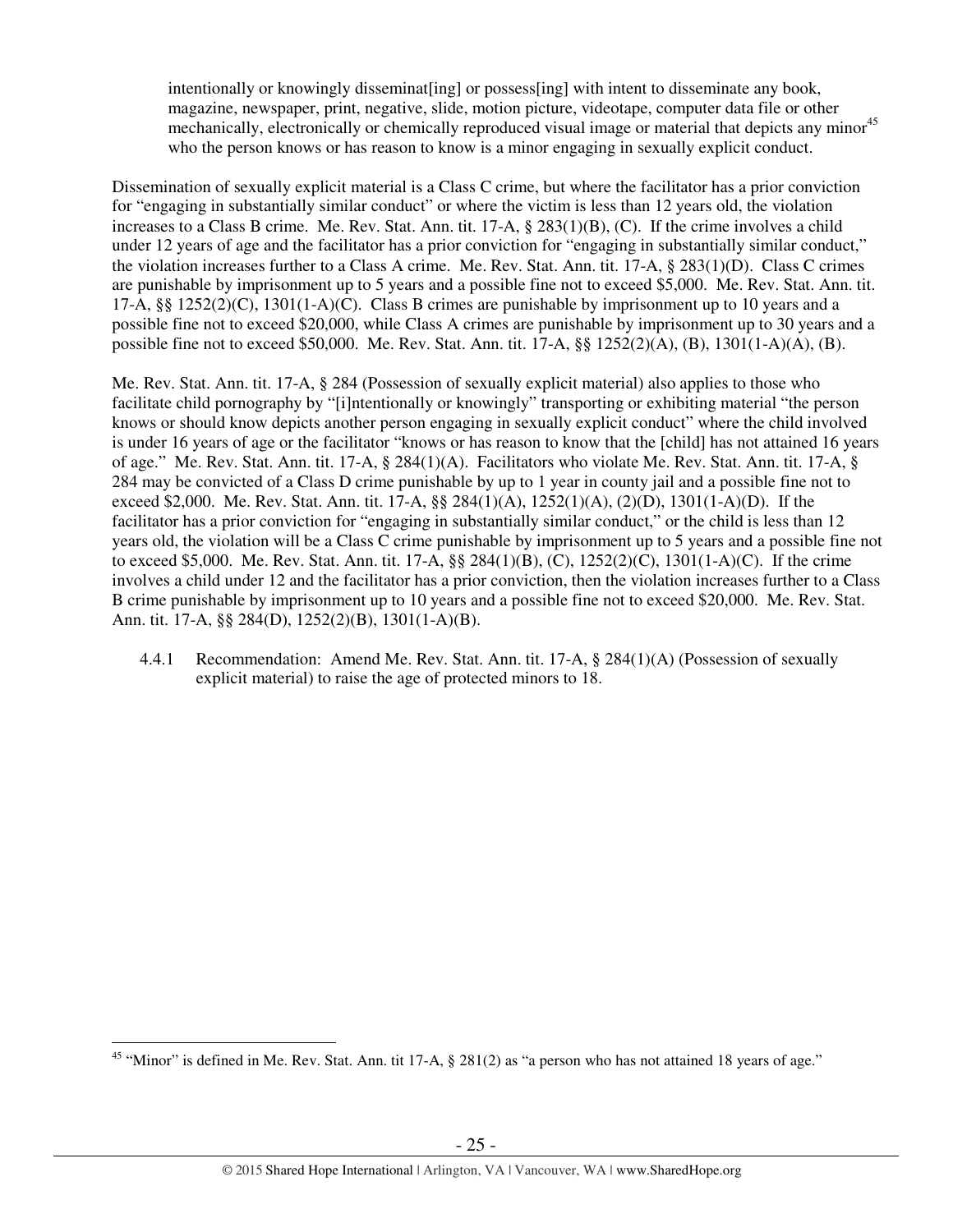#### FRAMEWORK ISSUE 5: PROTECTIVE PROVISIONS FOR THE CHILD VICTIMS

# *Legal Components:*

- *5.1 Statutorily-mandated victim services define "victim" to specifically include victims of domestic minor sex trafficking or commercial sexual exploitation of children (CSEC) to ensure prompt identification and access to victims' rights and services.*
- *5.2 The state sex trafficking statute expressly prohibits a defendant from raising consent of the minor to the commercial sex acts as a defense.*
- *5.3 Prostitution laws apply only to adults, preventing criminalization of minors under 18 for prostitution offenses.*
- *5.4 State law provides a non-punitive avenue to specialized services through one or more points of entry.*
- *5.5 Commercial sexual exploitation or sex trafficking is identified as a type of abuse and neglect within child protection statutes.*
- *5.6 The definition of "caregiver" or another related term in the child welfare statutes is not a barrier to a sex trafficked child accessing the protection of child welfare.*
- *5.7 Crime victims' compensation is specifically available to a child victim of sex trafficking or commercial sexual exploitation of children (CSEC) without regard to ineligibility factors.*
- *5.8 Victim-friendly procedures and protections are provided in the trial process for minors under 18.*
- *5.9 Expungement or sealing of juvenile delinquency records resulting from arrests or adjudications for prostitution-related offenses committed as a result of, or in the course of, the commercial sexual exploitation of a minor is available within a reasonable time after turning 18.*
- *5.10 Victim restitution and civil remedies for victims of domestic minor sex trafficking or commercial sexual exploitation of children (CSEC) are authorized by law.*
- *5.11 Statutes of limitations for civil and criminal actions for child sex trafficking or commercial sexual exploitation of children (CSEC) offenses are eliminated or lengthened sufficiently to allow prosecutors and victims a realistic opportunity to pursue criminal action and legal remedies.*

*\_\_\_\_\_\_\_\_\_\_\_\_\_\_\_\_\_\_\_\_\_\_\_\_\_\_\_\_\_\_\_\_\_\_\_\_\_\_\_\_\_\_\_\_\_\_\_\_\_\_\_\_\_\_\_\_\_\_\_\_\_\_\_\_\_\_\_\_\_\_\_\_\_\_\_\_\_\_\_\_\_\_\_\_\_\_\_\_\_\_\_\_\_\_* 

# *Legal Analysis:*

*5.1 Statutorily-mandated victim services define "victim" to specifically include victims of domestic minor sex trafficking or commercial sexual exploitation of children (CSEC) to ensure prompt identification and access to victims' rights and services.* 

The state Victims' Rights Act defines "victim" in part as "[a] person who is the victim of a crime." Me. Rev. Stat. Ann. tit. 17-A, § 1171(2). Me. Rev. Stat. Ann. tit. 5, § 4701 (Remedies for human trafficking), which provides a civil cause of action to victims of a human trafficking offense, defines a "trafficked person" as "a victim of a human trafficking offense," and "human trafficking offense" is defined as

aggravated sex trafficking and sex trafficking under Title 17-A, section 852 and 853 and when the crime involves restraining a person by destroying, concealing, removing, confiscating or possessing any actual or purported passport or other immigration document or other actual or purported government identification document of the other person or using any scheme, plan or pattern intended to cause that person to believe that if the person does not perform certain labor or services, including prostitution, that the person or a  $3<sup>rd</sup>$  person will be subject to a harm to their health, safety, or immigration status.

For purposes of victim compensation, Me. Rev. Stat. Ann. tit 5, § 3360-B(1)(A), (B) (Award of compensation; eligibility), victim compensation may be awarded to a person who, among other things,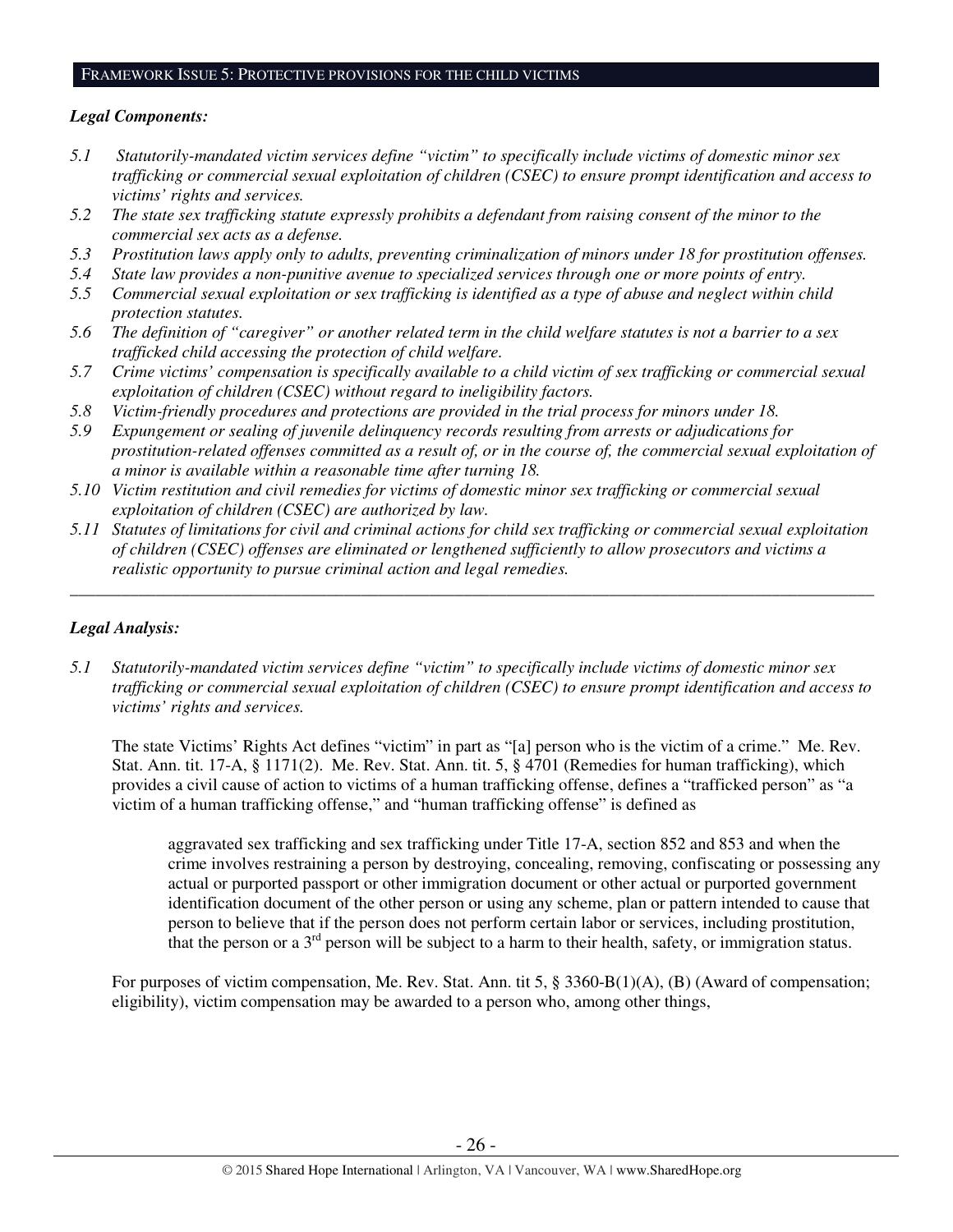A. Suffers personal injury<sup>46</sup> as a direct result of a crime specified in section 3360,<sup>47</sup> committed within the jurisdiction of the State;

B. Has been sexually assaulted within this State in violation of Title 17-A, chapter  $11^{48}$  without regard to whether bodily injury or the threat of bodily injury occurred.

Me. Rev. Stat. Ann. tit. 5, § 3360 (Definitions) defines "crime" to include many CSEC offenses, the kidnapping and unlawful restraint statutes, and expressly includes "aggravated sex trafficking or sex trafficking as described in Title 17-A, sections 852 and 853, respectively." However, Me. Rev. Stat. Ann. tit. 5, § 3360 fails to include Me. Rev. Stat. Ann. tit. § 855 (Patronizing prostitution of minor or person with mental disability).

For purposes of victim restitution, "victim" is defined as "a person who suffers personal injury, death or economic loss as a result of a crime or the good faith effort of any person to prevent a crime." Me. Rev. Stat. Ann. § 1322 (Definitions).

*5.2 The state sex trafficking statute expressly prohibits a defendant from raising consent of the minor to the commercial sex acts as a defense.* 

Me. Rev. Stat. Ann. tit. 17-A, § 852 (Aggravated sex trafficking), § 853 (Sex trafficking), § 855 (Patronizing prostitution of minor or person with mental disability), and § 282 (Sexual exploitation of minor) do not indicate whether consent is available as a defense for the perpetrator of the crime.

A general defense of consent is available to defendants pursuant to Me. Rev. Stat. Ann. tit. 17-A, § 109(1) (Consent), which states in subsection (1) "It is a defense that, when a defendant engages in conduct which would otherwise constitute a crime against the person or property of another, such other consented to the conduct and an element of the crime is negated as a result of such consent." Pursuant to Me. Rev. Stat. Ann. tit. 17-A, § 109(3),

Consent is not a defense within the meaning of this section if:

 $\overline{a}$ 

A. It is given by a person who is declared by a statute or by a judicial decision to be legally incompetent to authorize the conduct charged to constitute the crime, and such incompetence is B. It is given by a person who, by reason of intoxication, mental illness or defect, or youth, is manifestly unable, or known by the defendant to be unable, to make a reasonable judgment as to the nature or harmfulness of the conduct charged to constitute the crime; or C. It is induced by force, duress or deception.

5.2.1 Recommendation: Amend Me. Rev. Stat. Ann. tit. 17-A, § 852 (Aggravated sex trafficking), § 853 (Sex trafficking), and § 855 (Patronizing prostitution of minor or person with mental disability) to clarify that consent of the minor to a commercial sex act is immaterial to the crime of domestic minor sex trafficking and cannot be a defense for the perpetrator.

<sup>&</sup>lt;sup>46</sup> "Personal injury" is defined in Me. Rev. Stat. Ann. tit. 5,  $\S 3360(6)$  as "bodily injury as defined in Title 17-A, section 2, subsection 5 or psychological injury incurred by a victim who has sustained the threat of bodily injury." <sup>47</sup> "Crime" is defined in Me. Rev. Stat. Ann. § 3360(3) as including the following: "A. Offenses against the person as described in Title 17-A, chapter 9; B. Sexual assaults as described in Title 17-A, chapter 11; C. Kidnapping and criminal restraint as described in Title 17-A, chapter 13; . . . H. Sexual exploitation of a minor as described in Title 17-A, chapter 12."

<sup>48</sup> Offenses in this chapter include Me. Rev. Stat. Ann. tit. 17-A, § 254 (Sexual abuse of minors), § 253 (Gross sexual assault), § 255-A (Unlawful sexual contact), and § 259-A (Solicitation of a child to commit a prohibited act).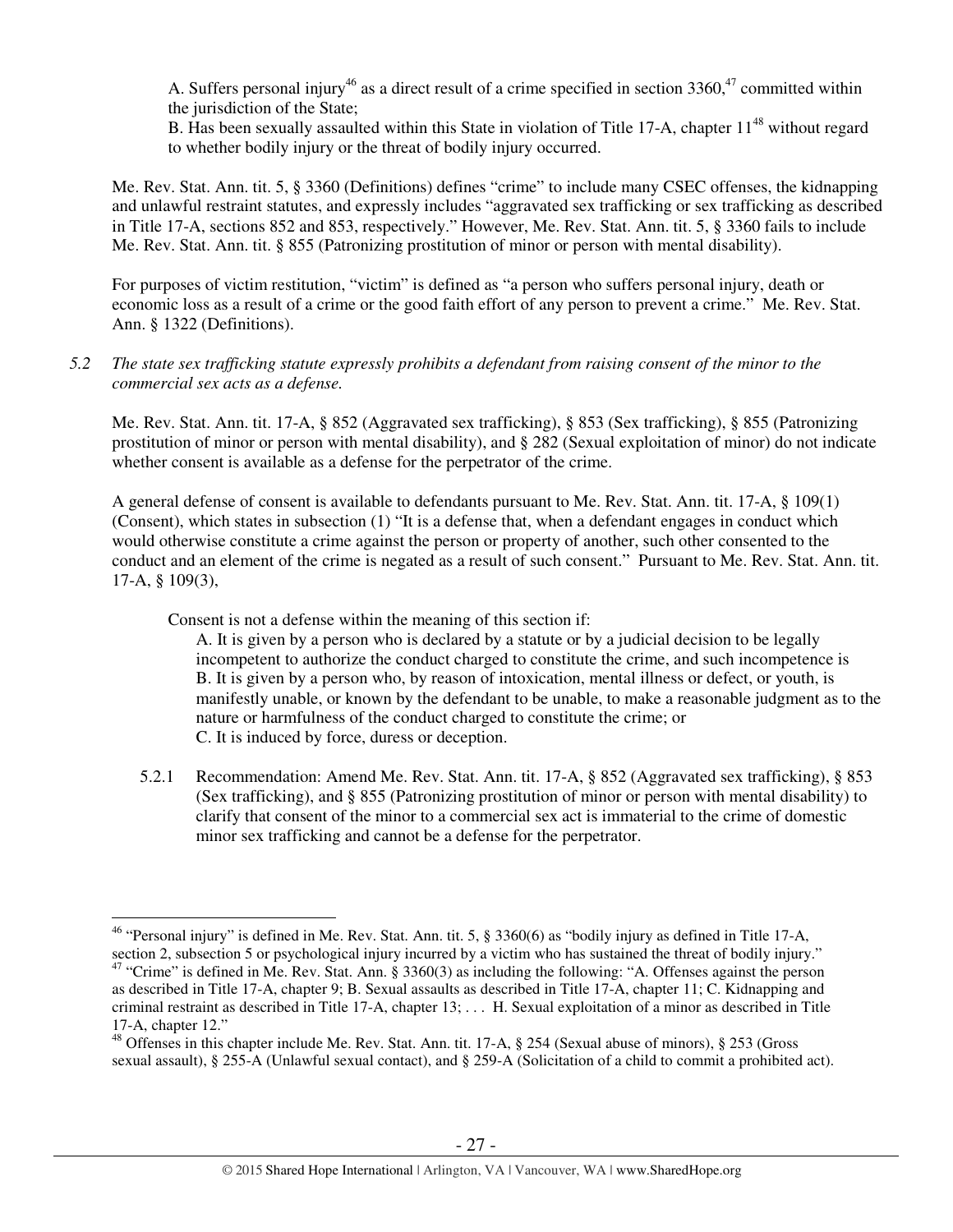*5.3 Prostitution laws apply only to adults, preventing criminalization of minors under 18 for prostitution offenses.* 

Me. Rev. Stat. Ann. tit. 17-A, § 853-A (Engaging in prostitution) is age-neutral and allows for the arrest and prosecution of a minor for the Class E or D crime of engaging in prostitution. Specifically, Me. Rev. Stat. Ann. tit. 17-A, § 853-A(1)(A) (Engaging in prostitution) states in part, "A person is guilty of engaging in prostitution if: A. The person engages in prostitution as defined in section  $851$ .<sup> $\frac{4}{3}$ </sup>

- 5.3.1 Recommendation: Amend Me. Rev. Stat. Ann. tit. 17-A, § 853-A (Engaging in prostitution to eliminate liability for prostitution offenses for all minors under 18.
- *5.4 State law provides a non-punitive avenue to specialized services through one or more points of entry.*

# **Child Identified as Abused/Neglected**

Pursuant to Me. Rev. Stat. Ann. tit. 22, § 4002(1), a sexually exploited child is likely to be identified as abused or neglected. If a child is identified as abused or neglected under Me. Rev. Stat. Ann. tit. 22, § 4002(1), the definition of custodian or person responsible for the child under Me. Rev. Stat. Ann. tit. 22, § 4002(5) & (9) is not sufficiently broad to involve Child Protective Services in investigations where the child is in the custody or control of a non-family trafficker.

## I. Initial custody

Law enforcement, the Department of Health and Human Services (the department), or any group of at least 3 persons may bring a child protection petition alleging, among other things, facts that would constitute a basis for the petition and efforts made to prevent removing the child from the home. Me. Rev. Stat. Ann. tit. 22, § 4032(1), (2)(D), (I). For purpose of the chapter on "Child and Family Services and Child Protection Act," "[i]f the court finds by a preponderance of the evidence presented in the sworn summary or otherwise that there is an immediate risk of serious harm to the child, it may order any disposition under section 4036," including taking a child into protective custody. Me. Rev. Stat. Ann. tit. 22, §§ 4034, 4036(1)(F), (F-1). If in a preliminary hearing, the charge includes an "aggravating factor,"<sup>50</sup> then "the court may order the department not to commence reunification . . . [and] conduct a hearing on jeopardy and conduct a permanency planning hearing." Me. Rev. Stat. Ann. tit. 22 § 4034(4).

# II. Adjudication

On a jeopardy order petition, "[a]fter hearing evidence, the court shall make a finding, by a preponderance of the evidence, as to whether the child is in circumstances of jeopardy to the child's health or welfare."<sup>51</sup> Me.

 $\overline{a}$ 

serious abuse or neglect, as evidenced by:

A. Serious harm or threat of serious harm;

<sup>49</sup> *See supra* note 2.

<sup>&</sup>lt;sup>50</sup> Pursuant to Me. Rev. Stat. Ann. tit. 22, § 4002(1-B)(A)(1) (Definitions), "Aggravating factor" is defined to include when "The parent has subjected any child for whom the parent was responsible to aggravated circumstances, including, but not limited to, the following: (1) Rape, gross sexual misconduct, gross sexual assault, sexual abuse, incest, aggravated assault, kidnapping, promotion of prostitution, sexual exploitation of a minor, sex trafficking or aggravated sex trafficking, abandonment, torture, chronic abuse or any other treatment that is heinous or abhorrent to society." The text of Me. Rev. Stat. Ann. tit. 22, § 4002 included here and elsewhere in this report includes amendments made by the passage of House Legislative Document 651, 2015 First Reg. Sess. (Me. 2015) (effective October 15, 2015).

<sup>&</sup>lt;sup>51</sup> Me. Rev. Stat. Ann. tit. 22, § 4002(6) defines "jeopardy to health or welfare" or "jeopardy" as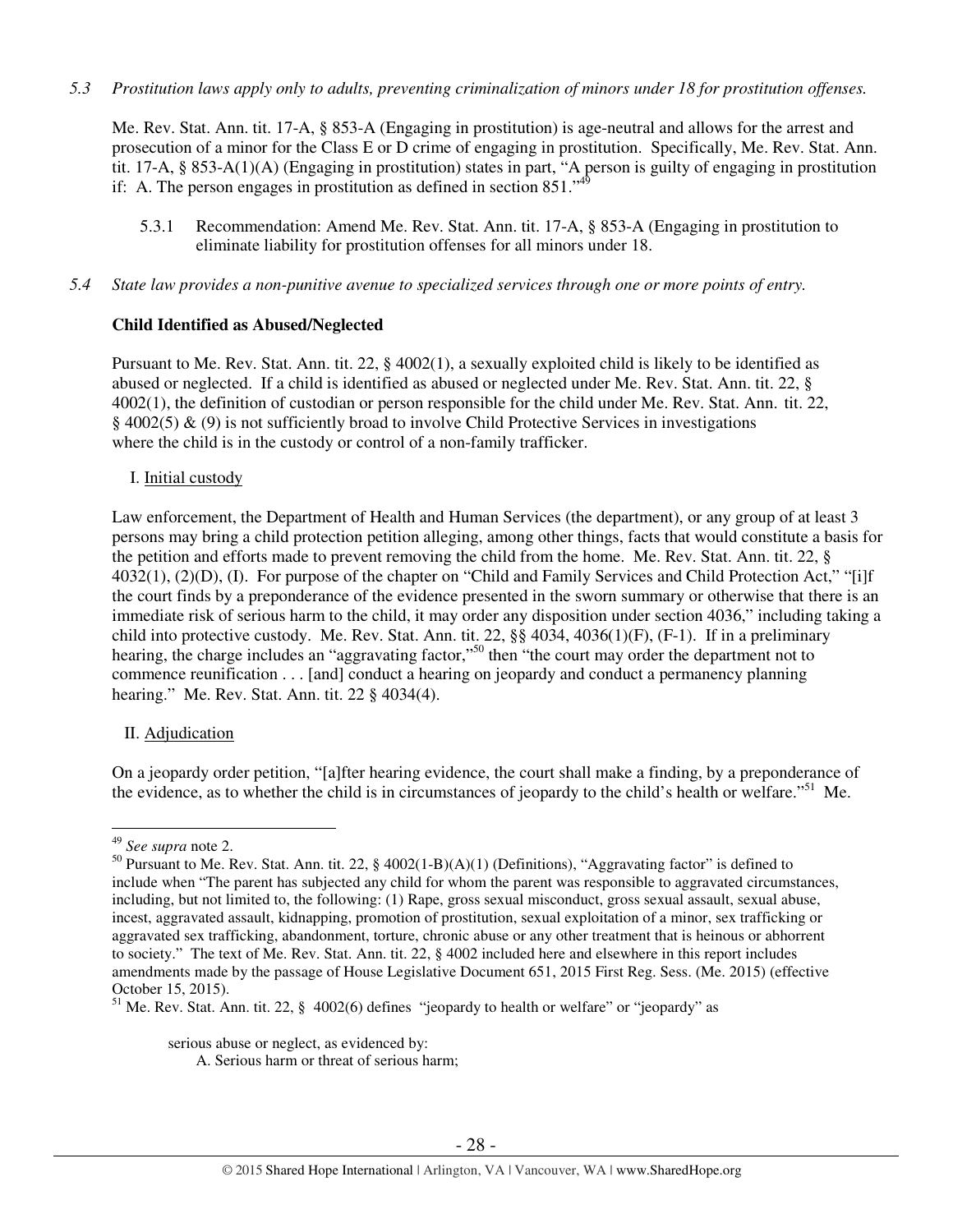Rev. Stat. Ann. tit. 22, § 4035(2). Pursuant to Me. Rev. Stat. Ann. tit. 22, § 4035(2-A)(A), a rebuttable presumption arises "[t]hat the person seeking custody or contact with the child would create a situation of jeopardy for the child if any contact were to be permitted and that contact is not in the best interest of the child if the court finds that the person: 1) Has been convicted of an offense listed in Title 19-A, section 1653, subsection 6-A, paragraph  $A^{52}$  in which the victim was a minor at the time of the offense and the person was at least 5 years older than the minor at the time of the offense except that, if the offense was gross sexual assault under Title 17-A, section 253, subsection 1, paragraph B or C, or an offense in another jurisdiction that involves conduct that is substantially similar to that contained in Title 17-A, section 253, subsection 1, paragraph B or C, and the minor victim submitted as a result of compulsion, the presumption applies regardless of the ages of the person and the minor victim at the time of the offense; or 2) Has been adjudicated in an action under Title 22, chapter 1071 of sexually abusing a person who was a minor at the time of the abuse." Me. Rev. Stat. Ann. tit. 22, § 4035(2-A)(B) sets forth a similar rebuttable presumption "if the parent or person allows, encourages or fails to prevent contact between the child and a person" that has been convicted of an offense as set out above. However, Me. Rev. Stat. Ann. tit. 22, § 4035(2-A)(B)(1) does not contain the phrase "or an offense in another jurisdiction that involves conduct that is substantially similar to that contained in Title 17-A, section 253, subsection 1, paragraph B or C."

> B. Deprivation of adequate food, clothing, shelter, supervision or care or education when the child is at least 7 years of age and has not completed grade 6;

B-1. Deprivation of necessary health care when the deprivation places the child in danger of serious harm;

C. Abandonment of the child or absence of any person responsible for the child, which creates a threat of serious harm; or

D. The end of voluntary placement, when the imminent return of the child to his custodian causes a threat of serious harm.

Me. Rev. Stat. Ann. tit. 22, § 4002(10) defines **"**serious harm" as

A. Serious injury;

 $\overline{a}$ 

B. Serious mental or emotional injury or impairment which now or in the future is likely to be evidenced by serious mental, behavioral or personality disorder, including severe anxiety, depression or withdrawal, untoward aggressive behavior, seriously delayed development or similar serious dysfunctional behavior; or C. Sexual abuse or exploitation.

 $52$  Me. Rev. Stat. Ann. tit. 19-A, § 1653(6-A)(A) states,

6-A. CUSTODY AND CONTACT LIMITED; CONVICTIONS FOR SEXUAL OFFENSES. The award of primary residence and parent-child contact with a person who has been convicted of a child-related sexual offense is governed by this subsection.

A. For the purposes of this section, "child-related sexual offense" means the following sexual offenses

- if, at the time of the commission of the offense, the victim was under 18 years of age:
- 1) Sexual exploitation of a minor, under Title 17-A, section 282;
- 2) Gross sexual assault, under Title 17-A, section 253;
- 3) Sexual abuse of a minor, under Title 17-A, section 254;
- 4) Unlawful sexual contact, under Title 17-A, section 255-A or former section 255;
- 5) Visual sexual aggression against a child, under Title 17-A, section 256;
- 6) Sexual misconduct with a child under 14 years of age, under Title 17-A, section 258;
- 6-A) Solicitation of a child to commit a prohibited act, under Title 17-A, section 259-A; or

7) An offense in another jurisdiction that involves conduct that is substantially similar to that contained in subparagraph  $(1)$ ,  $(2)$ ,  $(3)$ ,  $(4)$ ,  $(5)$ ,  $(6)$  or  $(6-A)$ ...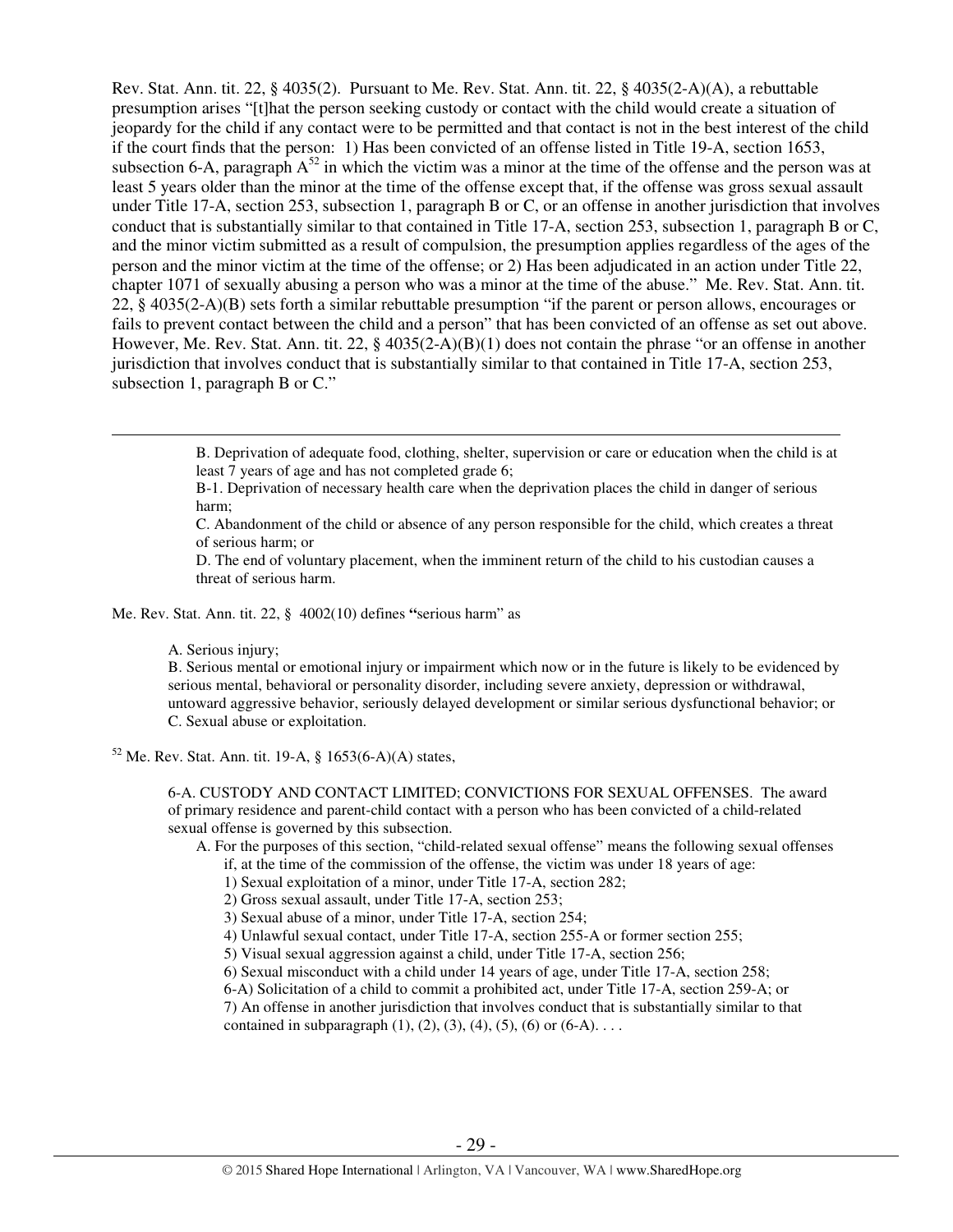## III. Outcomes

Me. Rev. Stat. Ann. tit. 22, § 4035(3) states in part,

If the court determines that the child is in circumstances of jeopardy to the child's health or welfare, the court shall hear any relevant evidence regarding proposed dispositions, including written or oral reports, recommendations or case plans. The court shall then make a written order of any disposition under section 4036.

Under Me. Rev. Stat. Ann. tit. 22, § 4036(1) (Disposition and principles), a court may, among other things, order removal of the child or the perpetrator from the household, and if the court orders removal of the child, it may grant custody to "a noncustodial parent, other person or the department." Me. Rev. Stat. Ann. tit. 22, § 4036(1)(F), (F-1). A child taken into the department's custody will then be cared for "in licensed or approved family foster homes, in other residential child care facilities or in other living arrangements as appropriate to meet the child's individual needs." Me. Rev. Stat. Ann. tit. 22, § 4061(1).

# **Child Identified as in Need of Services**

# I. Initial Custody

 $\overline{a}$ 

*a) Authority for custody* 

A child may also be arrested and detained by law enforcement for actions related to being a trafficking victim. If a child is treated as a juvenile within the Juvenile Code, pursuant to Me. Rev. Stat. Ann. tit. 15, § 3501(1) (Interim care), a law enforcement officer may take a child into "interim care" without a court order when

[T]he officer has reasonable grounds to believe that:

A. The juvenile is abandoned, lost or seriously endangered in his surroundings and that immediate removal is necessary for his protection; or

B. The juvenile has left the care of his parents, guardian or legal custodian without the consent of such person.

*b) Placement* 

Children taken into interim care may not be "held involuntarily for more than 6 hours." Me. Rev. Stat. Ann. tit. 15, § 3501(2). Also, they "may not be placed in a jail or other secure detention or correctional facility intended or used to detain adults accused or convicted of crimes or juveniles accused or adjudicated of juvenile crimes;" however, if "no other appropriate placement is available," a juvenile may be held "in the public sections of a facility described in section 3203-A, subsection 7, paragraph  $B<sup>53</sup>$  if there is an adequate staff to supervise the juvenile's activities at all times or in accordance with section 3203-A, subsection 7-A." Me. Rev. Stat. Ann. tit. 15, § 3501 (7). Additionally, "[t]o the extent practicable, a juvenile taken into interim care shall not be placed or transported in any police or other vehicle which at the same time it contains an adult under arrest." Me. Rev. Stat. Ann. tit. 15, § 3501 (7)(C). Instead, the Department of Health and Human Services will specify where the child should be held. Me. Rev. Stat. Ann. tit. 15, § 3501(5)(A).

<sup>&</sup>lt;sup>53</sup> Me. Rev. Stat. Ann. tit. 15, § 3203-A(7)(B) states, "A juvenile may be held in custody or detention in any detention facility approved or operated by the Department of Corrections exclusively for juveniles or a temporary holding resource that provides secure supervision approved by the Department of Corrections, pending the juvenile's release or hearing in the Juvenile Court."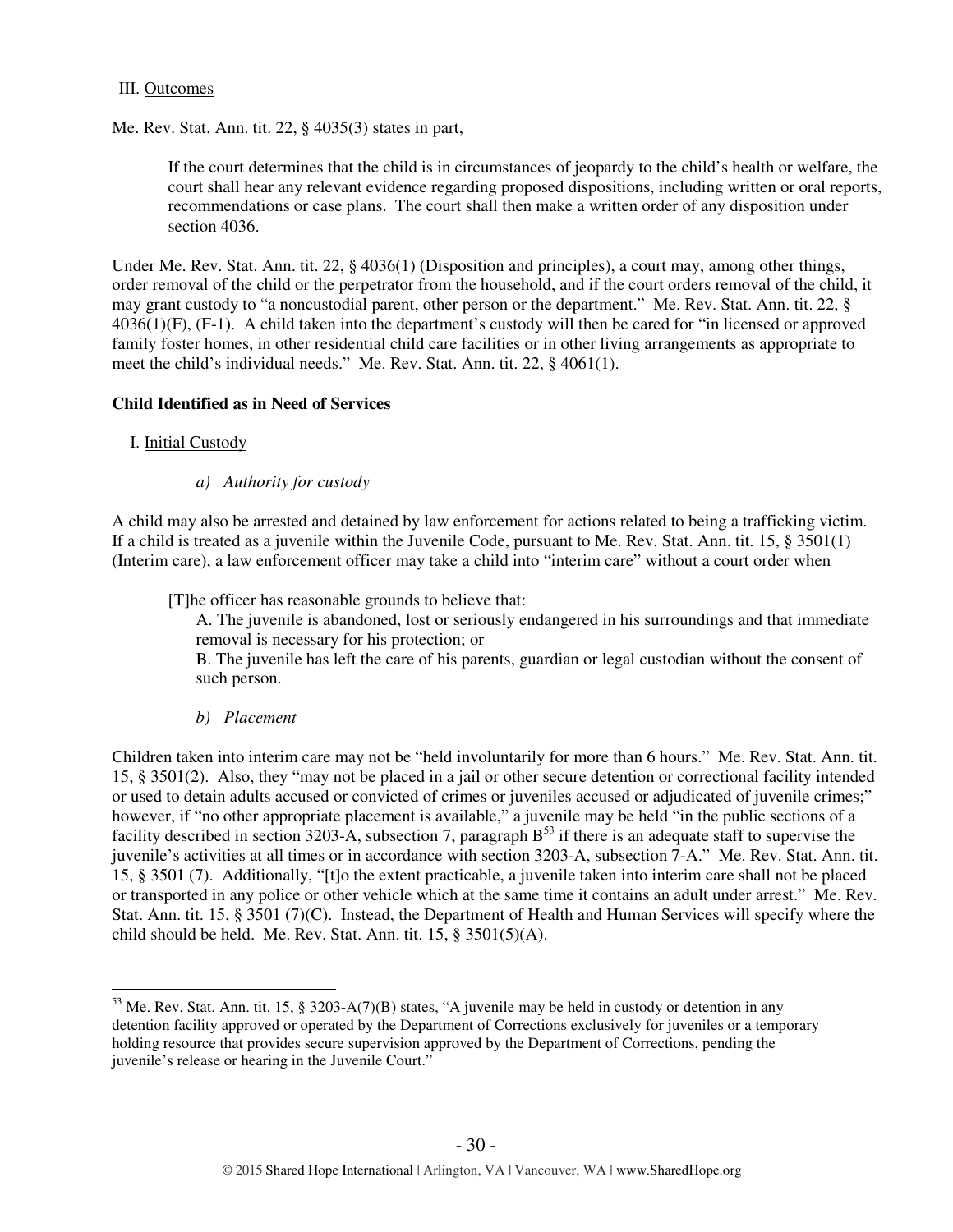Some additional services are available to sexually exploited homeless children and runaways. Me. Rev. Stat. Ann. tit. 22, § 4099-E(1) (Comprehensive program for homeless youth) states,

The department shall establish and support a comprehensive program for homeless youth<sup>54</sup> in the State by contracting with organizations and agencies licensed by the department that provide street outreach, shelter and transitional living services for homeless youth. The department shall by rule establish licensure requirements and shall establish performance-based contracts with organizations and agencies to provide the following programs and services:

1. STREET AND COMMUNITY OUTREACH AND DROP-IN PROGRAMS. Youth drop-in centers to provide walk-in access to crisis intervention and ongoing supportive services, including one-to-one case management services on a self-referral basis and street and community outreach programs to locate, contact and provide information, referrals and services to homeless youth, youth at risk of homelessness and runaways. Information, referrals and services provided may include, but are not limited to family reunification services; conflict resolution or mediation counseling; assistance in obtaining temporary emergency shelter; case management aimed at obtaining food, clothing, medical care or mental health counseling; counseling regarding violence, prostitution, substance abuse, sexually transmitted diseases, HIV and pregnancy; referrals to other agencies that provide support services to homeless youth, youth at risk of homelessness and runaways; assistance with education, employment and independent living skills; aftercare services; and specialized services for highly vulnerable runaways and homeless youth, including teen parents, sexually exploited youth and youth with mental illness or developmental disabilities.

2. EMERGENCY SHELTER PROGRAM. Emergency shelter programs to provide homeless youth and runaways with referrals and walk-in access to short-term residential care on an emergency basis. The program must provide homeless youth and runaways with safe, dignified, voluntary housing, including private shower facilities, beds and at least one meal each day, and assist a runaway with reunification with family or a legal guardian when required or appropriate. The services provided at emergency shelters may include, but are not limited to, family reunification services or referral to safe, dignified housing; individual, family and group counseling; assistance obtaining clothing; access to medical and dental care and mental health counseling; education and employment services; recreational activities; case management, advocacy and referral services; independent living skills training; and aftercare, follow-up services and transportation; and

3. TRANSITIONAL LIVING PROGRAMS. Transitional living programs to help homeless youth find and maintain safe, dignified housing. The program may also provide rental assistance and related supportive services or may refer youth to other organizations or agencies that provide such services. Services provided may include, but are not limited to, provision of safe, dignified housing; educational assessment and referrals to educational programs; career planning, employment, job skills training and independent living skills training; job placement; budgeting and money management; assistance in securing housing appropriate to needs and income; counseling regarding violence, prostitution, substance abuse, sexually transmitted diseases and pregnancy; referral for medical services or chemical dependency treatment; parenting skills; self-sufficiency support services or life skills training; and aftercare and follow-up services.

 $\overline{a}$  $54$  Pursuant to Me. Rev. Stat. Ann. tit. 22, § 4099-D(1), "homeless youth" is defined as,

a person 21 years of age or younger who is unaccompanied by a parent or guardian and is without shelter where appropriate care and supervision are available, whose parent or legal guardian is unable or unwilling to provide shelter and care or who lacks a fixed, regular and adequate nighttime residence. "Homeless youth" does not include a person incarcerated or otherwise detained under federal or state law.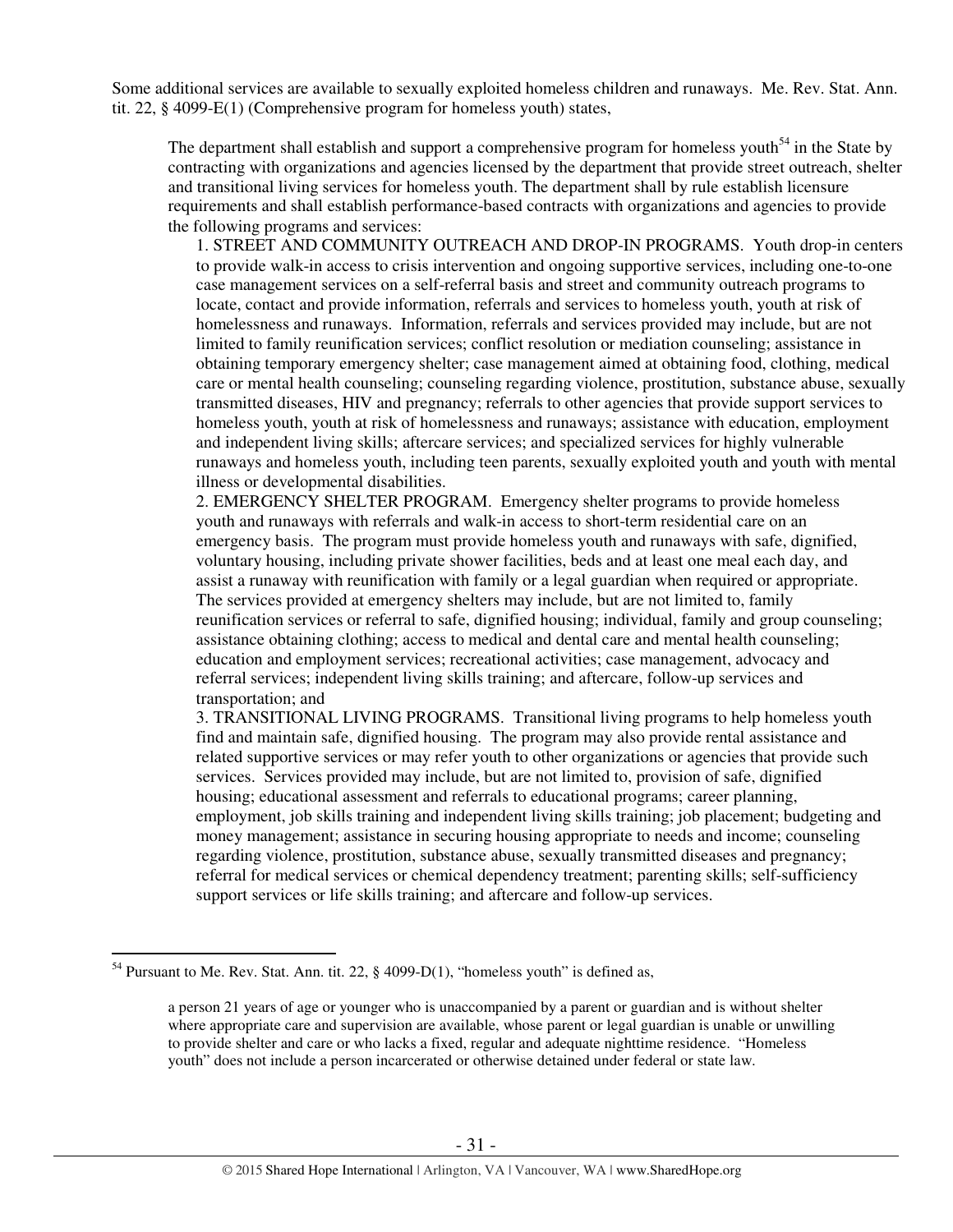# **Child Identified as Delinquent**

# I.Initial Custody

# *a) Authority for custody*

Children who commit "juvenile crimes," which would include children who are found in prostitution, a Class D or E crime under Me. Rev. Stat. Ann. tit. 17-A, § 851 or § 853-A (Engaging in prostitution), may be arrested by a law enforcement officer without a warrant. Me. Rev. Stat. Ann. tit. 15, § 3201(1). "Juvenile crimes" are defined as, among other specified conduct, "[c]onduct that, if committed by an adult, would be defined as criminal by Title 17-A, the Maine Criminal Code, or by any other criminal statute outside that code, including any rule or regulation under a statute . . . ." Me. Rev. Stat. Ann. tit. 15, § 3103(1)(A). Me. Stat. Ann. tit. 15, § 3201(1) (Warrantless arrests) states in part that "[a]rrests without warrants of juveniles for juvenile crimes defined by section 3103 [Juvenile crimes], subsection 1, paragraphs A, E, F, G and H by law enforcement officers or private person must be made pursuant to the provisions of Title 17-A, sections 15 and 16.  $\ldots$ <sup>55</sup> Me. Rev. Stat. Ann. tit 17-A, § 15(1)(B) authorizes a law enforcement officer to "arrest without a warrant . . . [a]ny person who has committed or is committing in the officer's presence any Class D or Class E crime."

# *b) Placement*

 $\overline{a}$ 

Me. Rev. Stat. Ann. tit. 15, § 3203-A requires a law enforcement officer who arrests a child, and determines that Juvenile Court proceedings should be commenced against the child, to initially determine whether the child should be detained. In all cases, the law enforcement officer must provide notice to a juvenile community corrections officer. Me. Rev. Stat. Ann. tit. 15, § 3203-A. If after arresting a child, the arresting law enforcement officer determines that the Juvenile Court should commence proceedings against the juvenile, "but [that] detention is not necessary, [then] ... the law enforcement officer shall notify the juvenile community corrections officer within 12 hours following the arrest." However, even where the arresting officer determines that detention of the child is unnecessary, the juvenile may be sent "to any public or private agency that provides nonsecure services to juveniles" if "the officer is unable to immediately return the juvenile to the custody of the juvenile's legal custodian or another suitable person" and "with the juvenile's consent." Me. Rev. Stat. Ann. tit. 15, § 3203-A(1)(A-1).

Additionally, pursuant to Me. Rev. Stat. Ann. tit. 15, § 3203-A(1)(B),

When, in the judgment of a law enforcement officer, a juvenile should be detained prior to the juvenile's initial appearance in juvenile court, the law enforcement officer shall immediately notify a juvenile community corrections officer.

1) Detention under this section must be requested by the law enforcement officer within 2 hours after the juvenile's arrest or the juvenile must be released.

2) After the law enforcement officer notifies the juvenile community corrections officer and requests detention, the juvenile community corrections officer shall order the conditional or unconditional release or shall effect a detention placement within 12 hours following the juvenile's arrest.

<sup>&</sup>lt;sup>55</sup> Specifically, Me. Stat. Ann. tit. 15, § 3103(1)(A) includes the following as conduct constituting a juvenile crime: "[c]onduct that, if committed by an adult, would be defined as criminal by Title 17-A, the Maine Criminal Code, or by any other criminal statute outside that code, including any rule or regulation under a statute, except for those provisions of Titles 12 and 29-A not specifically included in paragraphs E and F."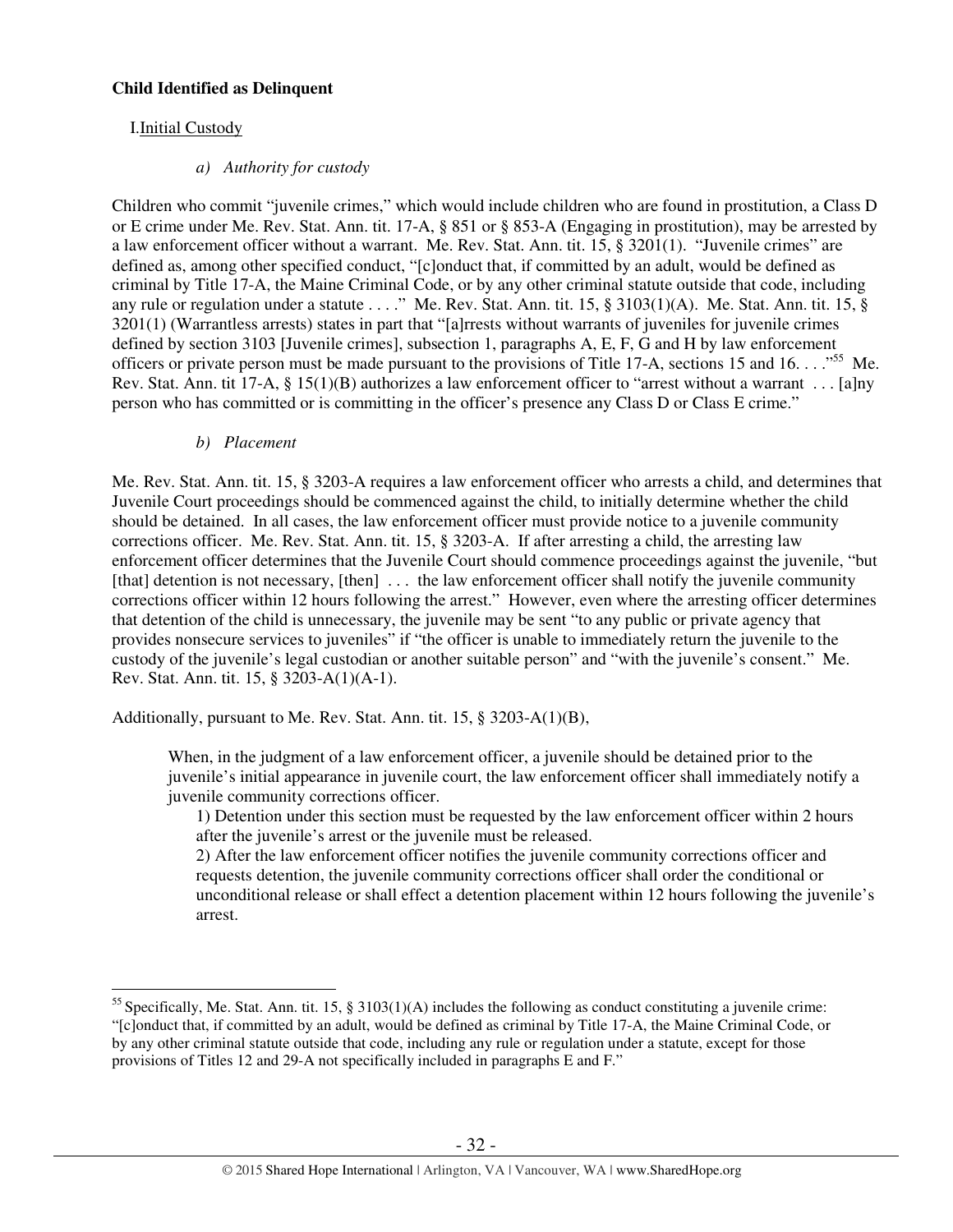The arresting officer may also determine that the child requires "immediate secure detention," but only if it is necessary "to prevent a juvenile from imminently inflicting bodily harm on others or the juvenile," and refer the child "for temporary, emergency detention in a jail or other secure facility intended or primarily used for the detention of adults approved pursuant to subsection 7, paragraph A or a facility approved pursuant to subsection 7, paragraph B, prior to notifying a juvenile community corrections officer." Me. Rev. Stat. Ann. tit. 15, § 3203-A(1)(B-1). Normally, a child may be detained in this type of secure detention for up to 2 hours.

If a juvenile community corrections officer subsequently determines that continued detention is necessary to "prevent the juvenile from imminently inflicting bodily harm on others or the juvenile," the child may be detained for an additional 4 hours. Subsection (1)(B-1) further states,

Following any temporary emergency detention, the juvenile community corrections officer shall order the conditional or unconditional release of a juvenile or shall effect a detention placement. Except as otherwise provided by law, any detention beyond 6 hours must be in a placement other than a facility intended or primarily used for the detention of adults and must be authorized by a juvenile community corrections officer. It is the responsibility of the law enforcement officer to remain at the facility until the juvenile community corrections officer has released the juvenile or has authorized detention.

However, pursuant to Me. Rev. Stat. Ann. tit. 15, § 3203-A(7-A), "Notwithstanding other provisions of this Part, a juvenile may be held for up to 12 hours in nonsecure custody in a building housing a jail or other secure detention facility intended or primarily used for the detention of adults" pursuant to certain criteria.

Me. Rev. Stat. Ann. tit. 15, § 3203-A(7) requires,

A. A juvenile may be detained in a jail or other secure detention facility intended for use or primarily used for the detention of adults only when the serving facility:

1) Contains an area where juveniles are under direct staff observation at all times, in a separate section for juveniles that complies with mandatory sight and sound separation standards established by the Department of Corrections pursuant to Title 34-A, section 1208; 2) Provides for no regular contact between the juveniles with the adult detainees or inmates; and

3) Has an adequate staff to provide direct observation and supervise the juvenile's activities at all times during emergency detention.

Juveniles detained in adult-serving facilities may be placed only in the separate juvenile sections that comply with mandatory separation standards established by the Department of Corrections pursuant to Title 34-A, section 1208, unless the juvenile is held in an adult section of a facility under section 3205, subsection 2 or is bound over as an adult and held in an adult section of a facility pursuant to section 3101, subsection 4, paragraph E-2.

# II. Process following initial custody

In addition to emergency detention pursuant to Me. Rev. Stat. Ann. tit. 15, § 3203-A(1)(B-1), Me. Rev. Stat. Ann. tit. 15, § 3203-A(4)(A) requires that the juvenile community corrections officer "direct the release or detention of a juvenile pending that juvenile's initial appearance before the court," after being notified of the arrest of a juvenile pursuant to Me. Rev. Stat. Ann. tit. 15, § 3203-A(1).

If the juvenile is accused of having committed a juvenile crime, Me. Rev. Stat. Ann. tit. 15, § 3301 (Preliminary investigation, informal adjustment and petition initiation) provides that the juvenile community corrections officer shall, with some exceptions, investigate and determine whether to pursue further action, which might include requesting that "a petition be filed."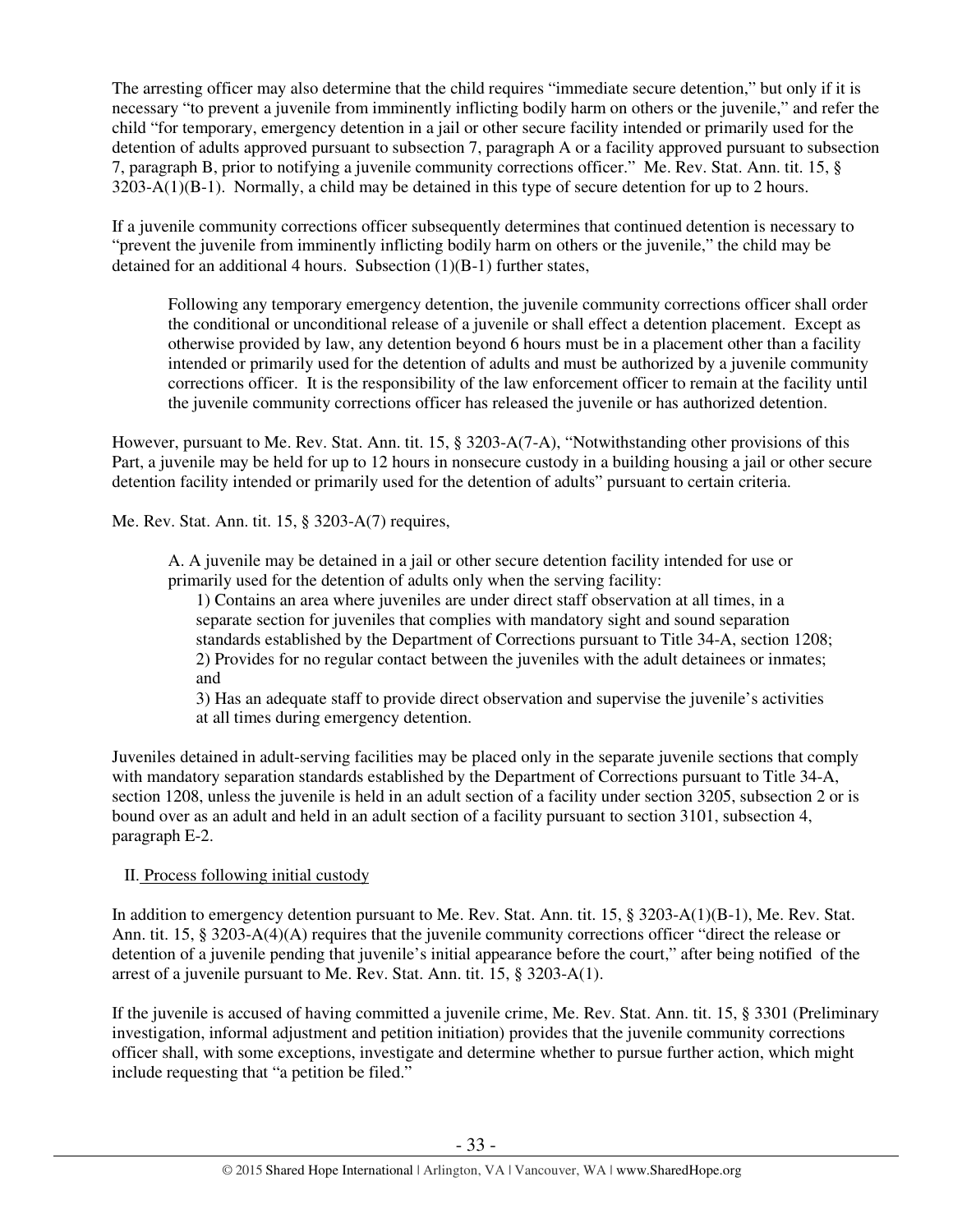## III. Placement process pending adjudication/investigation

Under Me. Rev. Stat. Ann. tit. 15, § 3203-A(4)(B)-(D), the juvenile community correction officer or the Juvenile Court may determine that the child can be conditionally or unconditionally released, detained in "the least restrictive residential setting" that is appropriate, or detained in a detention facility.<sup>56</sup> However, "[d]etention may not be ordered when either unconditional or conditional release is appropriate." Me. Rev. Stat. Ann. tit. 15, § 3203-A(4)(D). Also, Me. Rev. Stat. Ann. Tit. 15, § 3203-A(4)(D) states in part,

If, in the judgment of the juvenile community corrections officer, based on an assessment of risk, or in the judgment of the Juvenile Court, it is not necessary or appropriate to detain a juvenile who satisfies the criteria for detention, the juvenile community corrections officer or the Juvenile Court may order the placement of the juvenile in the juvenile's home or in an alternative facility or service, such as a group home, emergency shelter, foster placement or attendant care, subject to specific conditions, including supervision by a juvenile community corrections officer or a designated supervisor. Such a placement is considered a conditional release.

Pursuant to Me. Rev. Stat. Ann. tit. 15, § 3203-A(5) "Upon petition by a juvenile community corrections officer who ordered the detention or an attorney for the State who ordered the detention," the juvenile court is to review in a detention hearing within 48 hours, and the court must order the juvenile's release unless a "preponderance of the evidence" suggests that continued detention is essential and "there is probable cause" to believe that the juvenile has committed a juvenile crime." Me. Rev. Stat. Ann. tit. 15, § 3203-A(5).

# IV. Outcomes

Under Me. Rev. Stat. Ann. tit. 15, § 3314(1) (Disposition),

there is probable cause to believe the juvenile:

2) Has refused to participate voluntarily in a conditional release placement or is incapacitated to the extent of being incapable of participating in a conditional release placement;

4) Has committed the juvenile crime that would be escape if the juvenile was an adult;

5) Has escaped from a facility to which the juvenile had been committed pursuant to an order of adjudication or is absent without authorization from a prior placement by a juvenile community corrections officer or the Juvenile Court; or

6) Has a prior record of failure to appear in court when so ordered or summonsed by a law enforcement officer, juvenile community corrections officer or the court or has stated the intent not to appear.

 $57$  Me. Rev. Stat. Ann. tit. 15, § 3203-A(4-A) requires a probable cause determination be made "[e]xcept in a bona fide emergency or other extraordinary circumstance, when a juvenile arrested without a warrant for a juvenile crime or a violation of conditional release is not released from custody or does not receive a detention hearing within 48 hours after arrest, including Saturdays, Sundays and legal holidays . . . ."

 $\overline{a}$ <sup>56</sup> Under Me. Rev. Stat. Ann. tit. 15, § 3203-A(4)(D), a child may only be detained in a detention facility when

<sup>1)</sup> Has committed an act that would be murder or a Class A, Class B or Class C crime if committed by an adult; [Me. Rev. Stat. Ann. tit. 17-A, § 853-A (Engaging in prostitution) is only a Class D or E crime.]

<sup>3)</sup> Has intentionally or knowingly violated a condition imposed as part of conditional release on a pending offense or has committed an offense subsequent to that release that would be a crime if committed by an adult;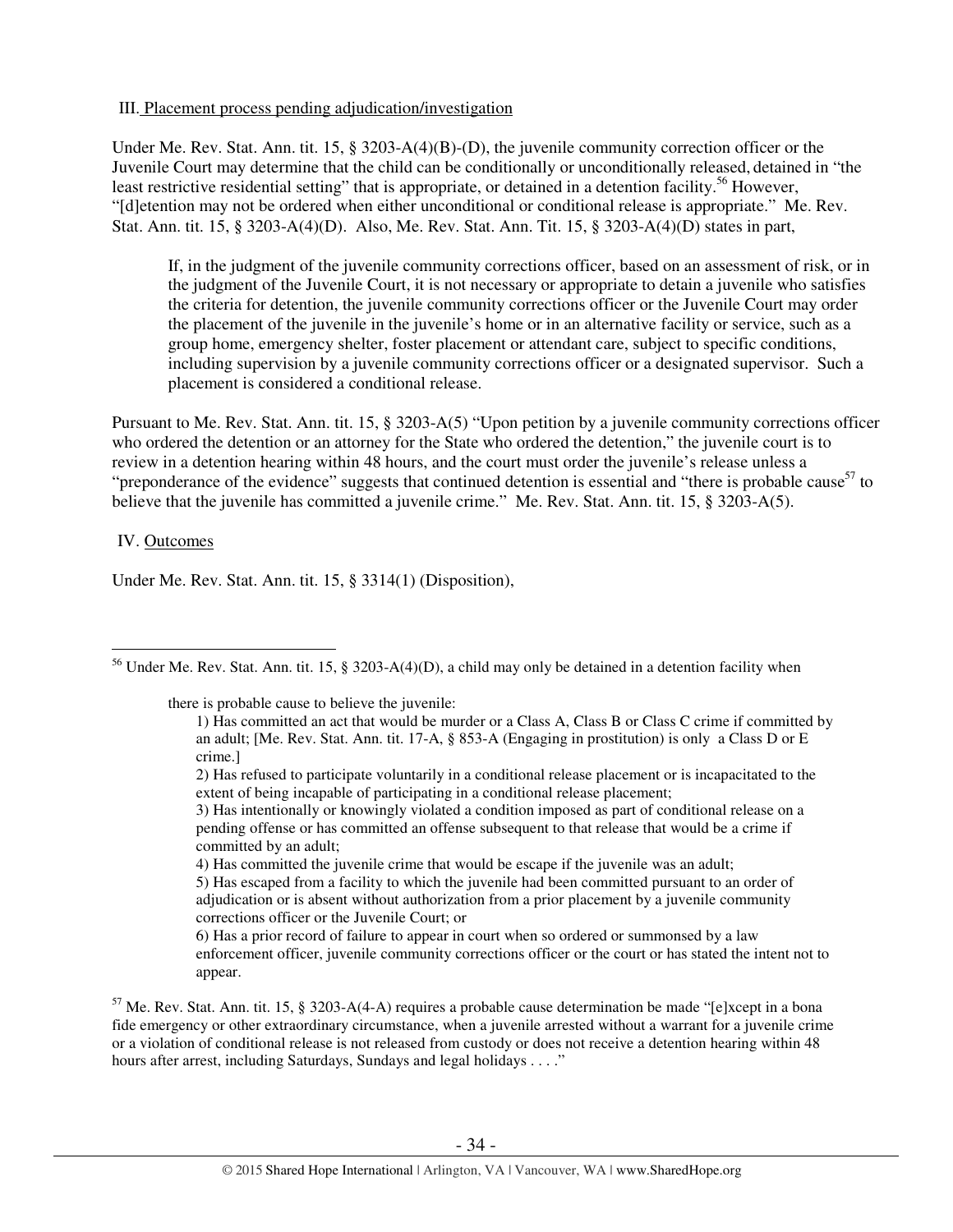1. DISPOSITIONAL ALTERNATIVES. When a juvenile has been adjudicated as having committed a juvenile crime, the court shall enter a dispositional order containing one or more of the following alternatives.

A. The court may allow the juvenile to remain in the legal custody of his parents or a guardian under such conditions as the court may impose. . . .

B. The court may require a juvenile to participate in a supervised work or service program. . . . . . . .

C-1. The court may commit a juvenile to the custody of the Department of Health and Human Services when the court has determined that reasonable efforts have been made to prevent or eliminate the need for removal of the juvenile from the juvenile's home or that no reasonable efforts are necessary because of the existence of an aggravating factor as defined in Title 22, section 4002, subsection 1-B, and that continuation therein would be contrary to the welfare of the juvenile.  $\dots$ 

. . . . C-2. The court may commit a juvenile to the custody of a relative or other person when the court determines that this is in the best interest of the juvenile ....

F. The court may commit the juvenile to a Department of Corrections juvenile correctional facility. . . .

. . . .

. . . .

H. The court may order the juvenile to serve a period of confinement that may not exceed 30 days, with or without an underlying suspended disposition of commitment to a Department of Corrections juvenile correctional facility, which confinement must be served concurrently with any other period of confinement previously imposed and not fully discharged or imposed on the same date but may be served intermittently as the court may order and must be ordered served in a facility approved or operated by the Department of Corrections exclusively for juveniles. . . .

I. The court order the juvenile unconditionally discharged.

Alternatively, "[t]he court may impose any of the dispositional alternatives provided in subsection 1 and may suspend its disposition and place the juvenile on a specified period of probation . . . ." Me. Rev. Stat. Ann. tit. 15, § 3314 (2). If the court revokes the child's probation, causing the child to be committed to a juvenile correctional facility pursuant to Me. Rev. Stat. Ann. tit. 15, § 3314(1)(F), or to serve a period of confinement under Me. Rev. Stat. Ann. tit. 15, § 3314(1)(H), the court must determine whether "reasonable efforts have been made to prevent or eliminate the need for removal of the juvenile from the juvenile's home or that no reasonable efforts are necessary because of the existence of an aggravating factor as defined in Title 22, section 4002, subsection 1-B and whether continuation in the juvenile's home would be contrary to the welfare of the juvenile." Me. Rev. Stat. Ann. tit. 15, § 3314(2).

Me. Rev. Stat. Ann. tit. 15, § 3313(1) (Criteria for withholding an institutional disposition) prohibits the court from confining a juvenile adjudicated delinquent in a secure institution unless, taking into account the crime and the juvenile's history and character,

it finds that his confinement is necessary for protection of the public because:

A. There is undue risk that, during the period of a suspended sentence or probation, the juvenile will commit another crime;

B. The juvenile is in need of correctional treatment that can be provided most effectively by his commitment to an institution; or

C. A lesser sentence will depreciate the seriousness of the juvenile's conduct.

The court may consider additional factors under Me. Rev. Stat. Ann. tit. 15, § 3313(2) in deciding not to confine a juvenile in a secure institution.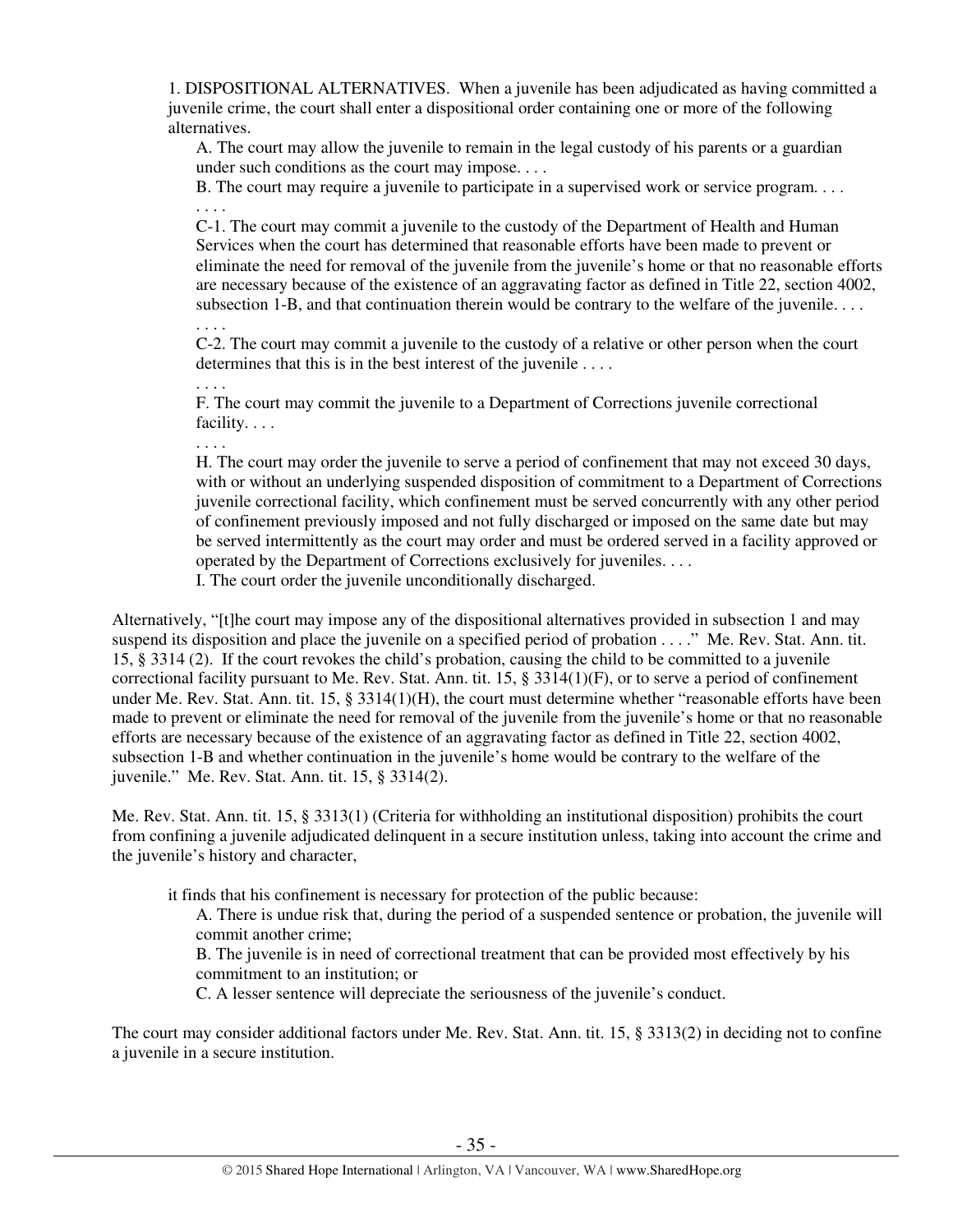- 5.4.1 Recommendation: Enact a mandatory protective response for juvenile sex trafficking victims that provides an avenue to specialized services outside detention.
- *5.5 Commercial sexual exploitation or sex trafficking is identified as a type of abuse and neglect within child protection statutes.*

Sexual exploitation is included within the definition of abuse and neglect under Maine's Child and Family Services and Child Protection Act. Me. Rev. Stat. Ann. tit. 22,  $\S$  4002(1)<sup>58</sup> (Definitions) defines "abuse or neglect" as "a threat to a child's health or welfare by physical, mental or emotional injury or impairment, sexual abuse or exploitation including under Title 17-A, sections 282 [Sexual exploitation of minor], 852 [Aggravated sex trafficking], 853 [Sex trafficking], and 855 [Patronizing prostitution of minor or person with mental disability], deprivation of essential needs or lack of protection from these or failure to ensure compliance with [specified] school attendance requirements . . . by a person responsible for the child."

This chapter also regularly uses the phrase, "jeopardy to health or welfare," which is defined as "serious abuse or neglect," as indicated by the following:

A. Serious harm or threat of serious harm;<sup>59</sup>

B. Deprivation of adequate food, clothing, shelter, supervision or care or education when the child is at least 7 years of age and has not completed grade 6;

B-1. Deprivation of necessary health care when the deprivation places the child in danger of serious harm;

C. Abandonment of the child or absence of any person responsible for the child, which creates a threat of serious harm; or

D. The end of voluntary placement, when the imminent return of the child to his custodian causes a threat of serious harm.

*5.6 The definition of "caregiver" or another related term in the child welfare statutes is not a barrier to a sex trafficked child accessing the protection of child welfare.* 

Within Maine's Child and Family Services and Child Protection Act, Me. Rev. Stat. Ann. tit. 22, § 4002(5) (Definitions) defines "custodian" as "the person who has legal custody and power over the person of a child." Additionally, Me. Rev. Stat. Ann. tit. 22, § 4002(9) defines the term "person responsible for the child," as "a person with responsibility for a child's health or welfare, whether in the child's home or another home or a facility which, as a part of its function, provides for care of the child. It includes the child's custodian."

5.6.1 Recommendation: Amend the definition of "custodian" to allow child welfare protection for juvenile sex trafficking victims irrespective of the perpetrator of the abuse.

 $\overline{a}$  $58$  The text of Me. Rev. Stat. Ann. tit. 22, § 4002(1) included here and elsewhere in this report includes amendments made by the passage of House Legislative Document 651, 2015 First Reg. Sess. (Me. 2015) (effective October 15, 2015).

<sup>59</sup> "Serious harm" is defined in Me. Rev. Stat. Ann. tit. 22, § 4002(10) as,

A. Serious injury;

B. Serious mental or emotional injury or impairment which now or in the future is likely to be evidenced by serious mental, behavioral or personality disorder, including severe anxiety, depression or withdrawal, untoward aggressive behavior, seriously delayed development or similar serious dysfunctional behavior; or C. Sexual abuse or exploitation.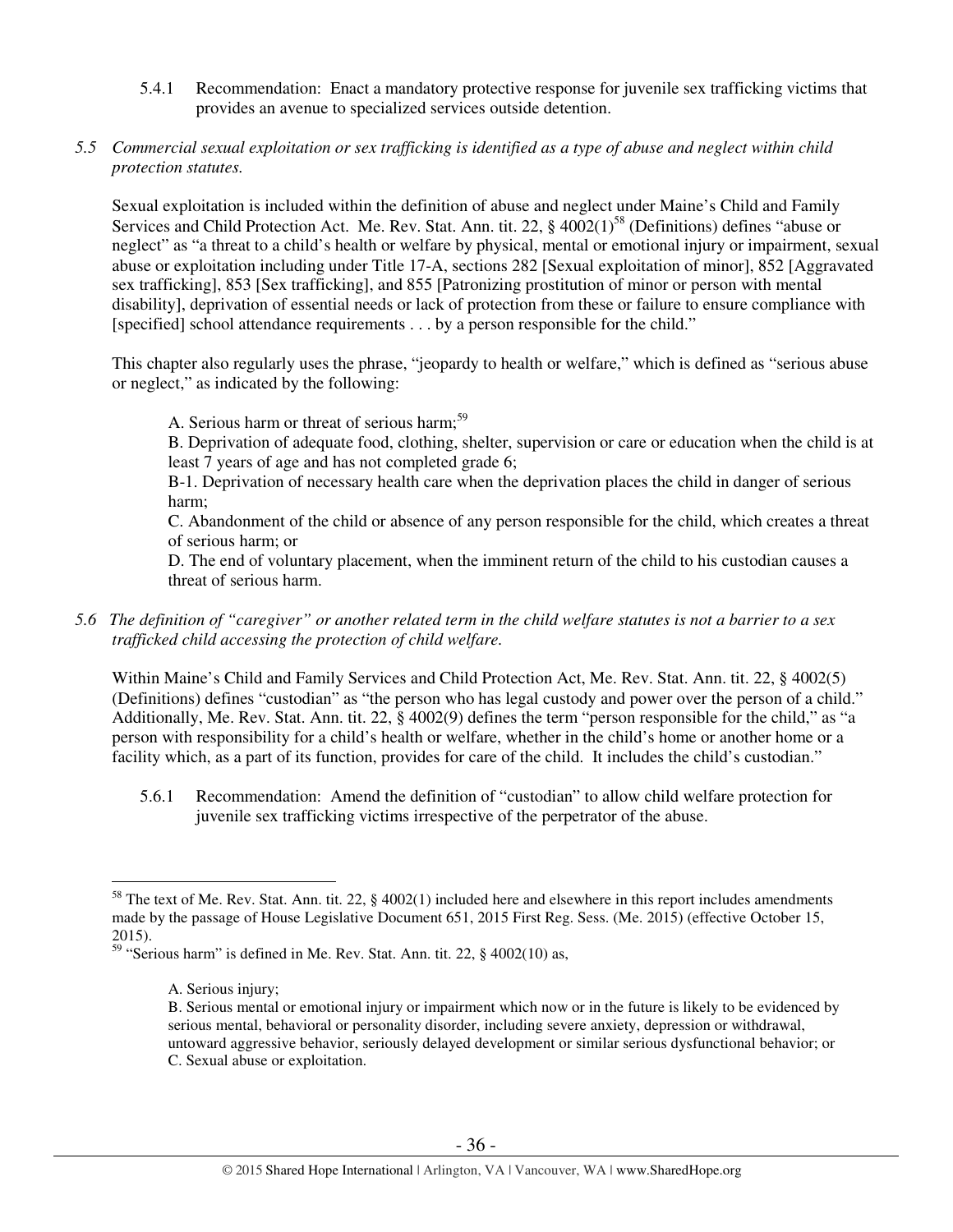*5.7 Crime victims' compensation is specifically available to a child victim of sex trafficking or commercial sexual exploitation of children (CSEC) without regard to ineligibility factors.* 

Pursuant to Me. Rev. Stat. Ann. tit. 5, § 3360-B(1)(A), (B) (Award of compensation; eligibility), victim compensation may be awarded to a person who, among other things,

A. Suffers personal injury<sup>60</sup> as a direct result of a crime specified in section 3360,<sup>61</sup> committed within the jurisdiction of the State;

B. Has been sexually assaulted within this State in violation of Title 17-A, chapter  $11^{62}$  without regard to whether bodily injury or the threat of bodily injury occurred.

Several requirements in Me. Rev. Stat. Ann. tit. 5, § 3360-C(1) (Requirements and exclusions) could present difficulties for domestic minor sex trafficking victims, such as requiring that the crime be reported to law enforcement "within 5 days of the occurrence or discovery of the crime or of the resultant injury" and that a claim for compensation be filed within 3 years of the crime's occurrence. However, Me. Rev. Stat. Ann. tit. 5, § 3360-C(3) states that "[t]he board may waive the time requirements of subsection 1 for good cause shown and shall waive the time requirements on behalf of a child or when the claimant is a child and the crime and the claim have been properly reported to law enforcement officers and the board by an adult who becomes aware of the crime and of the compensable injury." Other ineligibility factors, including, under subsection (2)(A) a claimant's failure to "fully cooperate with the board or with the reasonable requests of law enforcement officers or prosecution authorities," or, under subsection  $(2)(B)$ , the claimant's violation of "a criminal law that caused or contributed to the injury or death for which compensation is sought," are not subject to waiver. Me. Rev. Stat. Ann. tit. 5, § 3360-C(2), (3).

5.7.1 Recommendation: Amend Me. Rev. Stat. Ann. tit. 5, § 3360-C(3) to provide an exception to the listed ineligibility factors for victims of domestic minor sex trafficking.

# *5.8 Victim-friendly procedures and protections are provided in the trial process for minors under 18.*

 $\overline{a}$ 

In both civil and criminal cases in which the defendant is accused of sexual misconduct, reputation or opinion evidence of the victim's past sexual behavior is not admissible under Me. R. Evid. 412(a) (Past sexual behavior of victim). However, pursuant to Me. R. Evid. 412(b),

In a criminal case in which a person is accused of sexual misconduct toward a victim the only evidence of the alleged victim's past sexual behavior that may be admitted is the following:

(1) Evidence, other than reputation or opinion evidence, of sexual behavior with persons other than the accused, offered by the accused upon the issue of whether the accused was or was not, with respect to the alleged victim, the source of semen or injury; or

(2) Evidence, other than reputation or opinion evidence, of sexual behavior with the accused offered by the accused on the issue of whether the alleged victim consented to the sexual behavior with respect to which the accused is charged.

 $60$  "Personal injury" is defined in Me. Rev. Stat. Ann. tit. 5, § 3360(6) as "bodily injury as defined in Title 17-A, section 2, subsection 5 or psychological injury incurred by a victim who has sustained the threat of bodily injury." <sup>61</sup> "Crime" is defined in Me. Rev. Stat. Ann. § 3360(3) as including the following: "A. Offenses against the person as described in Title 17-A, chapter 9; B. Sexual assaults as described in Title 17-A, chapter 11; C. Kidnapping and criminal restraint as described in Title 17-A, chapter 13; . . . H. Sexual exploitation of a minor as described in Title 17-A, chapter 12."

 $62$  Offenses in this chapter include Me. Rev. Stat. Ann. tit. 17-A, § 254 (Sexual abuse of minors), § 253 (Gross sexual assault), § 255-A (Unlawful sexual contact), and § 259(1-A) (Solicitation of a child by computer to commit a prohibited act).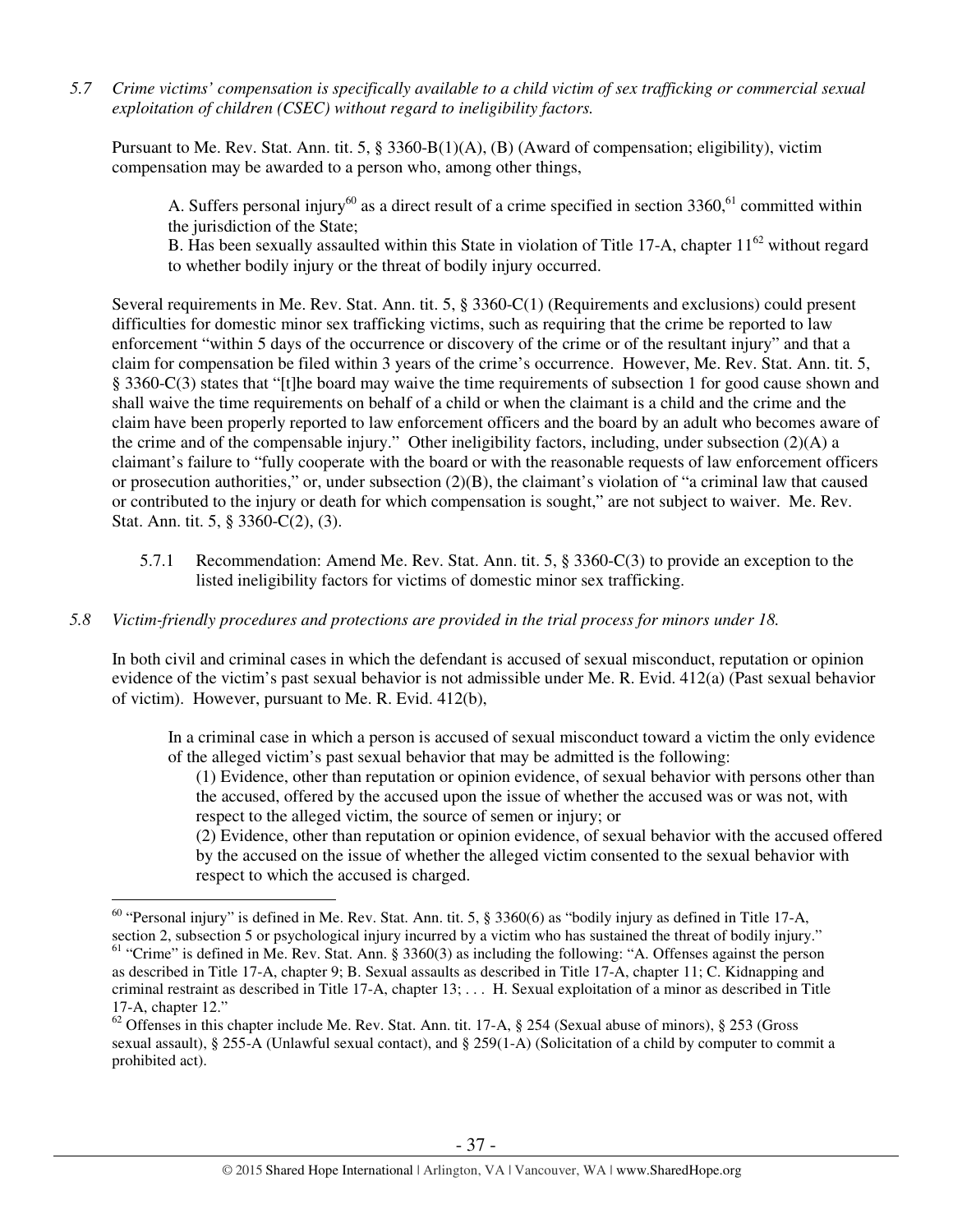(3) Evidence the exclusion of which would violate the constitutional rights of the defendant.

In civil cases, "evidence of specific instances of sexual behavior by the individual may only be admitted if the court finds that the probative value of such evidence on a controverted issue outweighs the danger of unfair prejudice, confusion of the issues, misleading the jury and unwarranted harm" to the victim. Me. R. Evid. 412(c).

Additionally, in criminal cases, hearsay statements made by children under the age of sixteen that describe "any incident involving a sexual act or sexual conduct performed with or on the minor or person by another, may not be excluded as evidence" if the court finds that the "mental or physical well-being [of the child under sixteen] will more likely than not be harmed if that person were to testify in open court." Me. Rev. Stat. Ann. tit. 15, § 1205(1). However, the statement still must be "made under oath, subject to all of the rights of confrontation secured to an accused by the Constitution of Maine or the United States Constitution and the statement has been recorded by any means approved by the court, and is made in the presence of a judge or justice." Me. Rev. Stat. Ann. tit. 15, § 1205(2).

In addition, Maine's Victims' Rights Act affords victims of crimes several additional protections. Records relating to a victim's address or location generally must be kept confidential. Me. Rev. Stat. Ann. tit. 17-A, § 1176(1). Communications between a victim of sexual assault and sexual assault counselors, and coordinators also are confidential and privileged from disclosure. Me. Rev. Stat. Ann. tit. 17-A, § 1177. Crime victims are to be informed, if practicable, of the details of any plea agreement reached, the time and place of trial and sentencing, and may participate in sentencing and comment on any plea agreement or proposed early termination of probation. Me. Rev. Stat. Ann. tit. 17-A, §§ 1172–1174.

*5.9 Expungement or sealing of juvenile delinquency records resulting from arrests or adjudications for prostitution-related offenses committed as a result of, or in the course of, the commercial sexual exploitation of a minor is available within a reasonable time after turning 18.* 

Maine has a process for reviewing and challenging information in a criminal record. However, this does not appear to be similar to expungement.<sup>63</sup> In fact, while a person may file a Petition for Executive Clemency and request that the Governor grant a pardon for criminal offenses and offenses of juvenile delinquency pursuant to the authority granted in Me. Const. Art. V, Part First, Section 11, a pardoned conviction will still not be expunged from a person's record.<sup>64</sup> Regardless of the grant of a pardon, records of juvenile proceedings may not be inspected except as provided in Me. Rev. Stat. Ann. tit. 15, § 3308 (Court records; inspection) and Me. Rev. Stat. Ann. tit. 16, § 709 (Right to access and review). Specifically, records of juvenile court proceedings or information from those records may be shared between criminal justice agencies and with certain persons at the child's school or other agencies responsible for the child's health or welfare, and others authorized under Me. Rev. Stat. Ann. tit. 15, § 3308. Me. Rev. Stat. Ann. tit. 15, § 3308(7)(B), (B-1). Also, the following records are not available for inspection without the court's consent or unless they are a part of the record of a hearing open to the public under Me. Rev. Stat. Ann. tit. 15, § 3307 [Publicity and record]: "[p]olice records, juvenile community corrections officers' records and all other reports of social and clinical studies."

Me. Rev. Stat. Ann. tit. 15, § 3308(8)(A) states,

 $\overline{a}$ 

<sup>63</sup> *See Criminal Record Challenge Process*, MAINE STATE BUREAU OF IDENTIFICATION,

http://www.maine.gov/dps/Sbi/challenge.html (last visited Nov. 9, 2015).

 $64 \overline{Id}$ .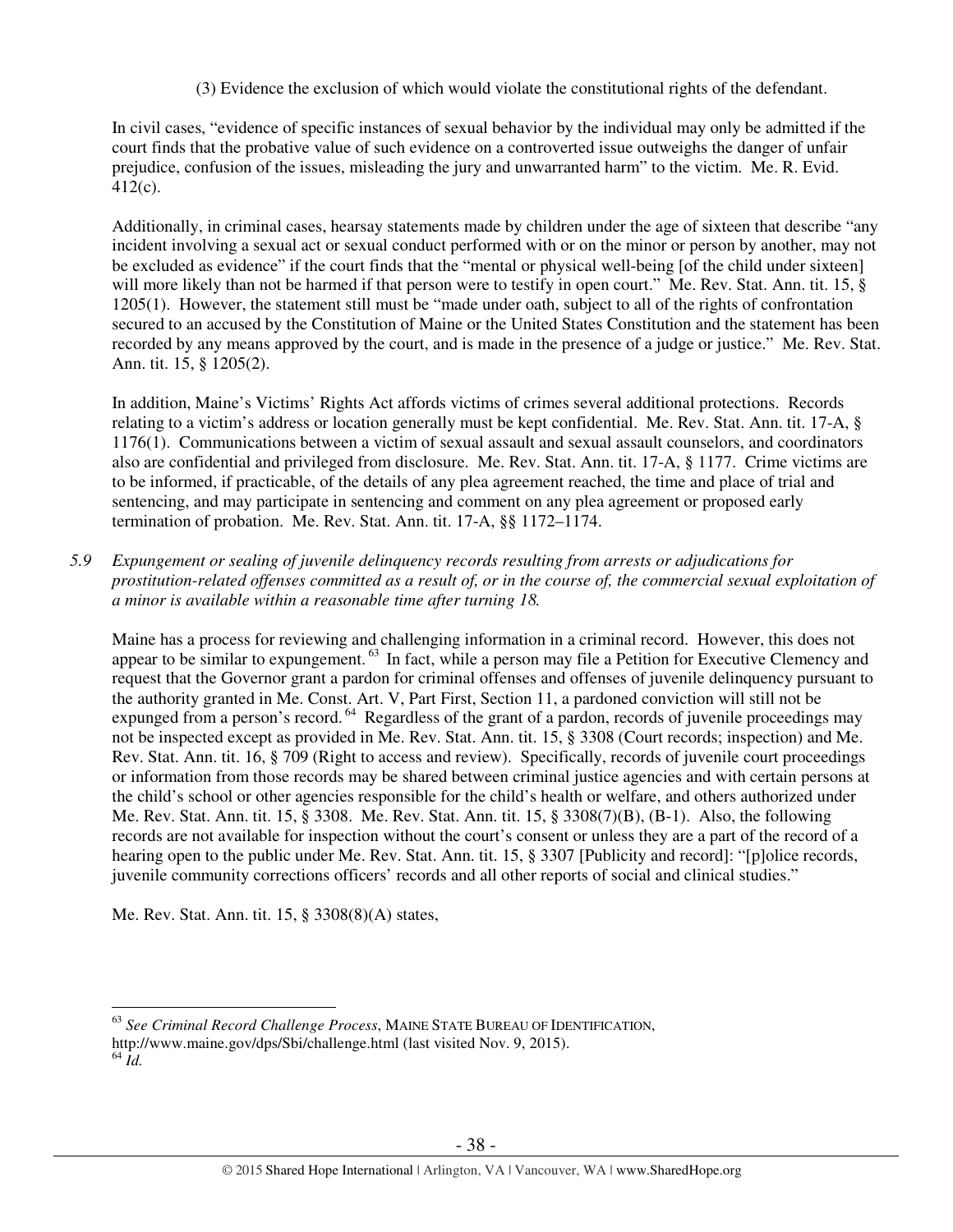A. A person adjudicated to have committed a juvenile crime may petition the court to seal from public inspection all records pertaining to the juvenile crime and its disposition, and to any prior juvenile records and their dispositions if:

(1) At least 3 years have passed since the person's discharge from the disposition ordered for that juvenile crime;

(2) Since the date of disposition, the person has not been adjudicated to have committed a juvenile crime and has not been convicted of committing a crime; and

(3) There are no current adjudicatory proceedings pending for a juvenile or other crime.

Where the petition to seal a juvenile's records is granted, the petitioner may "respond to inquiries from other than the courts and criminal justice agencies about that person's juvenile crimes, the records of which have been sealed, as if the juvenile crimes had never occurred, without being subject to any sanctions." Me. Rev. Stat. Ann. tit. 15, § 3308(8)(D).

If a juvenile is adjudicated as an adult, his or her confidential criminal history record information<sup>65</sup> can only be released to other criminal justice agencies, persons authorized by statute, executive order, court rule, court decision or court order, or to a public entity for purposes of international travel and immigration affairs. Me. Rev. Stat. Ann. tit. 16, § 705 (A-B), (G). Confidential criminal history record information may also be released to "any person with a specific agreement with a criminal justice agency to provide services required for the administration of criminal justice or to conduct investigations determining the employment suitability of prospective law enforcement officers . . . [and to] any person who makes a specific inquiry to the criminal

 $<sup>65</sup>$  Me. Rev. Stat. Ann. tit. 16, § 703(2) (Definitions) states,</sup>

 $\overline{a}$ 

"Confidential criminal history record information" means criminal history record information of the following types:

A. Unless the person remains a fugitive from justice, summons and arrest information without disposition if an interval of more than one year has elapsed since the date the person was summonsed or arrested and no active prosecution of a criminal charge stemming from the summons or arrest is pending;

B. Information disclosing that the responsible law enforcement agency or officer has elected not to refer a matter to a prosecutor;

C. Information disclosing that the responsible prosecutorial office or prosecutor has elected not to initiate or approve criminal proceedings;

D. Information disclosing that a grand jury has determined that there is insufficient evidence to warrant the return of a formal charge;

E. Information disclosing that a criminal proceeding has been indefinitely postponed or dismissed because the person charged is found by the court to be mentally incompetent to stand trial or to be sentenced;

F. Information disclosing that a criminal charge has been filed, if the filing period is indefinite or for more than one year;

G. Information disclosing that a criminal charge has been dismissed by a court with prejudice or dismissed with finality by a prosecutor other than as part of a plea agreement;

H. Information disclosing that a person has been acquitted of a criminal charge. A verdict or accepted plea of not criminally responsible by reason of insanity, or its equivalent, is not an acquittal of the criminal charge;

I. Information disclosing that a criminal proceeding has terminated in a mistrial with prejudice;

J. Information disclosing that a criminal proceeding has terminated based on lack of subject matter jurisdiction;

K. Information disclosing that a criminal proceeding has been terminated because the court lacked jurisdiction over the defendant; and

L**.** Information disclosing that a person has been granted a full and free pardon or amnesty.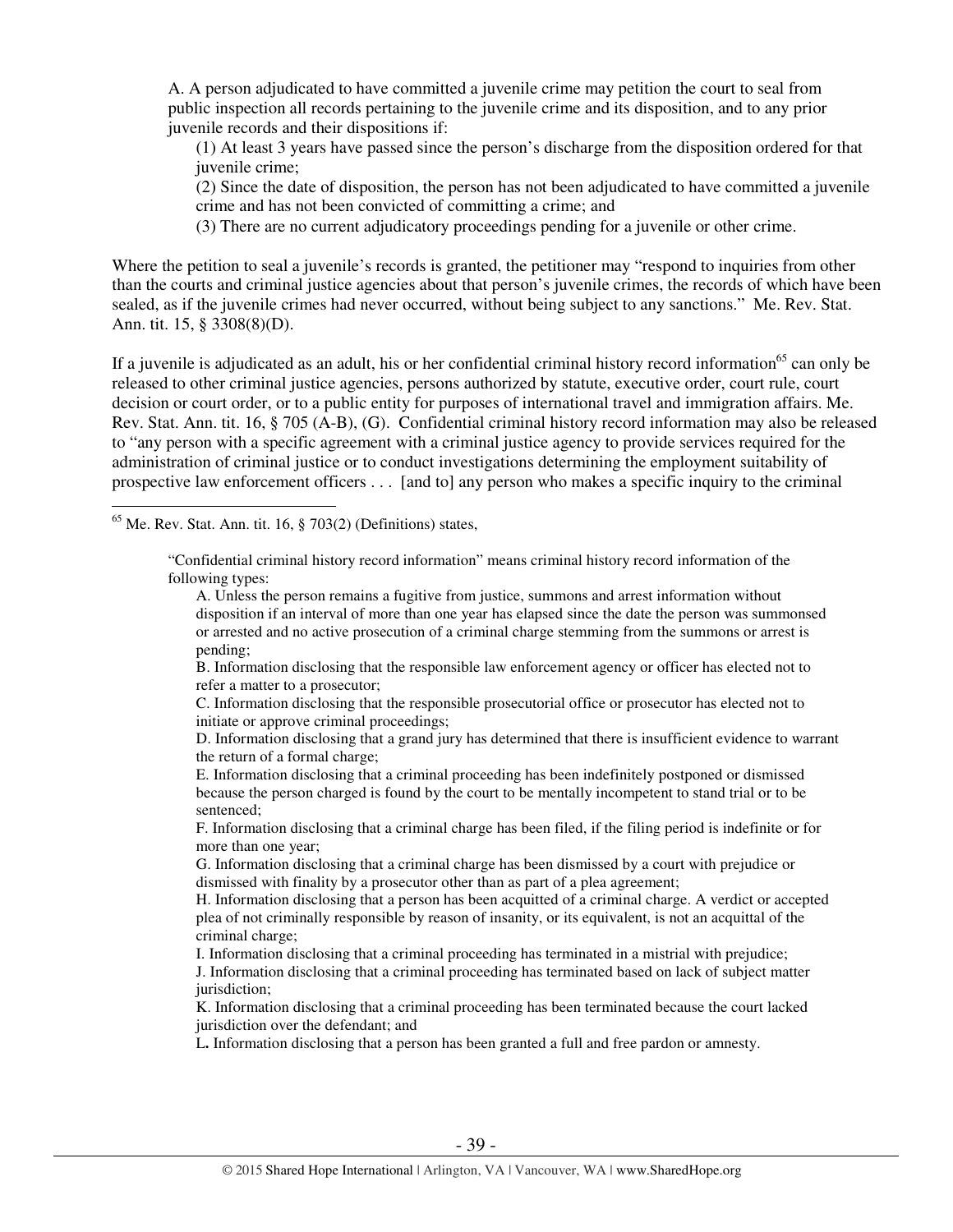justice agency as to whether a named individual was summonsed, arrested or detained or had formal criminal charges initiated on a specific date. Me. Rev. Stat. Ann. tit. 16, § 705 (C-D). Also, a person's confidential criminal history could be released for the purpose of research, evaluation or statistical purposes or under an agreement with the criminal justice agency*.* Me. Rev. Stat. Ann. tit. 16, § 705 (E).

*5.10 Victim restitution and civil remedies for victims of domestic minor sex trafficking or commercial sexual exploitation of children (CSEC) are authorized by law.* 

Me. Rev. Stat. Ann. tit. 5, § 4701(2) authorizes victims of human trafficking offenses to "bring a civil action for actual damages, compensatory damages, punitive damages, injunctive relief, any combination of those or any other appropriate relief. A prevailing plaintiff is entitled to an award of attorney's fees and costs."

Additionally, victims of any crime under Maine law may be entitled to restitution. Me. Rev. Stat. Ann. tit. 17- A, §§ 1152(2-A), 1324(1). Me. Rev. Stat. Ann. tit. 17-A, § 1323(1) (Mandatory consideration of restitution) states that "[t]he court shall, whenever practicable, inquire of a prosecutor, law enforcement officer or victim with respect to the extent of the victim's financial loss, and shall order restitution when appropriate." Pursuant to Me. Rev. Stat. Ann. tit. 17-A, § 1325(1) (Criteria for restitution),

Restitution may be authorized, in whole or in part, as compensation for economic loss.<sup>66</sup> In determining the amount of restitution authorized, the following shall be considered:

A. The contributory misconduct of the victim;

B. Failure to report the crime to a law enforcement officer within 72 hours after its occurrence,

without good cause for failure to report within that time; and

C. The present and future financial capacity of the offender to pay restitution.

However, Me. Rev. Stat. Ann. tit. 17-A, § 1330-B (Restitution for benefit of victim) states,

When compensation is awarded from the Victims' Compensation Fund pursuant to Title 5, chapter 316-A, the amount of any restitution ordered to be paid to or for the benefit of the victim and collected as part of a sentence imposed must be paid by the agency collecting the restitution in an amount not to exceed the amount of the payments from the fund, directly to the fund if, when added to the payments from the fund, the restitution exceeds the victim's actual loss.

*5.11 Statutes of limitations for civil and criminal actions for child sex trafficking or commercial sexual exploitation of children (CSEC) offenses are eliminated or lengthened sufficiently to allow prosecutors and victims a realistic opportunity to pursue criminal action and legal remedies.* 

The civil cause of action available to victims of human trafficking offenses under Me. Rev. Stat. Ann. tit. 5, § 4701 (Remedies for human trafficking) is subject to a 10-year statute of limitations that begins on the date the trafficking victim "was freed from the trafficking situation." Me. Rev. Stat. Ann. tit. 5, § 4701(3). The statute of limitation also tolls while the plaintiff is a minor and "during the pendency of any criminal proceedings against the trafficked person." Me. Rev. Stat. Ann. tit. 5, § 4701(3)(B), (D). In addition, the defendant cannot raise a statute of limitations defense if the victim's reason for not filing the claim was because of "1) Conduct by the defendant inducing the plaintiff to delay the filing of the action or preventing the plaintiff from filing the action; or 2) Threats made by the defendant that caused duress to the plaintiff." Me. Rev. Stat. Ann. tit. 5, § 4701(3)(C).

Pursuant to Me. Rev. Stat. Ann. tit. 17-A, § 8(1) (Statute of limitations),

 $\overline{a}$ <sup>66</sup> *See supra* Section 2.8 for definition of "economic loss."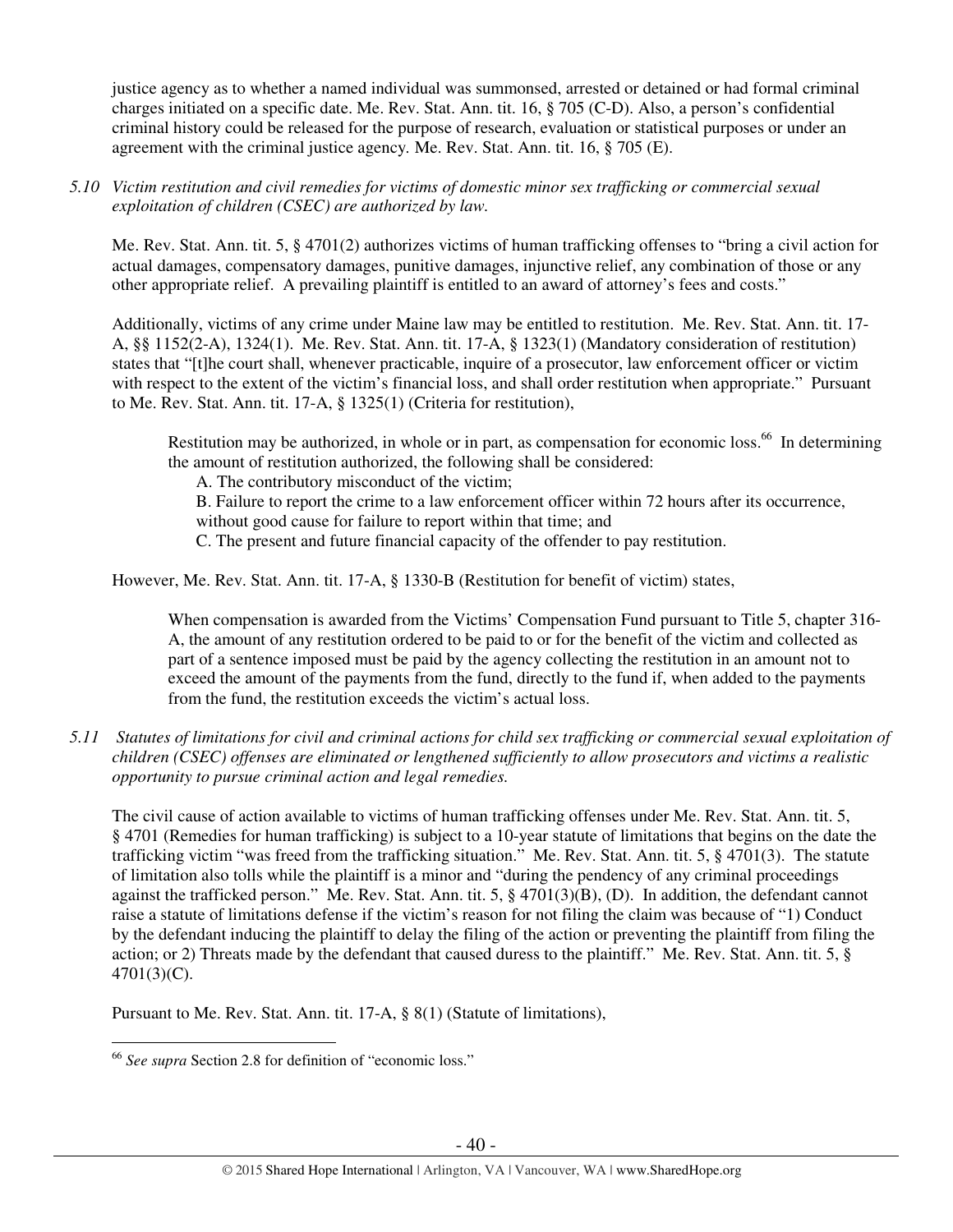a prosecution for murder or criminal homicide in the first or 2nd degree, or, if the victim had not attained the age of 16 years at the time of the crime, a prosecution for: incest; unlawful sexual contact; sexual abuse of a minor; rape or gross sexual assault, formerly denominated as gross sexual misconduct, may be commenced at any time.

Prosecutions for Class A, B, or C crimes<sup>67</sup> must be commenced within 6 years after commission of the crime. Me. Rev. Stat. Ann. tit. 17-A,  $\S 8(2)(A)$ . Prosecutions for Class D or E crimes<sup>68</sup> must be commenced within 3 years after commission of the crime. Me. Rev. Stat. Ann. tit 17-A, § 8(2)(B).

5.11.1 Recommendation: Amend Me. Rev. Stat. Ann. tit. 17-A, § 8(1) (Statute of limitations) to apply to all minors under 18 years of age at the time of the offense and expressly include Me. Rev. Stat. Ann. tit. 17-A, § 852(1) (Aggravated sex trafficking) as an offense for which the criminal statute of limitations is eliminated.

 $\overline{a}$ 

 $67$  Class A-C crimes include the following: criminal restraint of a victim under 8, kidnapping, aggravated promotion of prostitution, patronizing prostitution of someone that defendant knows is a minor, visual sexual aggression against child under 12, solicitation of child under 12 by computer to commit a prohibited act, dissemination of sexually explicit material, possession of sexually explicit material depicting child under 12, and sexual exploitation of a minor.

<sup>&</sup>lt;sup>68</sup> Class D or E crimes include the following: criminal restraint of a victim at least 8 years old, patronizing prostitution of someone defendant does not know is a minor, sexual abuse of minors over 16, unlawful sexual touching, visual sexual aggression against child between 12 and 14, solicitation of child between 12 and 14 by computer to commit a prohibited act, and possession of sexually explicit material depicting child between 12 and 16.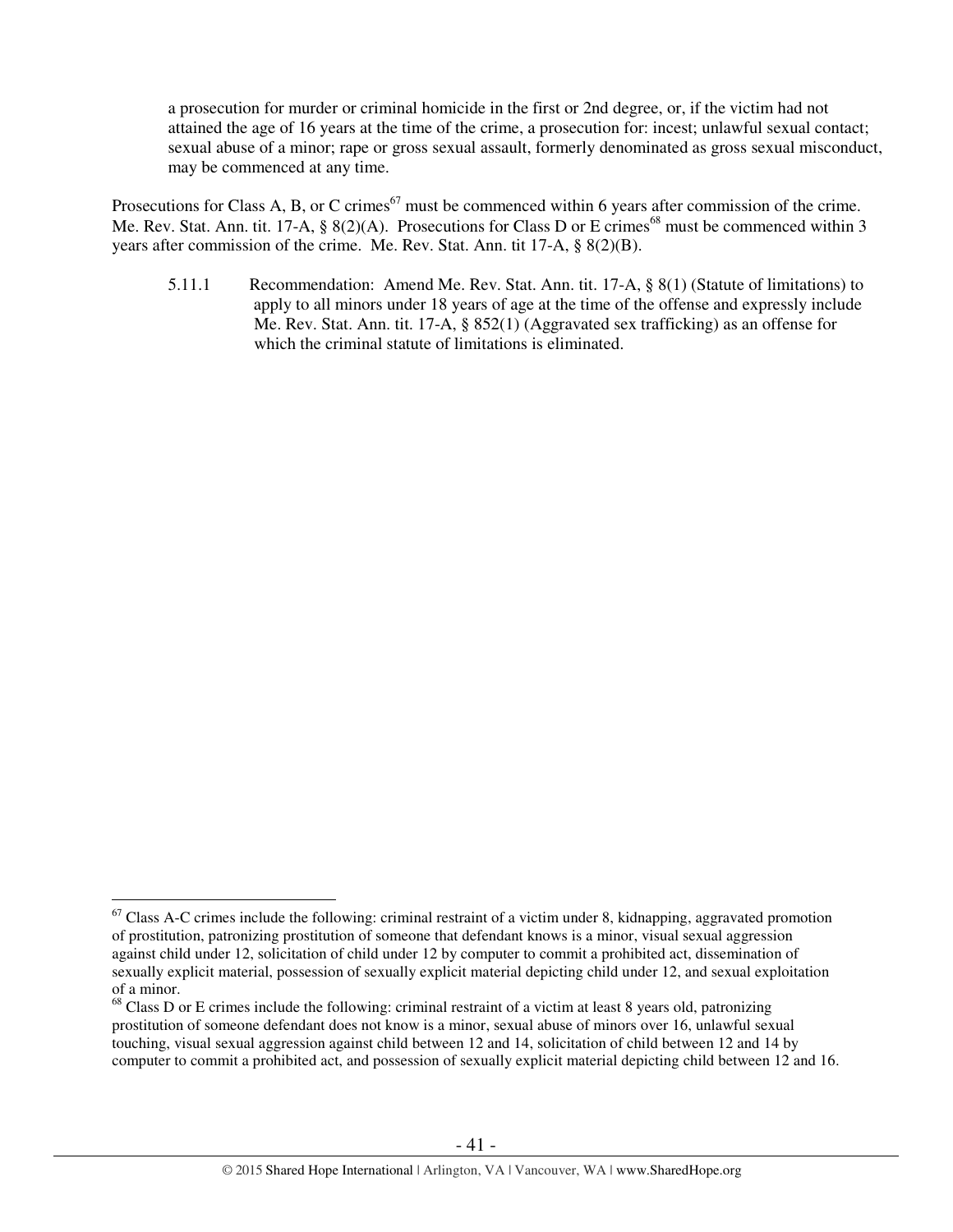## FRAMEWORK ISSUE 6: CRIMINAL JUSTICE TOOLS FOR INVESTIGATION AND PROSECUTIONS

#### *Legal Components:*

- *6.1 Training on human trafficking and domestic minor sex trafficking for law enforcement is statutorily mandated or authorized.*
- *6.2 Single party consent to audiotaping is permitted in law enforcement investigations.*
- *6.3 Wiretapping is an available tool to investigate domestic minor sex trafficking.*
- *6.4 Using a law enforcement decoy posing as a minor to investigate buying or selling of commercial sex acts is not a defense to soliciting, purchasing, or selling sex with a minor.*
- *6.5 Using the Internet or electronic communications to investigate buyers and traffickers is a permissible investigative technique.*
- *6.6 Law enforcement and child welfare agencies are mandated to promptly report missing and recovered children. \_\_\_\_\_\_\_\_\_\_\_\_\_\_\_\_\_\_\_\_\_\_\_\_\_\_\_\_\_\_\_\_\_\_\_\_\_\_\_\_\_\_\_\_\_\_\_\_\_\_\_\_\_\_\_\_\_\_\_\_\_\_\_\_\_\_\_\_\_\_\_\_\_\_\_\_\_\_\_\_\_\_\_\_\_\_\_\_\_\_\_\_\_\_*

#### *Legal Analysis:*

 $\overline{a}$ 

*6.1 Training on human trafficking and domestic minor sex trafficking for law enforcement is statutorily mandated or authorized.*

Law enforcement officers in Maine must complete a "basic training course at the Maine Criminal Justice Academy approved by the board" within their first year of employment. Me. Rev. Stat. Ann. tit. 25, § 2804- C(1). While Me. Rev. Stat. Ann. tit. 25, § 2804-C (Basic law enforcement training; core curriculum requirements) does not impose any training requirements regarding human trafficking or domestic minor sex trafficking, the statute does mandate training on other issues, such as homelessness and mental illness. Me. Rev. Stat. Ann. tit. 25, § 2804-C(2-B), (2-D). Although it is not statutorily mandated, the Maine Criminal Justice Academy's current basic training curriculum includes training on both child abuse and domestic violence,<sup>69</sup> and training documents regarding human trafficking have already been prepared for use by the Maine Criminal Justice Academy.<sup>70</sup>

- 6.1.1 Recommendation: Enact a law that authorizes or mandates training for law enforcement on human trafficking in Maine.
- *6.2 Single party consent to audiotaping is permitted in law enforcement investigations.*

Single party consent to audio recording and interception of oral communications is permitted in Maine. "Interception" in general is forbidden by Me. Rev. Stat. Ann. tit. 15, § 710 (Offenses). However, Me. Rev. Stat. Ann. tit. 15, § 709(4) (Definitions) defines the term "intercept" as "to hear, record or aid another to hear or record the contents of any wire or oral communication through the use of any intercepting device by any person other than: A. The sender or receiver of that communication; B. A person within the range of normal unaided hearing or subnormal hearing corrected to not better than normal; or C. A person given prior authority by the sender or receiver." Because recording the contents of a conversation by one of the parties to the conversation is not considered an actual "interception," single party consent to audio-taping does not appear to be forbidden. Therefore, in an investigation by law enforcement, the consent of the officer as a party to the communication is

<sup>69</sup> *See Curriculum*, MAINE CRIMINAL JUSTICE ACADEMY, http://www.maine.gov/dps/mcja/training/preservice/ curriculum.htm (last visited Nov. 21, 2012).

<sup>70</sup> *See* JOHN B. ROGERS, MAINE CRIMINAL JUSTICE ACADEMY, HUMAN TRAFFICKING LESSON PLAN (2010), *available at*

http://www.maine.gov/dps/mcja/training/mandatory/documents/HumanTraffickingLessonPlanfor2010MandatoryTra ining3-1-2010.doc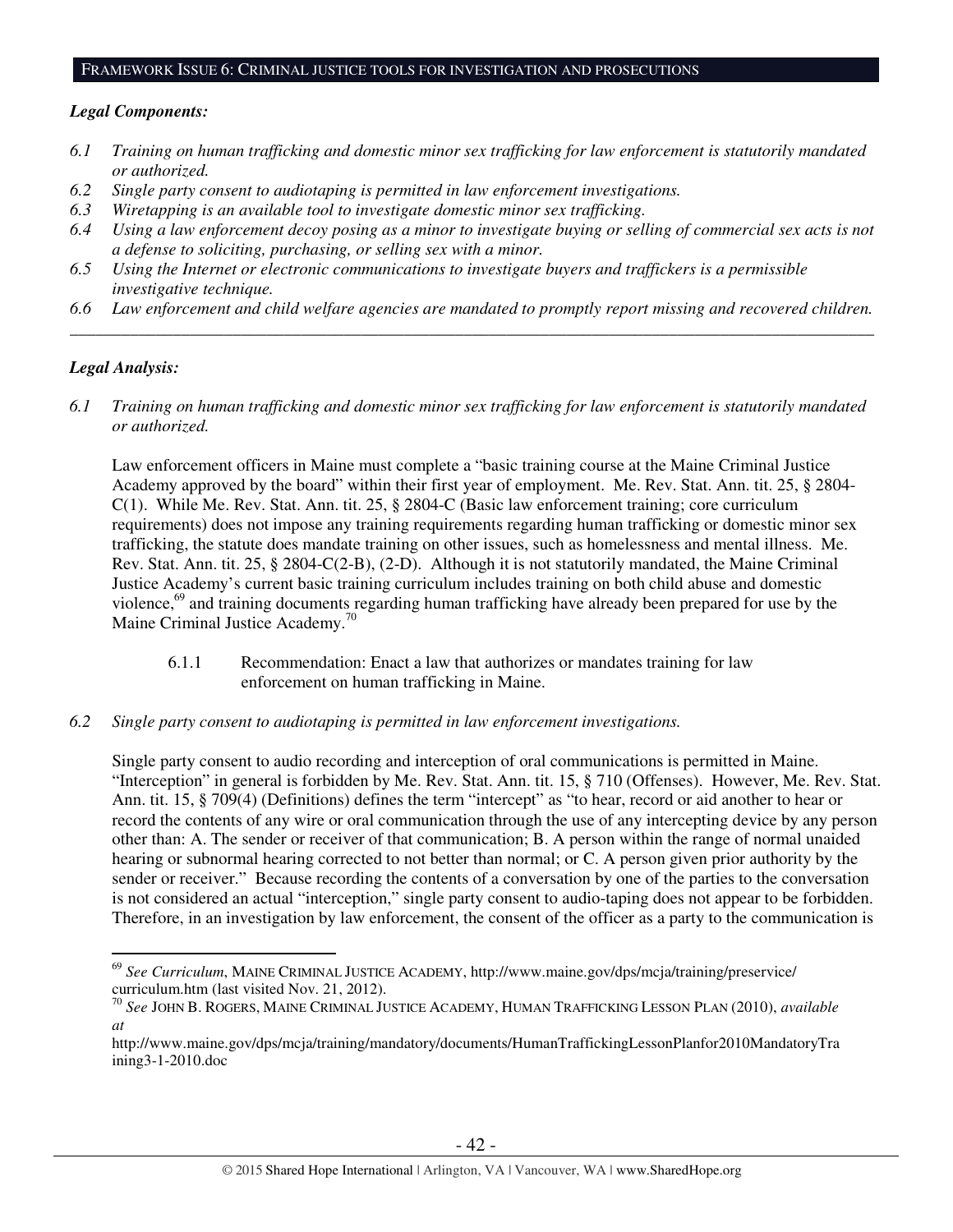sufficient to remove the intercepted communication from the restrictions contained in Me. Rev. Stat. Ann. tit. 15, § 710 (Offenses).

*6.3 Wiretapping is an available tool to investigate domestic minor sex trafficking.* 

Me. Rev. Stat. Ann. tit. 15, § 709(4) (Definitions) defines the term "intercept" as "to hear, record or aid another to hear or record the contents of any wire or oral communication through the use of any intercepting device by any person other than: A. The sender or receiver of that communication; B. A person within the range of normal unaided hearing or subnormal hearing corrected to not better than normal; or C. A person given prior authority by the sender or receiver." Therefore, in an investigation by law enforcement, the consent of the officer as a party to the communication is sufficient to remove the intercepted communication from the restrictions contained in Me. Rev. Stat. Ann. tit. 15, § 710 (Offenses).

However, Me. Rev. Stat. Ann. tit. 15, § 713 (Evidence) states,

The contents of an interception are not admissible in court, except that the contents of an interception of any oral or wire communication that has been legally obtained under the laws of another jurisdiction in which the interception occurred or that has been legally obtained pursuant to section 712, subsection 2 or 3 [interception of communications within a Department of Correction (DOC) facility or a county jail by an investigative officer or DOC staff] is admissible in the courts of this State, subject to the Maine Rules of Evidence.

- 6.3.1 Recommendation: Maine should enact a law authorizing wiretapping by law enforcement in investigations related to Me. Rev. Stat. Ann. tit. 17-A, § 852 (Aggravated sex trafficking), § 853(Sex trafficking), § 855 (Patronizing prostitution of minor or person with mental disability), and § 282(1) (Sexual exploitation of minor).
- *6.4 Using a law enforcement decoy posing as a minor to investigate buying or selling of commercial sex acts is not a defense to soliciting, purchasing, or selling sex with a minor.*

Use of a law enforcement decoy appears to be permitted in investigations of certain CSEC offenses under Me. Rev. Stat. Ann. tit. 17-A, § 259 (Solicitation of a child to commit a prohibited act), which makes it illegal when a person "with the intent to engage in a prohibited act with the other person, knowingly solicits directly or indirectly that person by any means to engage in a prohibited act and . . . Knows or believes that the other person is less than 14 years of age." Me. Rev. Stat. Ann. tit. 17-A, § 259-A(1). "A prohibited act" includes "A. A sexual act; B. Sexual contact; or C. Sexual exploitation of a minor pursuant to section 282." Me. Rev. Stat. Ann. tit. 17-A, § 259-A(2)(A),(B),(C). Use of a law enforcement decoy, however, is not expressly permitted in investigations of Me. Rev. Stat. Ann. tit. 17-A, § 852 (Aggravated sex trafficking), § 853 (Sex trafficking) and § 855 (Patronizing prostitution of minor or person with mental disability).

*6.5 Use of the Internet or electronic communications to investigate buyers and traffickers is a permissible investigative technique.* 

Me. Rev. Stat. Ann. tit. 17-A, § 259-A(1)(A)(2)<sup>71</sup> (Solicitation of a child to commit a prohibited act) makes it illegal when a person "with the intent to engage in a prohibited act with the other person, knowingly solicits directly or indirectly that person by any means to engage in a prohibited act and . . . knows or believes that the other person is less than 14 years of age." Me. Rev. Stat. Ann. tit. 17-A, § 259-A(1)(A). While the solicitation may be "by any means," and the standard of "knows or believes that the other person is less than 14 years of

 $\overline{a}$ <sup>71</sup> *See supra* note 22.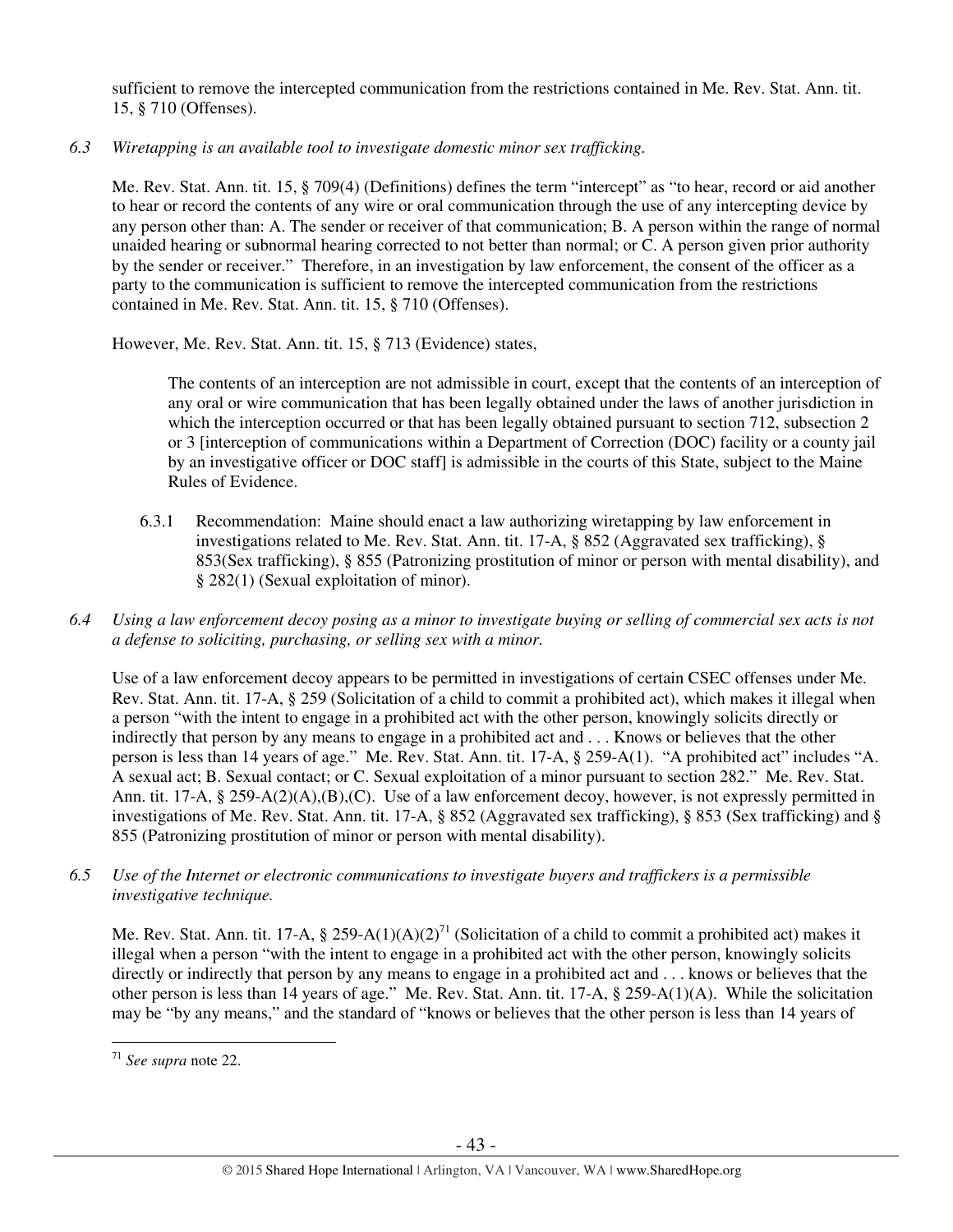age" appears to open the possibility of law enforcement using the Internet or electronic communications to pose as a minor in investigating this offense,<sup>72</sup> the lack of an express reference to use of the Internet or electronic communications fails to clearly permit such use.

6.5.1 Recommendation: Amend Maine's CSEC laws to expressly permit use of the Internet or electronic communications to investigate these crimes.

# *6.6 Law enforcement and child welfare agencies are mandated to promptly report missing and recovered children.*

Maine does not mandate the reporting of rescued domestic minor sex trafficking victims; however, pursuant to Maine's Missing Children Act, Me. Rev. Stat. Ann. tit. 25, § 2154 (Missing child reports), law enforcement agencies that receive notification of a missing child<sup>73</sup> are required to immediately do the following:

A. Inform all on-duty law enforcement officers of the missing child report;

B. Communicate the report to every other law enforcement agency having jurisdiction in the county in which the report was filed;

C. Enter or cause the report to be entered for inclusion in the State Police and National Crime Information Center computer files on missing children; and

D. Submit information in the missing child report to the clearinghouse.

Additional requirements apply when a missing child is considered a victim or possible victim of Me. Rev. Stat. Ann. tit. 17-A, § 301 (Kidnapping) or § 302 (Criminal restraint). In such cases, law enforcement shall also inform the child's school (if instate), the "municipality in which the child's birth records are kept," and the Vital Records Unit of the Division of Data Research and Vital Statistics in the Department of Health and Human Services that the agency has received a missing child report. Me. Rev. Stat. Ann. tit. 24, § 2154-A(1).

Pursuant to Me. Rev. Stat. Ann. tit. 25, § 2155(3) (Missing Children Information Clearinghouse), Maine has established the Missing Children Information Clearinghouse (Clearinghouse), and the Director has the duty to

A. Establish a system of intrastate communication of information related to missing children who are determined missing by their parents, guardians, legal custodians or by a law enforcement agency; B. Provide a centralized file for the exchange of information on missing children within the State; C. Interface with the National Crime Information Center, or its successor, for the exchange of information; and

D. Collect, process, maintain and disseminate information on missing children and strive to maintain or disseminate accurate and complete information.

Me. Rev. Stat. Ann. tit. 25, § 2156(1) (Location of child) states, "The parent, guardian or legal custodian who is responsible for notifying the clearinghouse or a law enforcement agency about a missing child shall immediately notify the clearinghouse or the agency of any child whose location has been determined."

 $\overline{a}$ 

<sup>72</sup> In *State v. Webster*, 955 A.2d 240, 241 (Me. 2008), a person associated with the South Portland Police Department did in fact communicate with the defendant "through various means on the Internet" as part of an investigation, which ultimately resulted in the defendant's arrest, prosecution, and conviction under Me. Rev. Stat. Ann. tit. 17-A, § 259 (Solicitation of child by computer to commit a prohibited act) and an attempted violation of § 253 (Gross sexual assault). The holding dismissed an entrapment defense by stating, "[W]e find that there was sufficient evidence for the jury to conclude that government action did not induce Webster to commit the crimes of which he was convicted and/or that Webster was predisposed to commit the crimes." *Id.* at 244.

<sup>&</sup>lt;sup>73</sup> "Missing child" is defined in Me. Rev. Stat. Ann. tit. 25,  $\S$  2153(5) as "an individual: A. Who is under 18 years of age; B. Whose temporary or permanent residence is in or is believed to be in this State; C. Whose location is not determined; and D. Who has been reported as missing to a law enforcement agency."